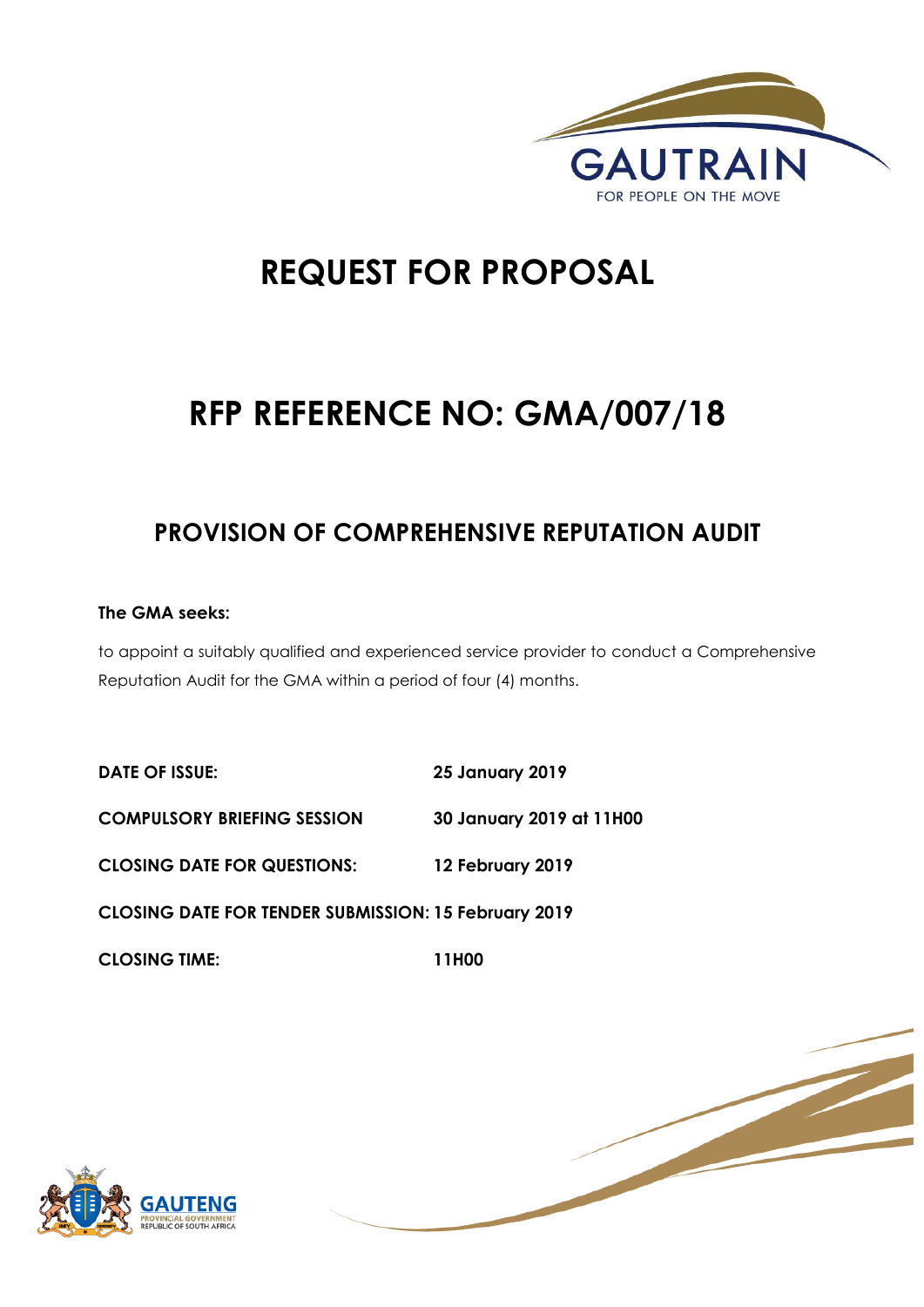# **CONTENTS**

# **GAUTRAIN MANAGEMENT AGENCY – REQUEST FOR PROPOSAL**

|                                                    | Page |
|----------------------------------------------------|------|
|                                                    | 5    |
|                                                    | 6    |
| <b>RFP PART A</b>                                  |      |
|                                                    | 7    |
|                                                    | 8    |
|                                                    | 8    |
|                                                    | 9    |
| Rules governing this RFP and the Tendering Process |      |
|                                                    | 9    |
| <b>REQUEST FOR PROPOSAL</b>                        |      |
|                                                    | 10   |
|                                                    | 10   |
|                                                    | 11   |
|                                                    | 11   |
|                                                    | 11   |
| Communication during the tender process            |      |
| Requests for clarification and further information | 12   |
|                                                    | 12   |
|                                                    | 13   |
|                                                    | 13   |
|                                                    | 14   |
|                                                    | 14   |
|                                                    |      |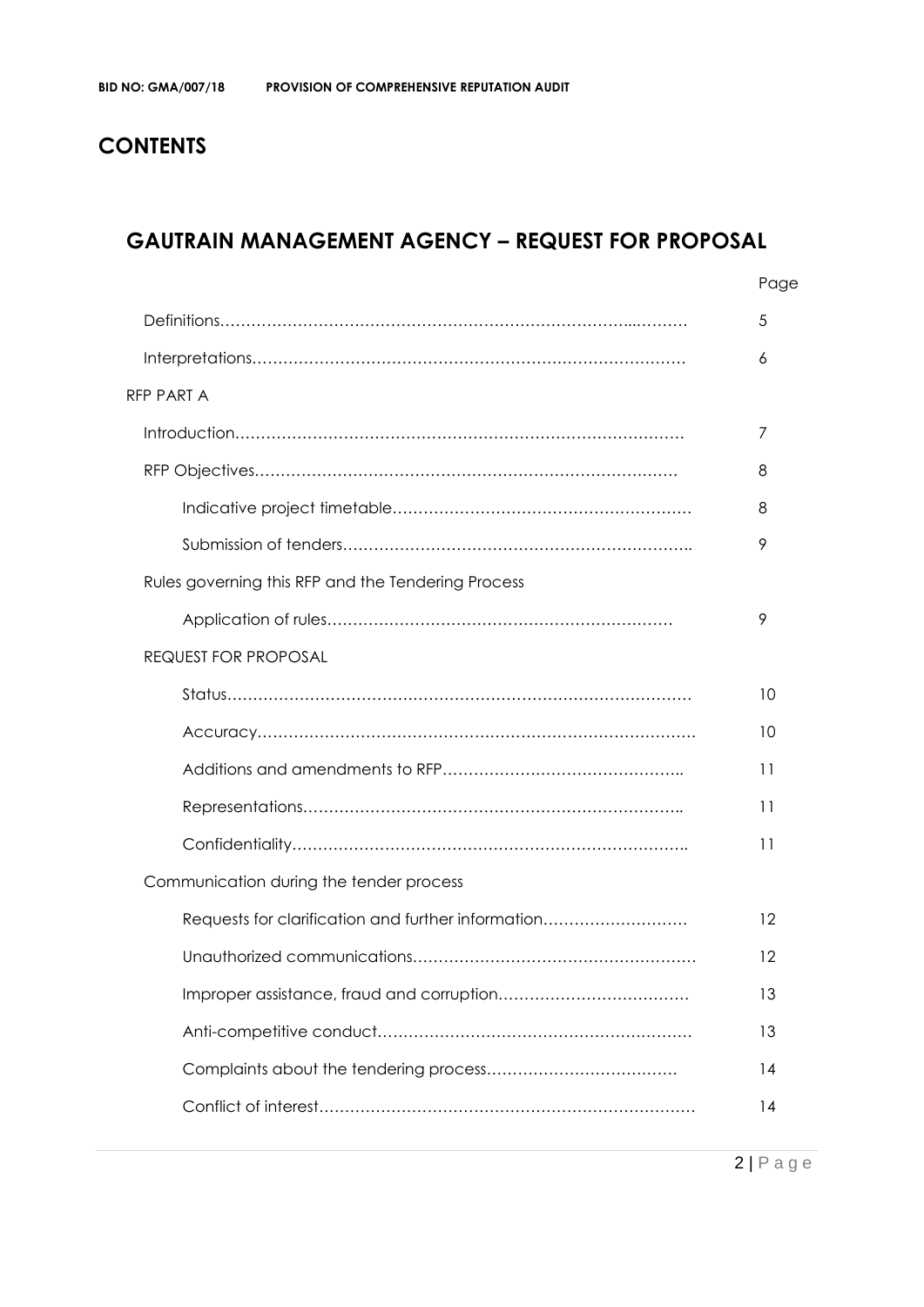|                                                      | 15 |  |  |  |
|------------------------------------------------------|----|--|--|--|
| Tender documents                                     |    |  |  |  |
|                                                      | 15 |  |  |  |
|                                                      | 16 |  |  |  |
|                                                      | 16 |  |  |  |
|                                                      | 16 |  |  |  |
|                                                      | 16 |  |  |  |
| Disclosure of tender contents and tender information | 17 |  |  |  |
|                                                      | 17 |  |  |  |
|                                                      | 18 |  |  |  |
|                                                      | 18 |  |  |  |
| <b>Tender Response</b>                               |    |  |  |  |
|                                                      | 18 |  |  |  |
|                                                      | 19 |  |  |  |
|                                                      | 20 |  |  |  |
|                                                      | 20 |  |  |  |
| <b>Contract Disclosure Requirements</b>              |    |  |  |  |
|                                                      | 20 |  |  |  |
|                                                      | 21 |  |  |  |
|                                                      | 21 |  |  |  |
| <b>Evaluation of tenders</b>                         | 21 |  |  |  |
|                                                      | 21 |  |  |  |
|                                                      | 22 |  |  |  |
|                                                      | 23 |  |  |  |
|                                                      | 23 |  |  |  |
|                                                      | 23 |  |  |  |
|                                                      | 24 |  |  |  |
|                                                      |    |  |  |  |

3 | P a g e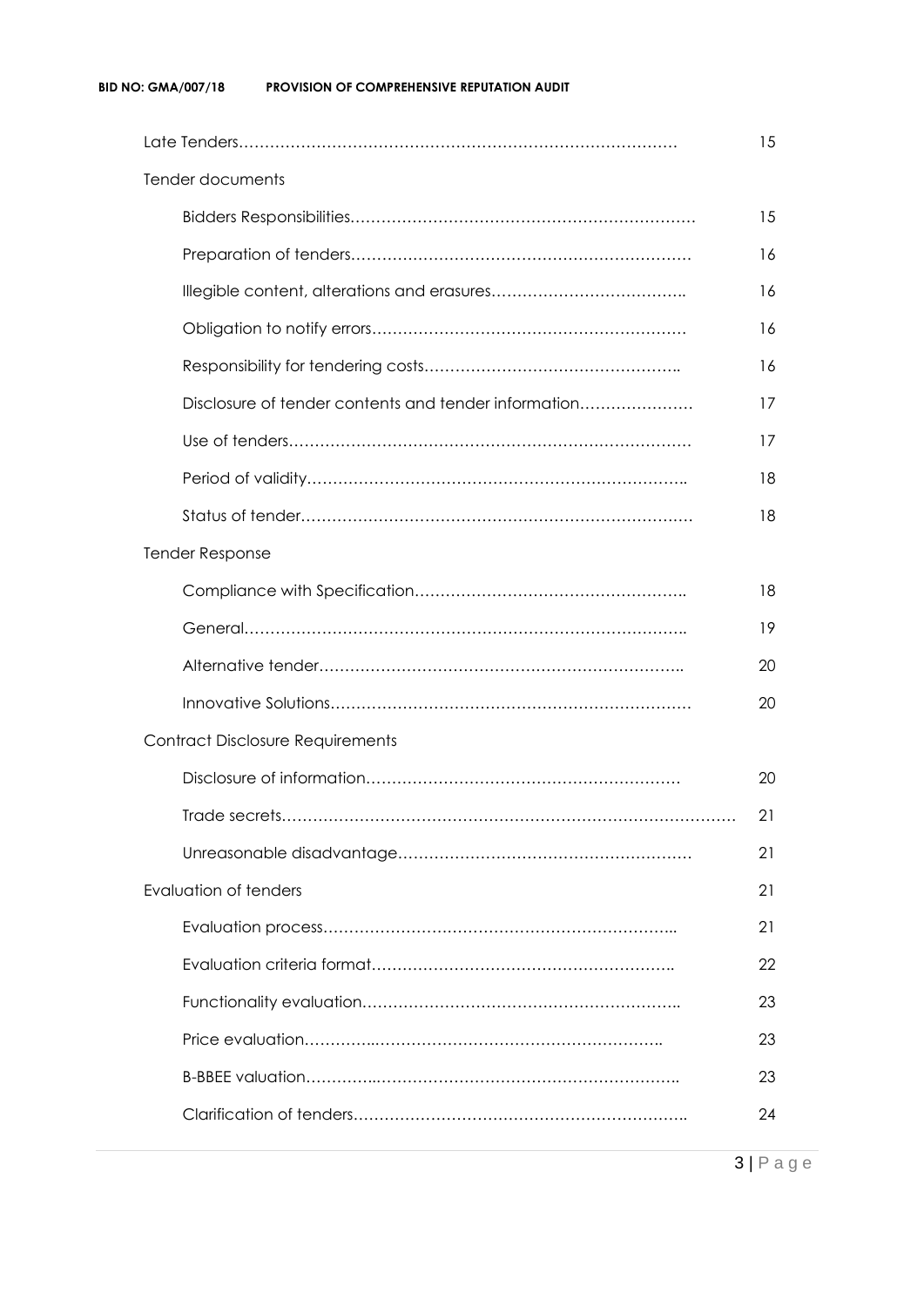|                    |                                               | 24 |  |  |  |
|--------------------|-----------------------------------------------|----|--|--|--|
|                    |                                               |    |  |  |  |
| Successful Tenders |                                               |    |  |  |  |
|                    |                                               |    |  |  |  |
|                    |                                               |    |  |  |  |
|                    |                                               | 26 |  |  |  |
|                    |                                               | 26 |  |  |  |
|                    |                                               | 26 |  |  |  |
|                    |                                               | 27 |  |  |  |
|                    |                                               | 28 |  |  |  |
|                    |                                               | 28 |  |  |  |
|                    |                                               | 29 |  |  |  |
|                    | RFP PART C - BIDDERS DECLARATION AND RESPONSE | 36 |  |  |  |
| <b>CSD</b>         |                                               | 39 |  |  |  |
| SBD1               |                                               | 40 |  |  |  |
| SBD 3.1            |                                               | 42 |  |  |  |
| SBD 3.2            |                                               | 43 |  |  |  |
| SBD <sub>4</sub>   |                                               | 45 |  |  |  |
| SBD 6.1<br>50      |                                               |    |  |  |  |
| SBD <sub>8</sub>   | Declaration of Bidders Past SCM practices     | 56 |  |  |  |
| SBD <sub>9</sub>   | Certificate of Independent Bid Determination  | 59 |  |  |  |
| <b>SHE</b>         | 62                                            |    |  |  |  |
| RFP PART - D       | SUPPLIER CODE OF CONDUCT                      | 64 |  |  |  |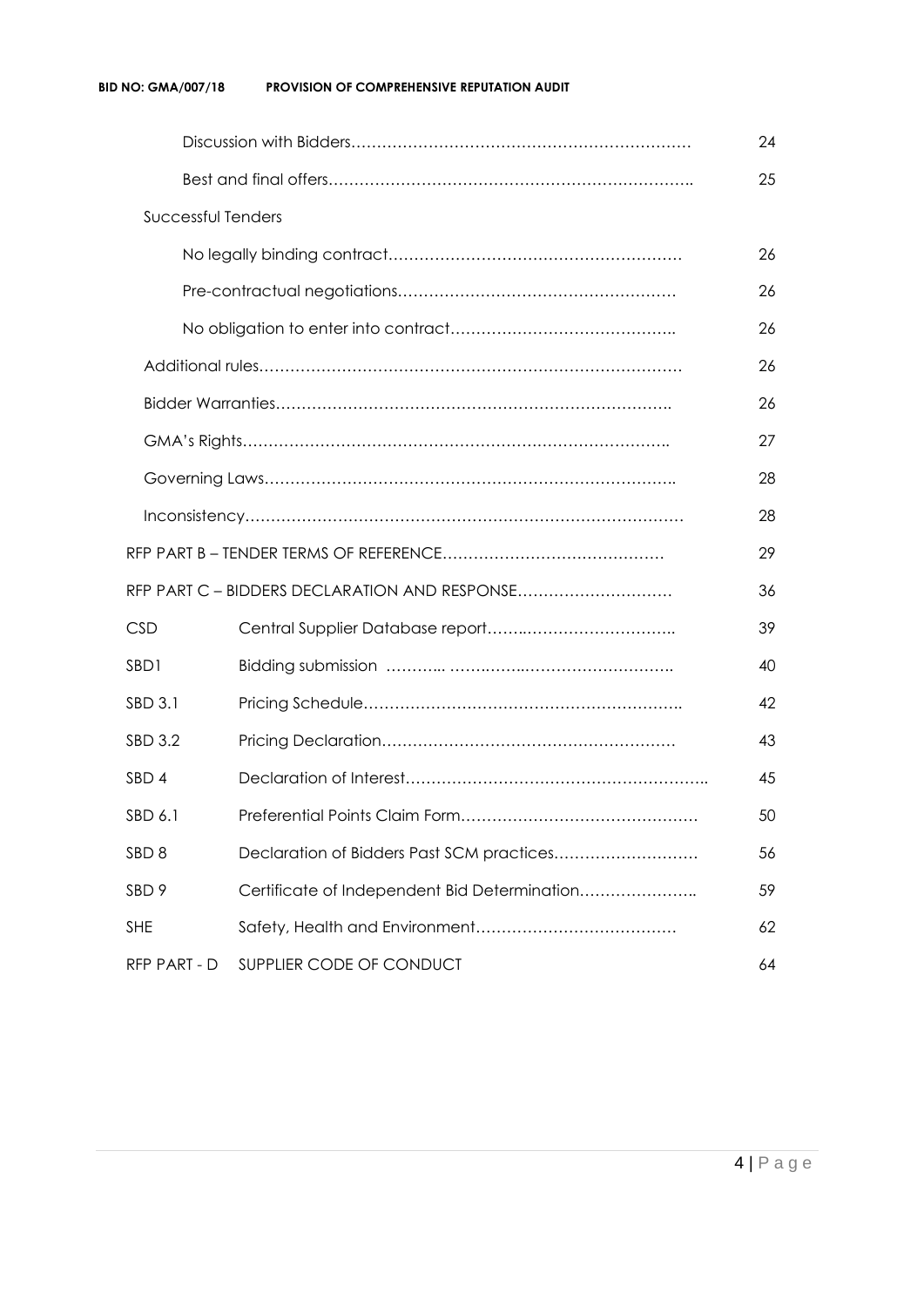#### **DEFINITIONS**

In this Request for Proposal, unless a contrary intention is apparent:

**Business Day** means a day which is not a Saturday, Sunday or public holiday.

**Bid** means a written offer in a prescribed or stipulated form lodged by a Bidder in response to an invitation in this Request for Proposal, containing an offer to provide goods, works or services in accordance with the Specification as provided in RFP Part B.

**Closing Time** means the time, specified as such under the clause "Indicative Timetable" of this RFP Part A, by which Tenders must be received.

**Evaluation Criteria** means the criteria set out under the clause "Evaluation Criteria Format" of this RFP Part A.

**GMA** means the Gautrain Management Agency; a PFMA Schedule 3(C) listed Provincial Public Entity, established in terms of the GMA Act No. 5 of 2006.

**Intellectual Property Rights** includes copyright and neighbouring rights, and all proprietary rights in relation to inventions (including patents) registered and unregistered trademarks (including service marks), registered designs, confidential information (including trade secrets and know how) and circuit layouts, and all other proprietary rights resulting from intellectual activity in the industrial, scientific, literary or artistic fields.

**Member** means an employee of the GMA.

**Proposed Contract** means the agreement including any other terms and conditions contained in or referred to in this RFP that may be executed between the GMA and the successful Bidder.

**Request for Proposal** or **RFP** means this document (comprising each of the parts identified under RFP Part A, Part B, Part C and Part D) including all annexure and any other documents so designated by the GMA.

**Services** means the services required by the GMA, as specified in this RFP Part B.

**Specification** means any specification or description of the GMA's requirements contained in this RFP Part B.

**State** means the Republic of South Africa.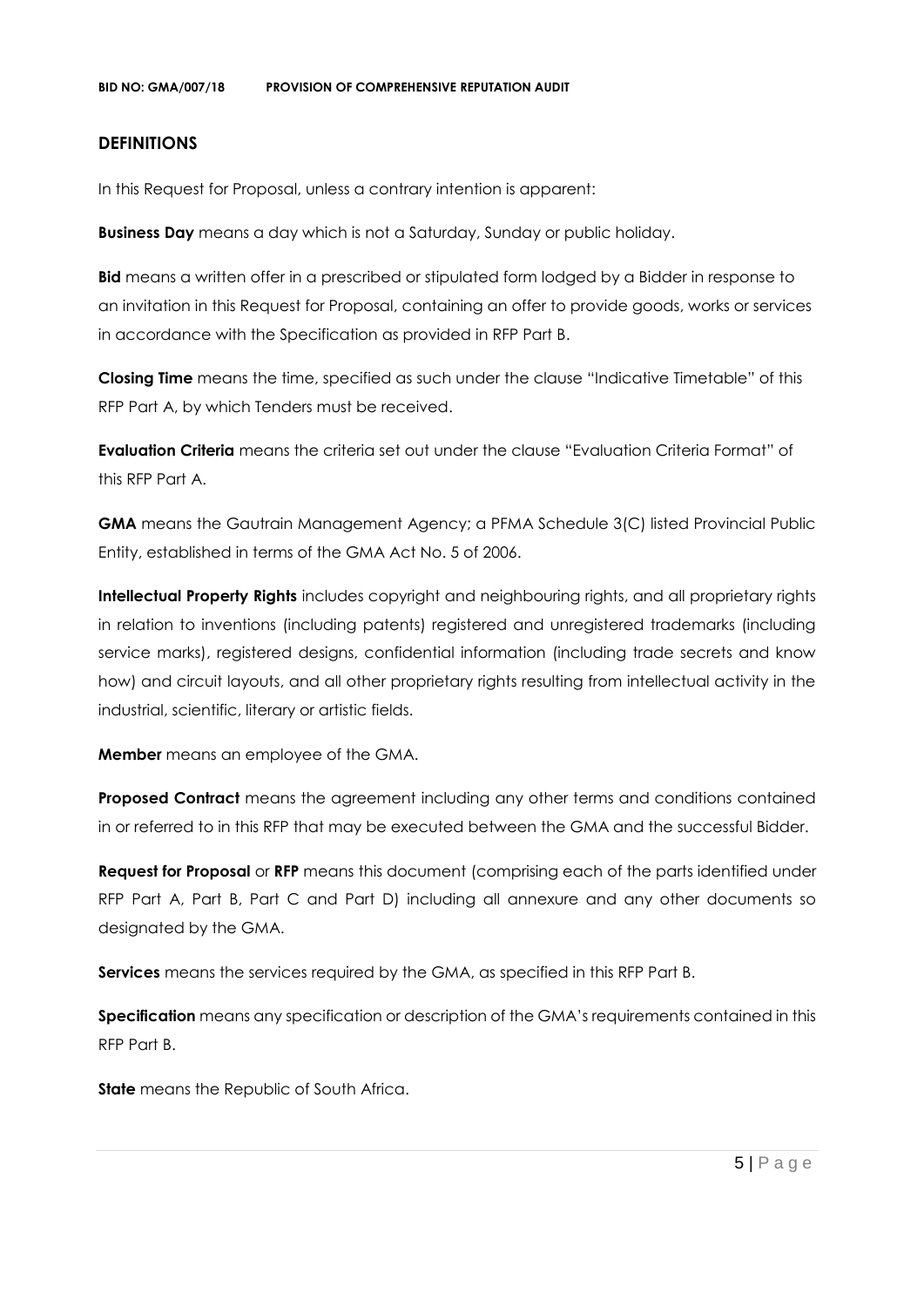**Statement of Compliance** means the statement forming part of a Tender indicating the Bidders compliance with the Specification.

**Bidder** means a person or organisation that submits a Bid.

**Tendering Process** means the process commenced by the issuing of this Request for Proposal and concluding upon formal announcement by the GMA of the selection of a successful Bidder(s) or upon the earlier termination of the process.

**Website** means the website administered by GMA located at [www.gautrain.co.za/](http://www.gautrain.co.za/)gma

### **INTERPRETATIONS**

In this RFP, unless expressly provided otherwise:

#### A reference to:

- (a) "includes" or "including" means includes or including without limitation; and
- (b) "R" or "Rands" is a reference to the lawful currency of the Republic of South Africa.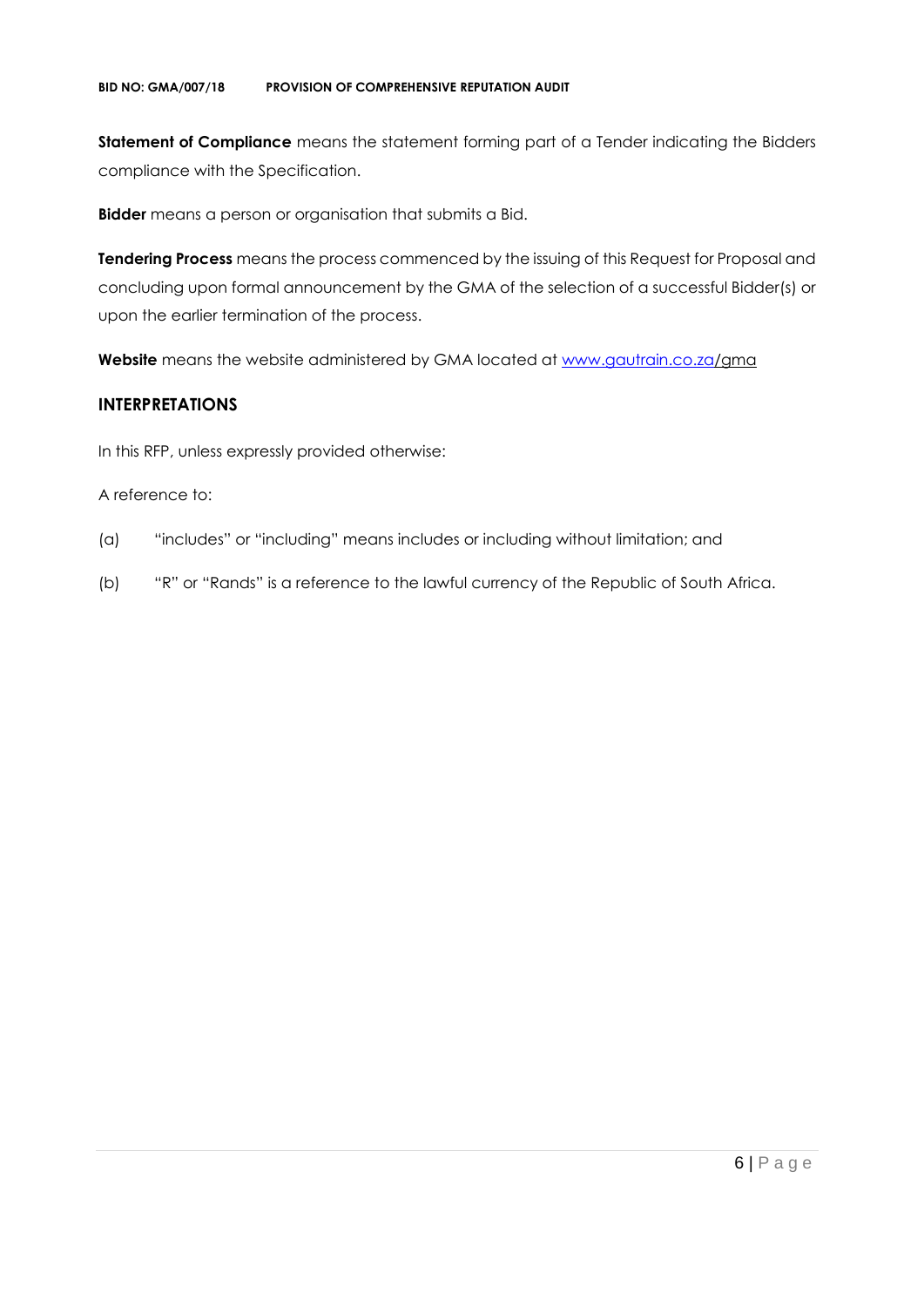# **RFP - PART A**

#### **INTRODUCTION**

- 1. The Gautrain Management Agency (GMA) is a PFMA Schedule 3(C) listed provincial public entity which has been established in terms of the GMA Act No. 5 of 2006. The GMA is substantially funded from the Provincial Revenue Fund in order to carry out the following strategic objectives:
	- Assist the Gauteng Provincial Government (GPG) in implementing Gautrain and achieving the Project's objectives.
	- Act on behalf of GPG in managing the relationship between Province and the Concessionaire in terms of the Concession Agreement and ensure that the interests of Province are protected.
	- Enhance the integration of Gautrain with other transport services and Public Transport Plans.
	- Promote and maximise the Socio-Economic Development and B-BBEE objectives of the GPG in relation to Gautrain.
	- Liaise with and promote co-operation between government structures in all three spheres of Government in relation to Gautrain.
	- Liaise with persons having an interest in the project.
	- Manage assets relating to Gautrain and promote their preservation and maintenance.
	- Manage the finances of the Gautrain Project and the financial securities provided by the Concessionaire.
	- Monitor the policy and legislative environment of the Gautrain Project
- 2. The Bombela Concession Company (RF) (Pty) Ltd (BCC or the Concessionaire) entered into a Concession Agreement with the Gauteng Province (Province) for the design, partial finance, construction, operation, and maintenance of the Gautrain Rapid Rail Link until 27 March 2026. The Operations Commencement Date (OCD) 1 started on 08 June 2010 for the section between Sandton station and ORTIA station. Extended Phase (EP) 1 services commenced on 02 August 2011 between Hatfield and Rosebank stations. The Operations Commencement Date 2 services commenced on 07 June 2012 between Rosebank and Park stations, in so doing providing a complete service between Park and Hatfield stations. At the end of the concession period, the Concessionaire shall transfer the Gautrain System to the GMA.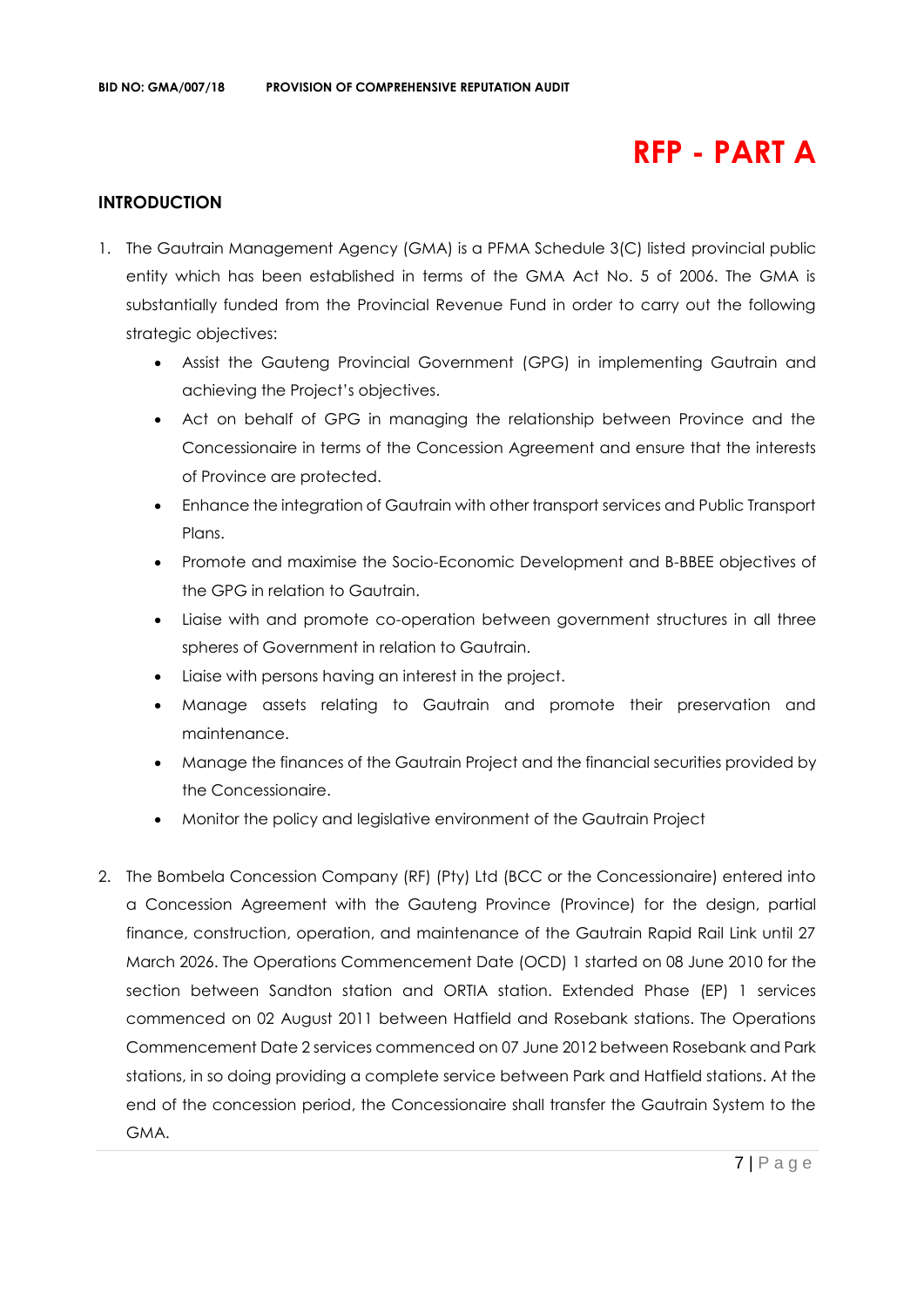- 3. The GMA is inviting responses to this Request for Proposal (reference number GMA/007/18 ) in order to appoint a suitably qualified and experienced service provider to provide Comprehensive Reputation Audit to the GMA as specified in this RFP PART B – Specification.
- 4. The appointment of a successful service provider is subject to conclusion of a service level agreement between the GMA and the service provider.

#### **RFP OBJECTIVES**

5. The objective of the tender is to find suitably qualified and experienced service provider to provide Comprehensive Reputation Audit to the GMA for the duration of four months.

| <b>ACTIVITY</b>                                       | <b>DATE</b>               |
|-------------------------------------------------------|---------------------------|
| Issue of RFP                                          | 25 January 2019           |
| <b>Compulsory Briefing Session</b>                    | 30 January 2019 at 11h00  |
| <b>Closing Date and Time</b>                          | 15 February 2019 at 11H00 |
| Intended completion of evaluation<br>of tenders       | 29 March 2019             |
| Intended formal notification of<br>successful Bidders | 01 April 2019             |
| Effective date of contract                            | 02 May 2019               |

#### **INDICATIVE PROJECT TIMETABLE**

*\*This timetable is provided as an indication of the timing of the tender process. It is indicative only and subject to change by the GMA. Bidders are to provide proposals that will allow achievement of the intended commencement date.*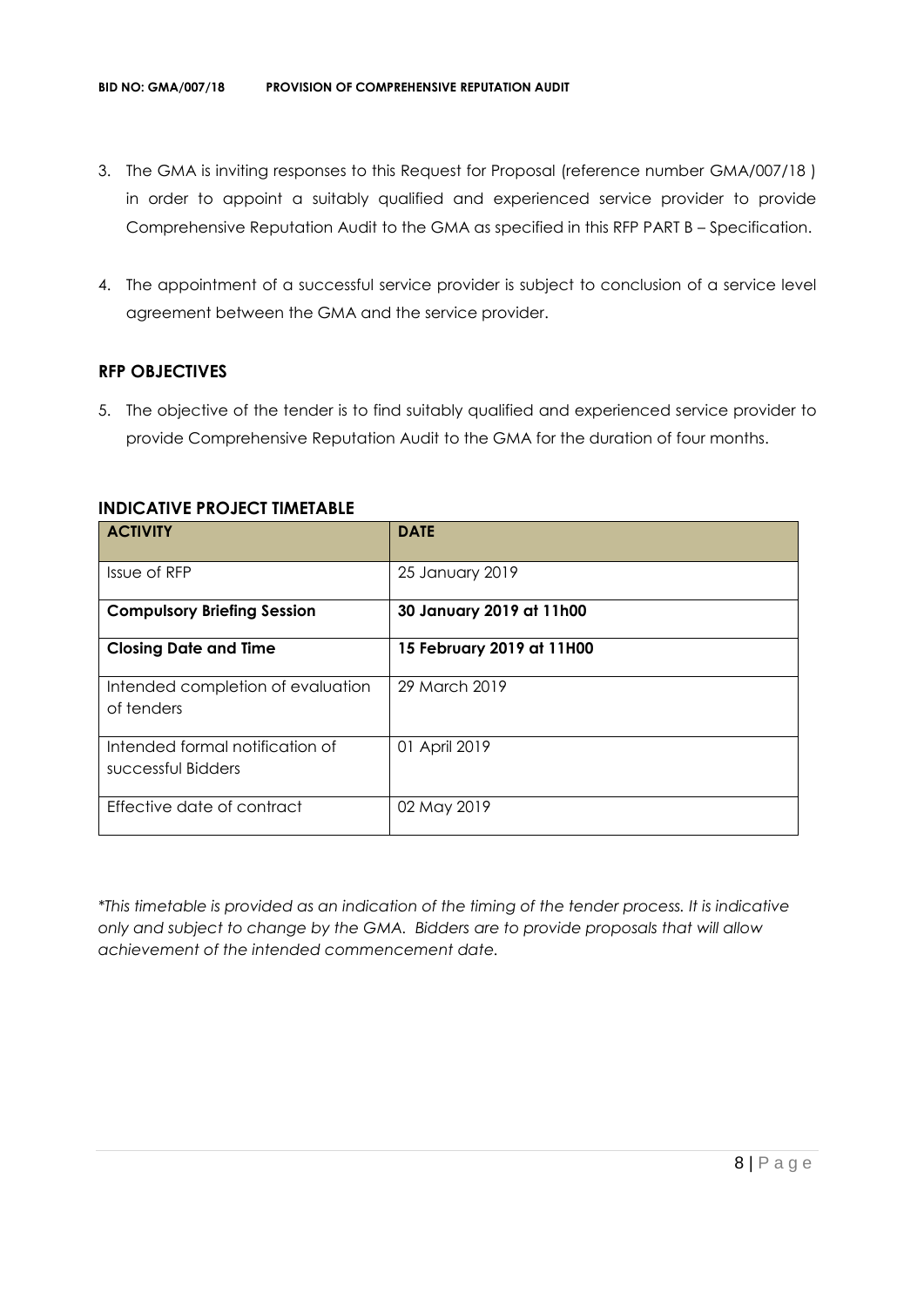#### **SUBMISSION OF TENDERS**

#### **Hardcopy Submission (Compulsory)**

| Proposal Submission                                      | Bid documents must be secured together preferably<br>bound or contained in a lever arch file |
|----------------------------------------------------------|----------------------------------------------------------------------------------------------|
| Physical Address of Tender Box                           | 44 Grand Central Boulevard, Grand Central Midrand<br>(Off R101 Old Johannesburg Road)        |
| Hours of access to Tender Box                            | Between 07:00 and 17:00 (Weekdays only)                                                      |
| Information to be marked on<br>package containing Tender | Gautrain Management Agency<br>Attention: Supply Chain Management Unit                        |
|                                                          | RFP Ref. No. GMA/007/18<br><b>Name of Bidder</b>                                             |

- 6. Bidders are to provide one (1) original and three (3) hard copies of the Bidders Response (Bid).
- 7. Bidders must also include an electronic copy of the Bidders Response for each proposal in PDF or Microsoft Office 2007 format in the hardcopy submission. All responses must be submitted in a sealed envelope in accordance with the conditions of Tendering and on the official forms included in this document.
- 8. All documents must be virus checked by the Bidder before lodgement. In this case of inconsistency between the electronic and hardcopy submissions, the hardcopy submission will prevail.
- 9. All enquiries related to this RFP must be sent to **[tenderenquiries@Gautrain.co.za](mailto:tenderenquiries@Gautrain.co.za)**.

#### **RULES GOVERNING THIS RFP AND THE TENDERING PROCESS**

#### **APPLICATION OF RULES**

10. Participation in the tender process is subject to compliance with the rules contained in this RFP Part A.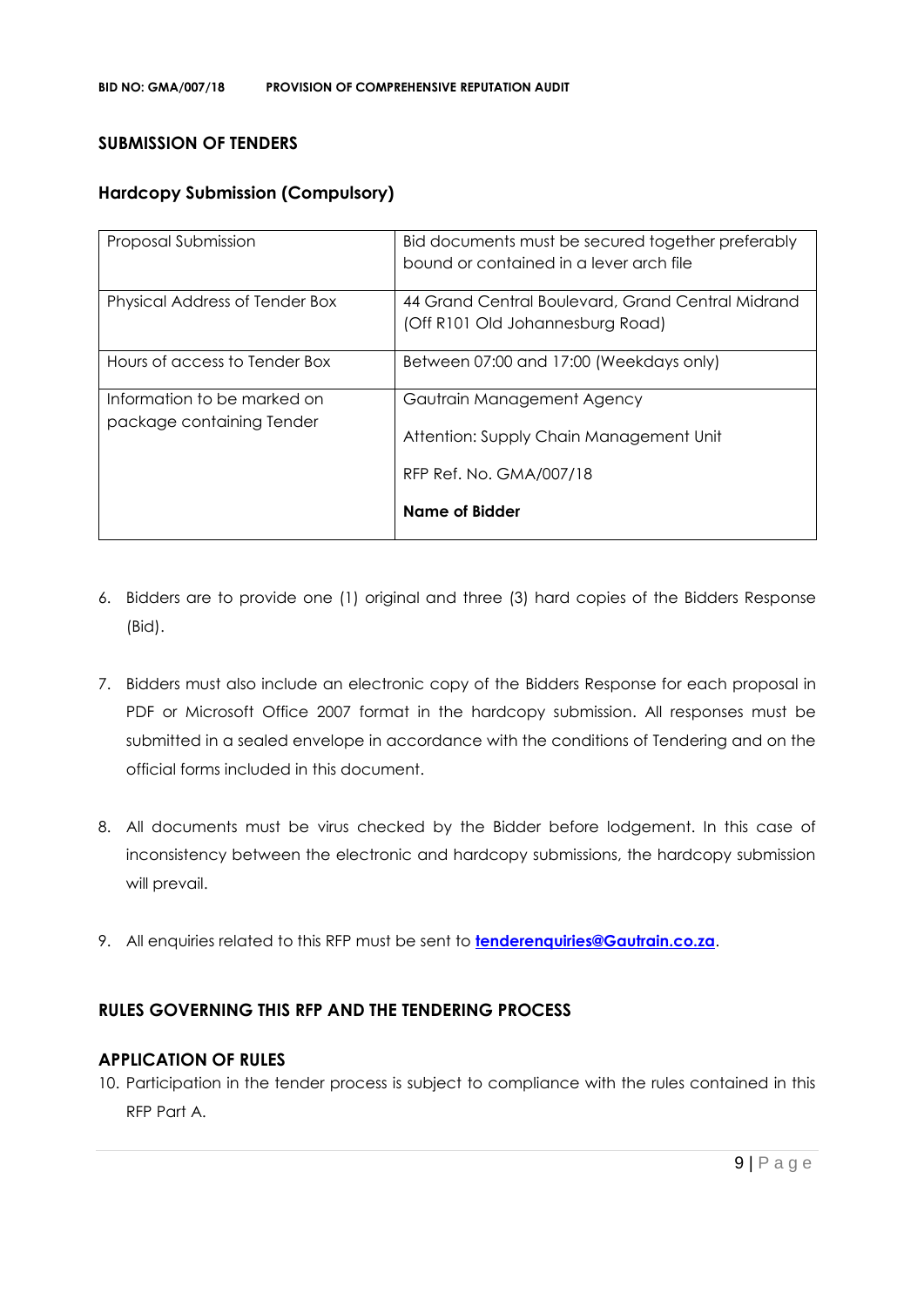- 11. All persons (whether or not a Participant in this tender process) having obtained or received this RFP may only use it, and the information contained therein, in compliance with the rules contained in this RFP Part A.
- 12. All Bidders are deemed to accept the rules contained in this RFP Part A.
- 13. The rules contained in this RFP Part A apply to:
	- a. The RFP and any other information given, received or made available in connection with this RFP, and any revisions or annexure;
	- b. the Tendering Process; and
	- c. any communications (including any briefings, presentations, meetings and negotiations) relating to the RFP or the Tendering Process.

## **REQUEST FOR PROPOSAL**

#### **STATUS OF REQUEST FOR PROPOSAL**

- 14. This RFP is an invitation for service provider/s to submit a proposal(s) for the provision of the services as set out in the Specification contained in this RFP Part B. Accordingly, this RFP must not be construed, interpreted, or relied upon, whether expressly or implied, as an offer capable of acceptance by any person(s), or as creating any form of contractual, promissory or other rights.
- 15. No binding contract or other understanding for the supply of the Services will exist between the GMA and any Bidder unless and until the Agency has executed a formal written contract with the successful Bidder.

# **ACCURACY OF REQUEST FOR PROPOSAL**

16. Whilst all due care has been taken in connection with the preparation of this RFP, the GMA makes no representations or warranties that the content in this RFP or any information communicated to or provided to Bidders during the Tendering Process is, or will be, accurate, current or complete. The GMA, and its officers, employees and advisors will not be liable with respect to any information communicated which is not accurate, current or complete.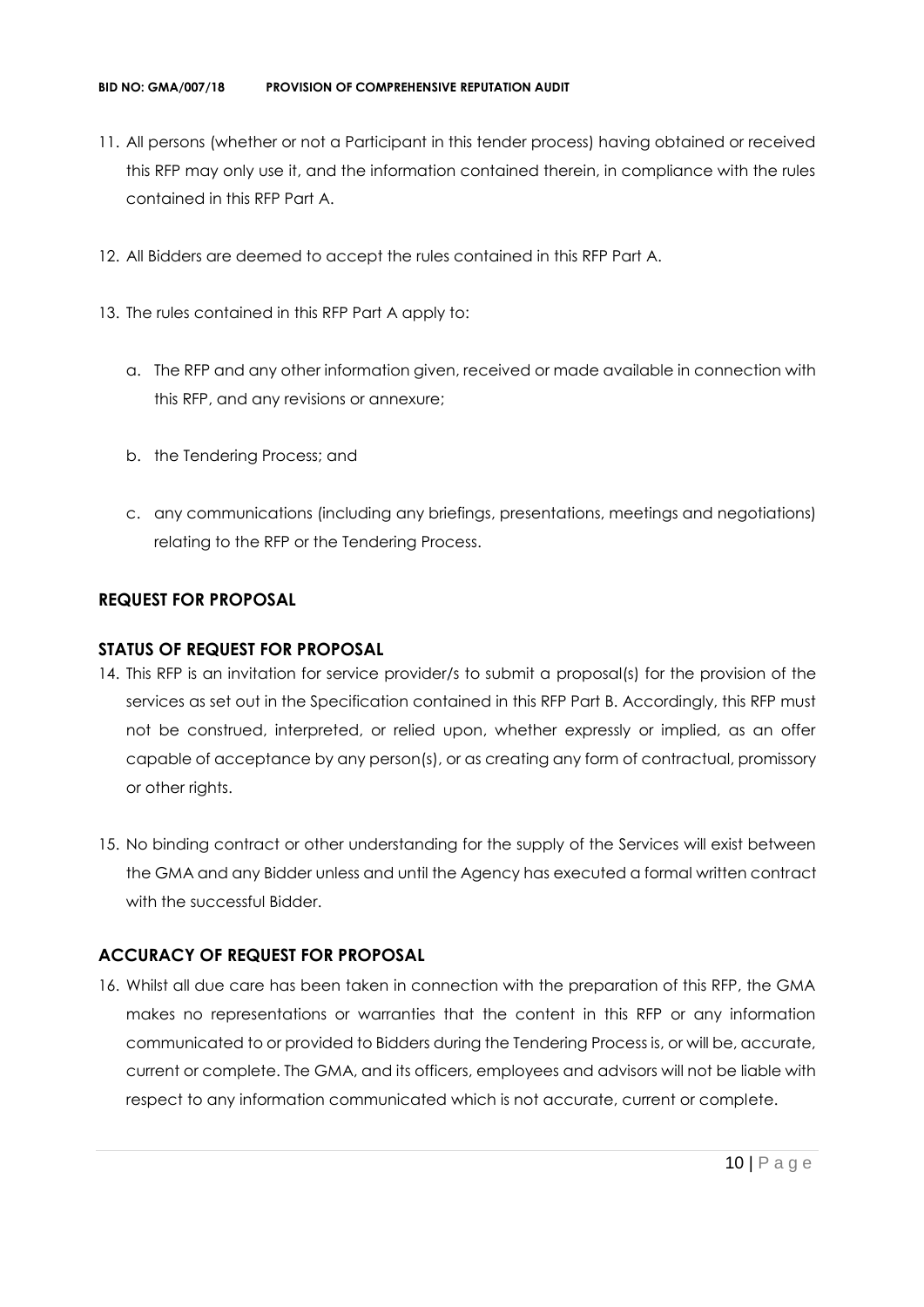- 17. If a Bidder finds or reasonably believes it has found any discrepancy, ambiguity, error or inconsistency in this RFP or any other information provided by the GMA (other than minor clerical matters), the Bidder must promptly notify the Agency in writing (by e-mail to the address **[tenderenquiries@Gautrain.co.za](mailto:tenderenquiries@gautrainpo.co.za)**) of such discrepancy, ambiguity, error or inconsistency in order to afford the GMA an opportunity to consider what corrective action is necessary (if any).
- 18. Any actual discrepancy, ambiguity, error or inconsistency in this RFP or any other information provided by the GMA will, if possible, be corrected and provided to all Bidders without attribution to the Bidder who provided the written notice.

#### **ADDITIONS AND AMENDMENTS TO THE RFP**

- 19. The GMA reserves the right to change any information in, or to issue any addendum to this RFP before the Closing Time. The GMA and its officers, employees and advisors will not be liable in connection with either the exercise of, or failure to exercise this right.
- 20. If the GMA exercises its right to change information in terms of clause 22, it may seek amended Tenders from all Bidders.

#### **REPRESENTATIONS**

21. No representations made by or on behalf of the GMA in relation to this RFP will be binding on the GMA unless that representation is expressly incorporated into the contract ultimately entered into between the GMA and the successful Bidder.

#### **CONFIDENTIALITY**

22. All persons (including all Bidders) obtaining or receiving this RFP and any other information in connection with this RFP or the Tendering Process must keep the contents of the RFP and other such information confidential, and not disclose or use the information except as required for the purpose of developing a proposal in response to this RFP.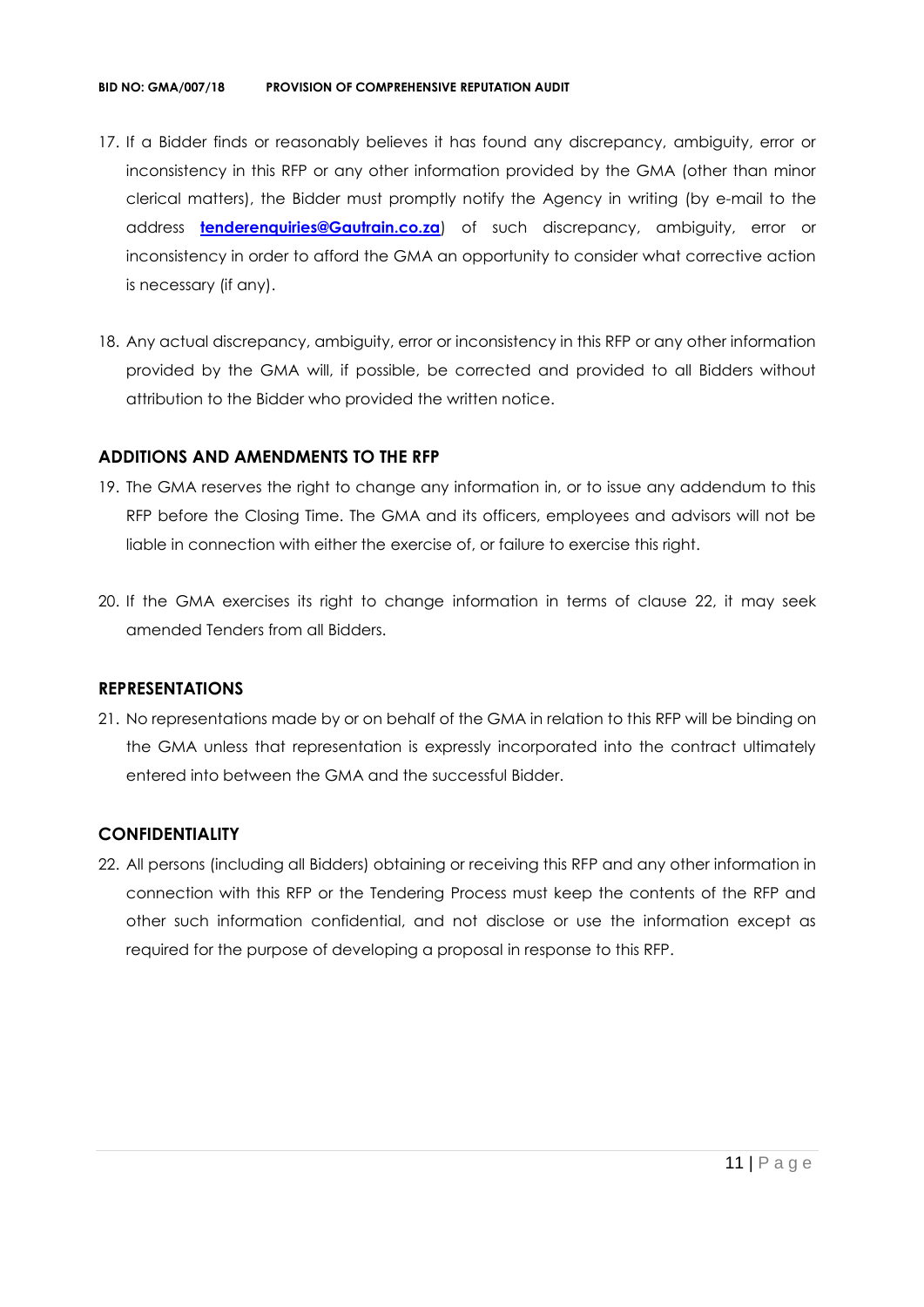#### **COMMUNICATIONS DURING THE TENDERING PROCESS**

#### **REQUESTS FOR CLARIFICATION OR FURTHER INFORMATION**

- 23. All communication and attempts to solicit information of any kind relative to this tender should be in writing and channelled to the Supply Chain Management Unit via email to: **[tenderenquiries@Gautrain.co.za](mailto:tenderenquiries@gautrainpo.co.za)**.
- 24. Any communication by a Bidder to the GMA will be effective upon receipt by the SCM Unit (provided such communication is in the required format).
- 25. The GMA has restricted the period during which it will accept questions or requests for further information or clarification and reserves the right not to respond to any enquiry or request, irrespective of when such enquiry or request is received.
- 26. Except where the GMA is of the opinion that issues raised apply only to an individual Bidder, questions submitted and answers provided will be made available to all Bidders by e-mail, as well as on the GMA's website without identifying the person or organisation which submitted the question.
- 27. In all other instances, the GMA may directly provide any written notification or response to a Bidder by email to the address of the Bidder (as notified by the Bidder to the SCM Unit).
- 28. A Bidder may, by notifying the SCM Unit in writing, withdraw a question submitted in accordance with clause 30, in circumstances where the Bidder does not wish the GMA to publish its response to the question to all Bidders.

#### **UNAUTHORISED COMMUNICATIONS**

29. Bidders may not contact (including promotional or advertising activities) any GMA staff or Advisors of GMA except through the channel in clause 21 above on any matter pertaining to the bid from the time when the bid is advertised to the time the bid is awarded. Communicating with any GMA staff or Advisors of GMA except through the channel in clause 21 above will be perceived as an effort by a bidder to influence bid evaluation, bid comparisons or bid award decisions in any manner, and will result in rejection of the bid concerned. Nothing in this clause is intended to prevent communications with staff of, or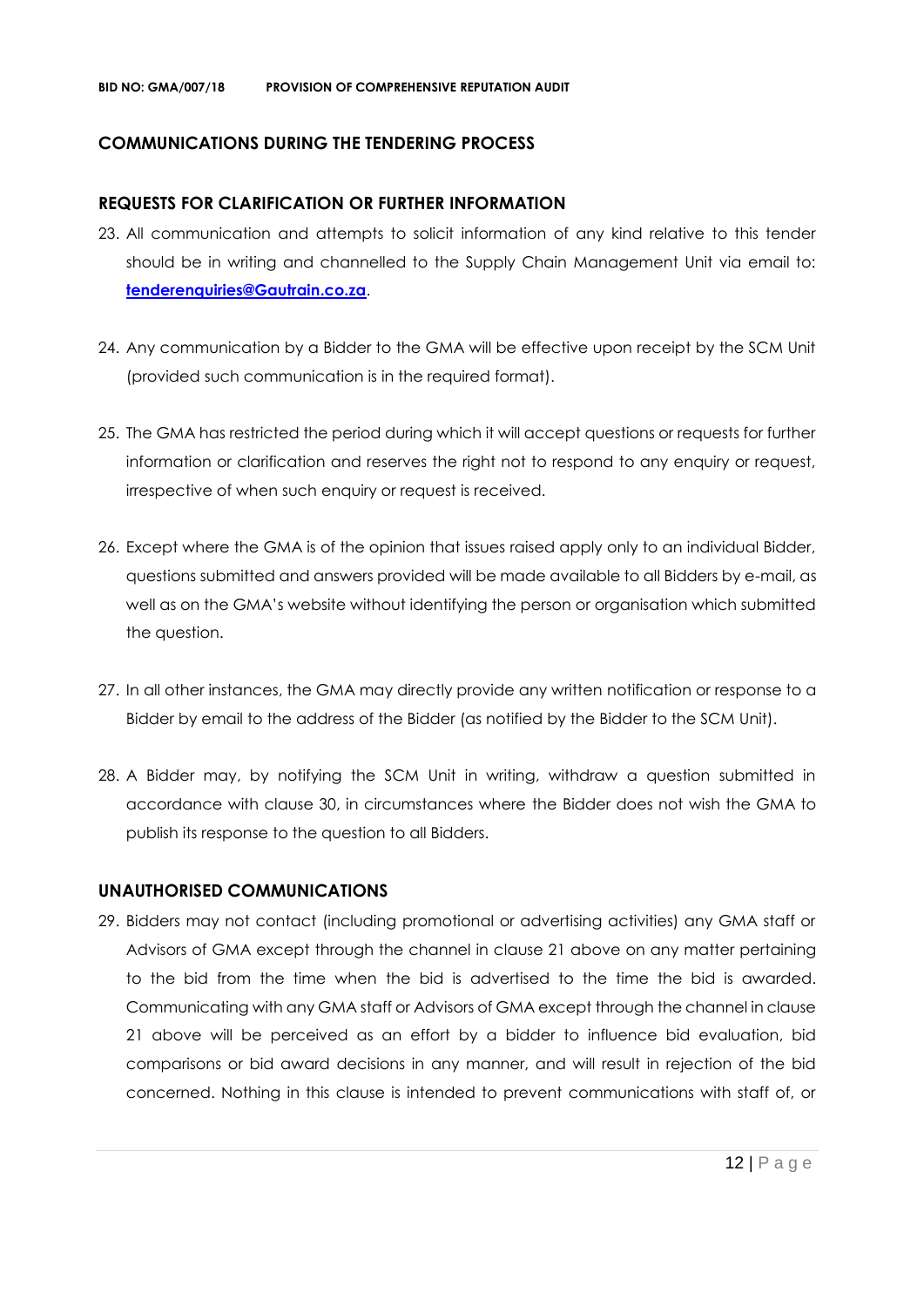advisors of the GMA to the extent that such communications do not relate to this RFP or the Tendering Process.

30. Bidders must not otherwise engage in any activities that may be perceived as, or that may have the effect of, influencing the outcomes of the Tendering Process in any way.

#### **IMPROPER ASSISTANCE, FRAUD AND CORRUPTION**

- 31. Bidders may not seek or obtain the assistance of employees, contractors or advisors of the GMA in the preparation of their tender responses, except where contractors or advisors are participating in the tender in which case the Bidder must disclose such participation in its tender by declaring their possible interest or conflict in the relevant SBD 4 form.
- 32. The GMA may in its absolute discretion, immediately disqualify a Bidder that it believes has sought or obtained such improper assistance.
- 33. Bidders are to be familiar with the implications of contravening the Prevention and Combating of Corrupt Activities Act, No. 12 of 2004 and any other relevant legislation.
- 34. Bidders are encouraged to stop crime at the GMA in its tracks and report it anonymously to the following number: 0800 6 FRAUD/0800 637 283.

## **ANTI-COMPETITIVE CONDUCT**

- 35. Bidders and their respective officers, employees, agents and advisors must not engage in any collusion, anti-competitive conduct or any other similar conduct in respect of this Tendering Process with any other Bidder or any other person(s) in relation to:
	- a. The preparation or lodgement of their Tender
	- b. the evaluation and clarification of their Tender; and
	- c. the conduct of negotiations with the GMA.
- 36. For the purposes of clause 38, collusion, anti-competitive conduct or any other similar conduct may include disclosure, exchange and clarification of information whether or not such information is confidential to the GMA or any other Bidder or any other person or organisation.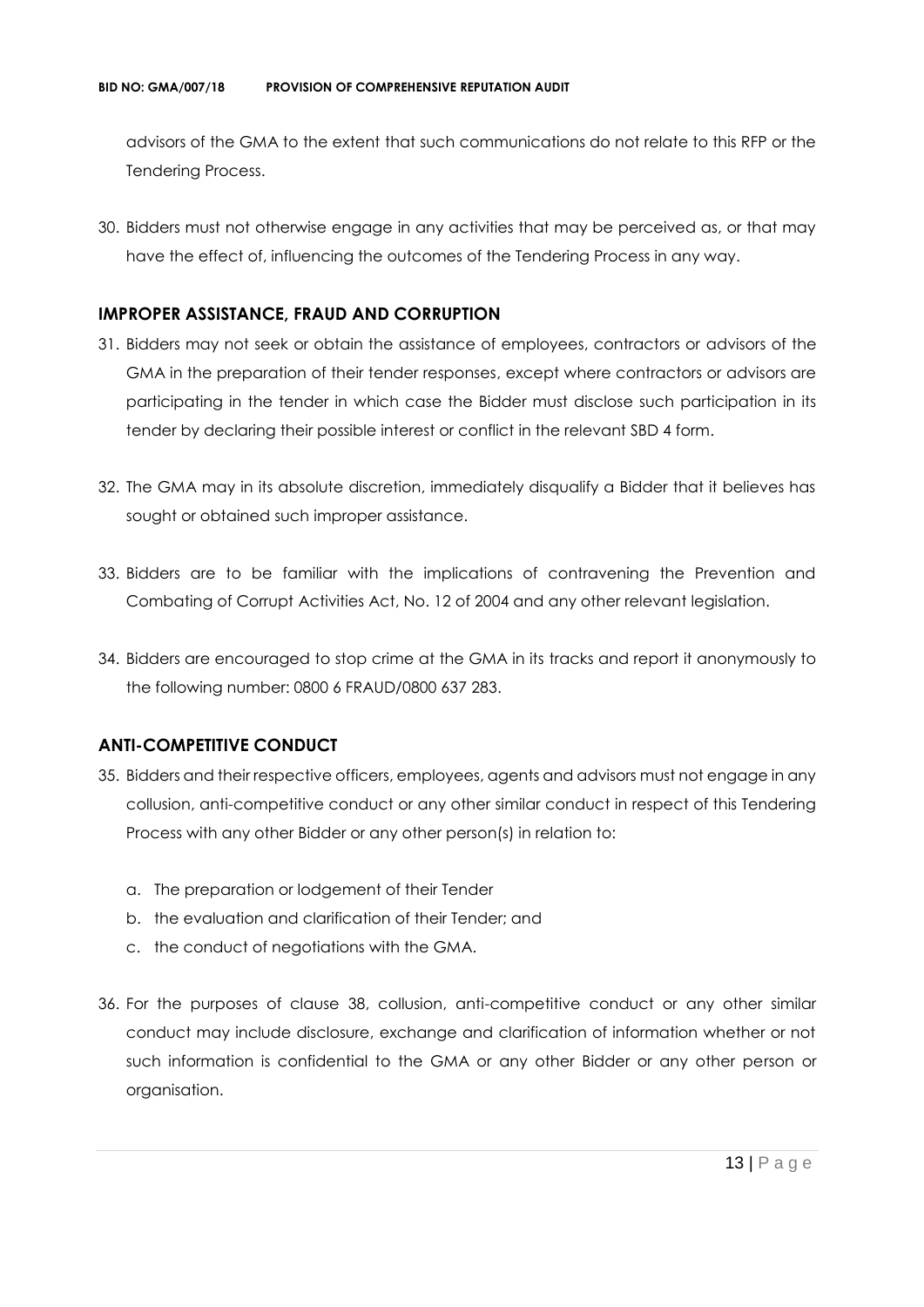37. In addition to any other remedies available to it under law or contract, the GMA may, in its absolute discretion, immediately disqualify a Bidder that it believes has engaged in any collusive, anti-competitive conduct or any other similar conduct during the entire Tendering Process.

#### **COMPLAINTS ABOUT THE TENDERING PROCESS**

- 38. Any complaint about the RFP or the Tendering Process must be submitted to the SCM Unit in writing, (preferably by email), immediately upon the cause of the complaint arising or becoming known to the Bidder.
- 39. The written complaint must set out:
	- a. The basis for the complaint, specifying the issues involved;
	- b. how the subject of the complaint affect the organisation or person making the complaint;
	- c. any relevant background information; and
	- d. the outcome desired by the person or organisation making the complaint.
- 40. If the matter relates to the conduct of an official, employee or advisor of the GMA, the complaint should be addressed in writing marked for the attention of the Chief Executive Officer of the GMA, and delivered to the physical address of the GMA, as notified.

#### **CONFLICT OF INTEREST**

- 41. A Bidder must not, and must ensure that its officers, employees, agents and advisors do not place themselves in a position that may give rise to actual, potential or perceived conflict of interest between the interests of the GMA and/or the Gauteng Provincial Government and the Bidders interests during the Tender Process.
- 42. The Bidders Response in this RFP Part C requires the Bidder to provide details of any interests, relationships or clients which may or do give rise to a conflict of interest in relation to the supply of the services under any contract that may result from this RFP.
- 43. If the Bidder submits its Tender and a subsequent conflict of interest arises, or is likely to arise, which was not disclosed in the Tender, the Bidder must notify the GMA immediately in writing of that conflict.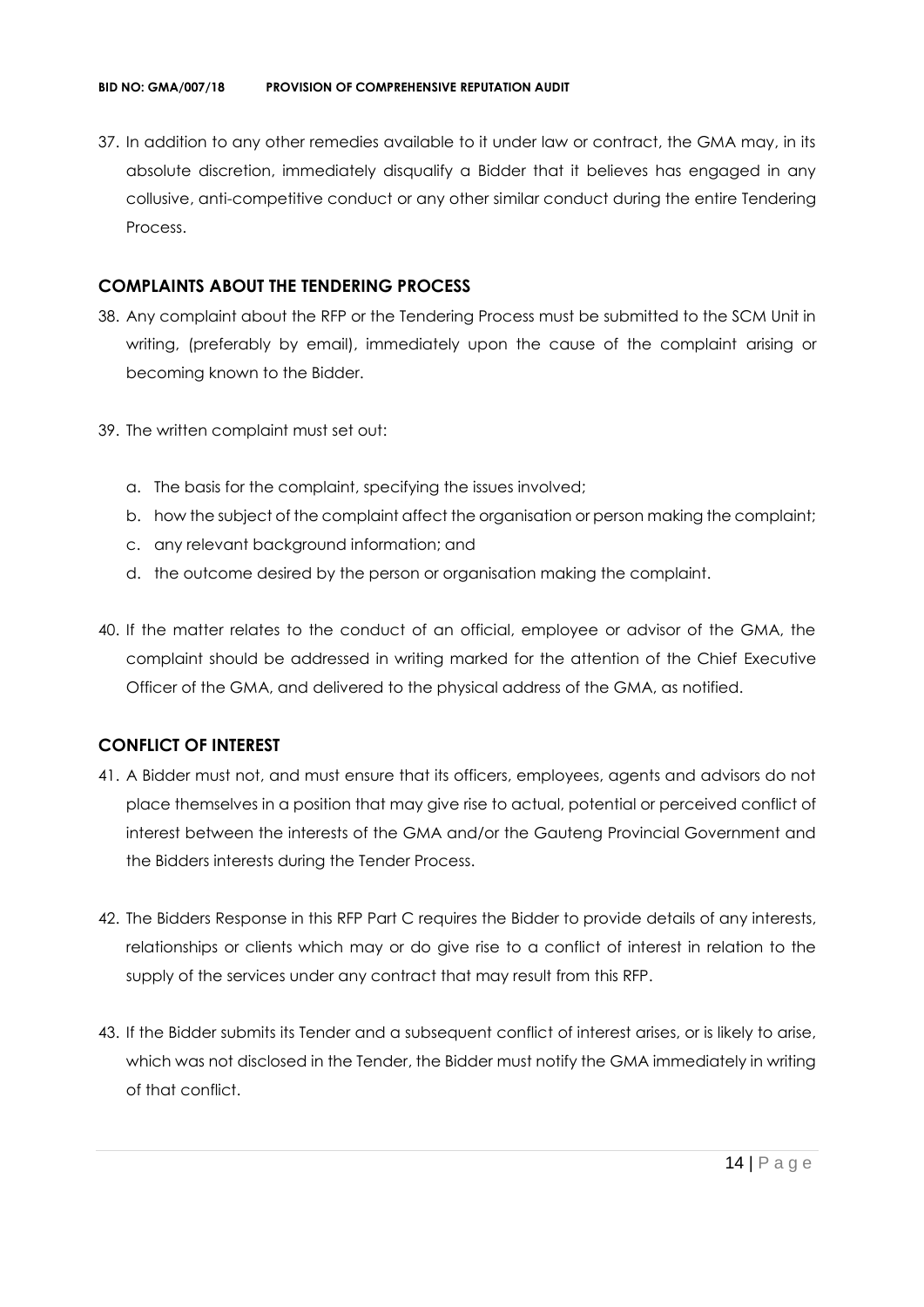44. The GMA may immediately disqualify a Bidder from the Tendering Process if the Bidder fails to notify the GMA of the conflict as required.

#### **LATE TENDERS**

- 45. Tenders must be lodged by the Closing Date and Time. Where a tender document is not in the tender box at the time of the bid closing, such a bid document will be regarded as a late bid. Late bids will not be accepted or considered.
- 46. Tenders lodged after the Closing Time or lodged at a location or in a manner that is contrary to that specified in this RFP will be disqualified from the Tendering Process and will be ineligible for consideration.
- 47. The determination of the GMA as to the actual time that a Tender is lodged is final. Subject to clause 49, all Tenders lodged in the Tender Box after the Closing Time will be recorded by the GMA and will only be opened for the purposes of identifying a business name and address of the Bidder. The GMA will inform a Bidder whose Tender was lodged after the Closing Time of its ineligibility for consideration. The general operating practice is for the late tender to be returned within 5 (Five) working days of receipt or within 5 (Five) working days after determination not to accept a late tender.

#### **TENDER DOCUMENTS**

#### **BIDDERS RESPONSIBILITIES**

- 51. Bidders are responsible for:
	- a. Examining this RFP and any documents referenced or attached to this RFP and any other information made or to be made available by the GMA to Bidders in connection with this RFP;
	- b. fully informing themselves in relation to all matters arising from this RFP, including all matters regarding the GMA's requirements for the provision of the Services;
	- c. ensuring that their Tenders are accurate and complete;
	- d. making their own enquiries and assessing all risks regarding this RFP, and fully considering and incorporating the impact of any known and unknown risks into their Tender;
	- e. ensuring that they comply with all applicable laws in regards to the Tendering Process particularly as specified by National Treasury Regulations, Guidelines, Instruction Notes and Practice Notes and other relevant legislation as published from time to time in the Government Gazette;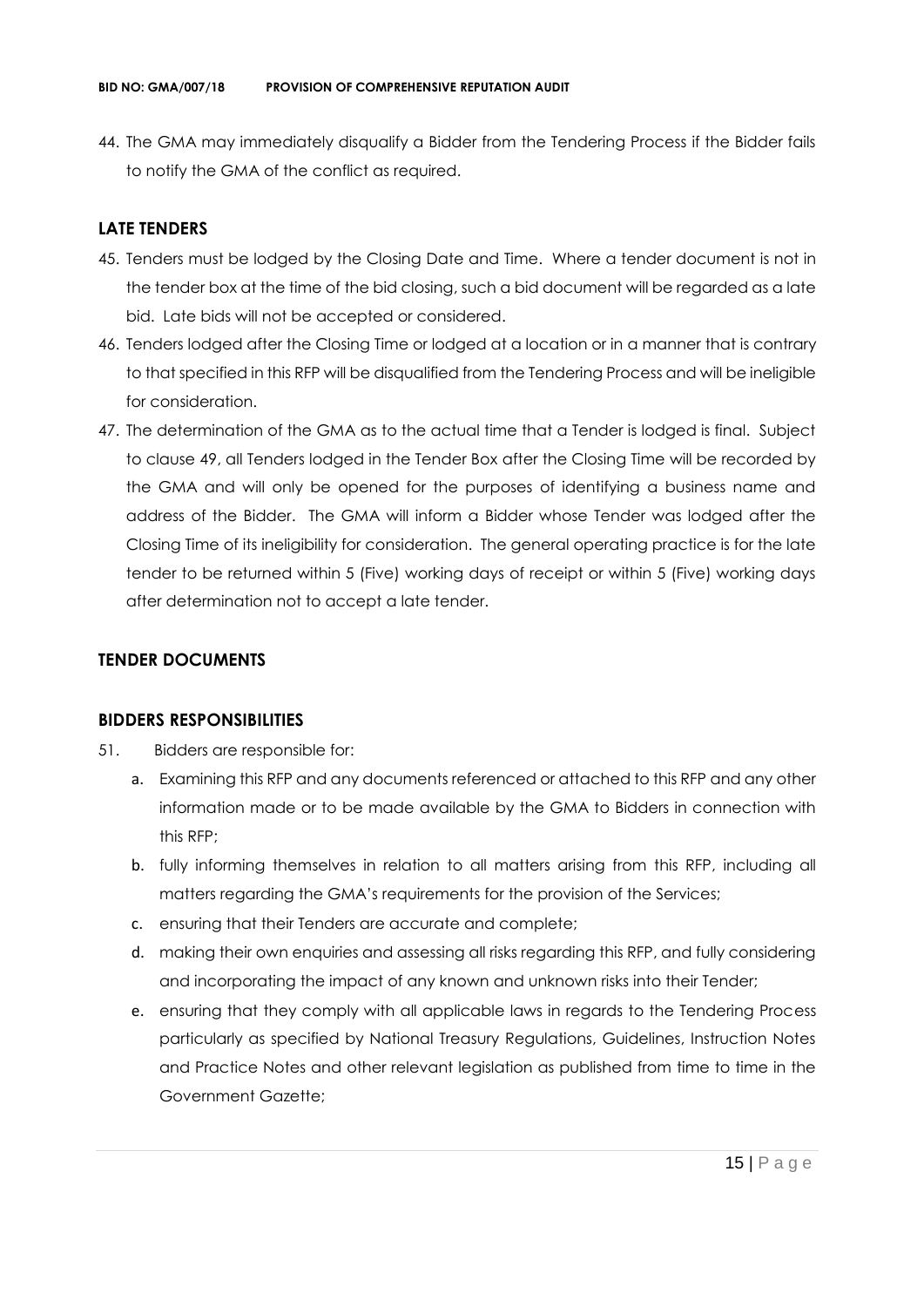- f. submitting an Original Valid Tax Clearance Certificate and all other returnable documents as listed on the Checklist; and
- g. Failure to provide the required information could result in disqualification of the bidder.

#### **PREPARATION OF TENDERS**

- 52. Bidders must ensure that:
	- a. Their Tender is submitted in the required format as stipulated in this RFP Part A; and
	- b. all the required information fields in RFP Part C are completed in full and contain the information requested by the GMA.

*Note to Bidders: The GMA may in its absolute discretion reject a Tender that does not include the information requested.*

53. Unnecessarily elaborate responses or other presentations beyond that which is sufficient to present a complete and effective tender proposal are not desired or required. Elaborate and expensive visual and other presentation aids are not necessary.

#### **ILLEGIBLE CONTENT, ALTERATION AND ERASURES**

- 54. Incomplete Tenders may be disqualified or evaluated solely on information contained in the Tender.
- 55. The GMA may disregard any content in a Tender that is illegible and will be under no obligation whatsoever to seek clarification from the Bidder.
- 56. The GMA is entitled to amend any bid conditions, validity period, specifications, or extend the closing date of bids before the closing date. All bidders, to whom the bid documents have been issued, will be advised in writing of such amendments in good time.

#### **OBLIGATION TO NOTIFY ERRORS**

57. Amended bids may be sent, together with the original bid, in an envelope marked "Amendment to bid" and should be placed in the bid box before the closing date and time. An amendment bids without original bid document will not be considered.

#### **RESPONSIBILITY FOR TENDERING COSTS**

58. The Bidders participation or involvement in any stage of the Tendering Process is at the Bidders sole risk, cost and expense. The GMA will not be held responsible for, or pay for, any expense or loss that may be incurred by Bidders in relation to the preparation or lodgement of their Tender.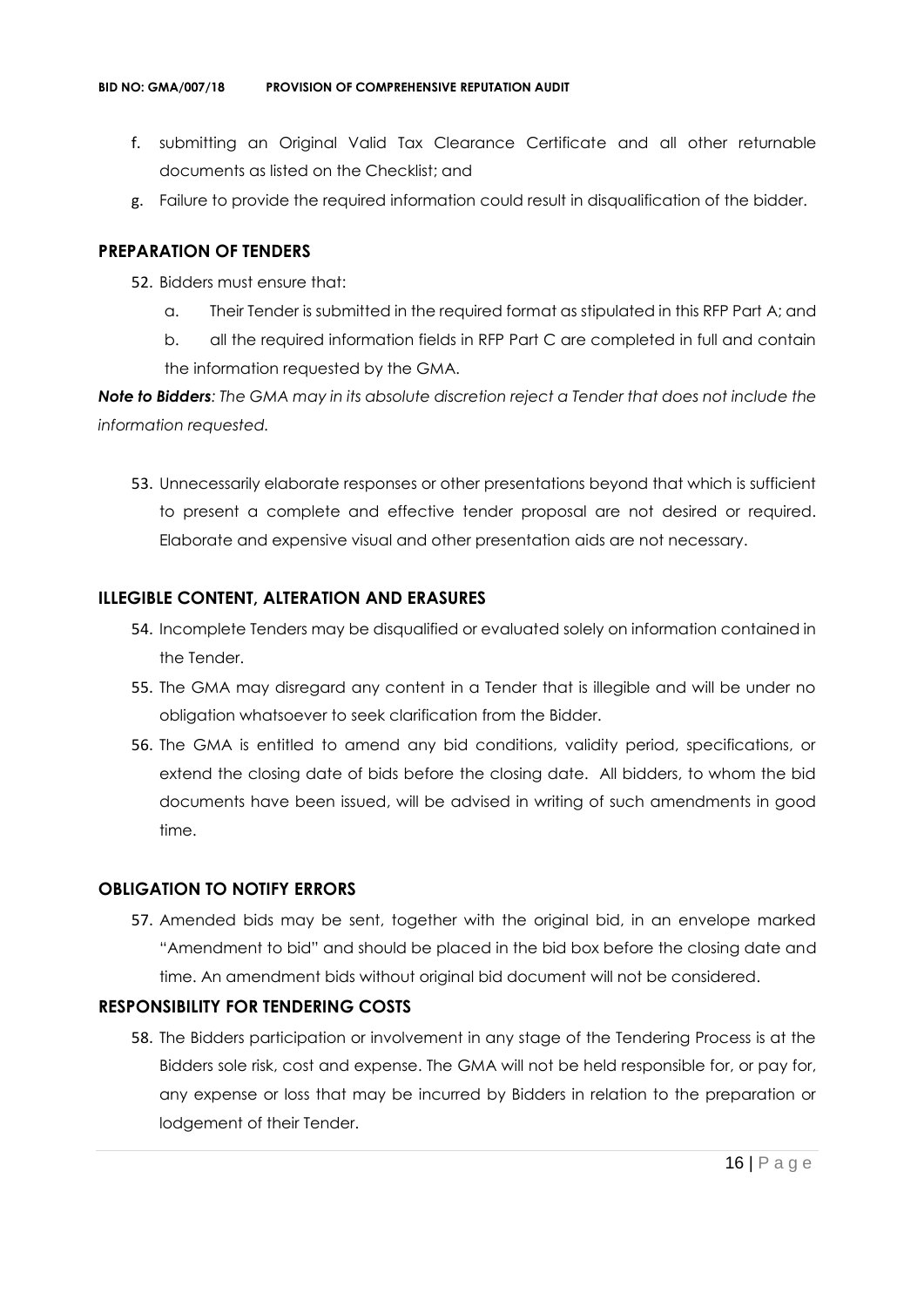- 59. The GMA is not liable to the Bidder for any costs on the basis of any contractual, or promissory or restitutionary grounds whatsoever as a consequence of any matter relating to the Bidders participation in the Tendering Process, including without limitation, instances where:
- a. The Bidder is not engaged to perform under any contract; or
- b. the GMA exercises any right under this RFP or at law.

#### **DISCLOSURE OF TENDER CONTENTS AND TENDER INFORMATION**

- 60. All Tenders received by the GMA will be treated as confidential. The GMA will not disclose any Tender contents and Tender information, except:
- a. As required by law;
- b. for the purpose of investigations by other government authorities having relevant jurisdiction;
- c. to external consultants and advisors of the GMA engaged to assist with the Tendering Process; or
- d. for the general information of Bidders required to be disclosed as per National Treasury Regulations, Guidelines, Instruction Notes or Practice Notes.

#### **USE OF TENDERS**

- 61. Upon submission in accordance with the requirements of submission of Tenders, all Tenders submitted become the property of the GMA. Bidders will retain all ownership rights in any intellectual property contained in the Tender.
- 62. Each Bidder, by submission of their Tender, is deemed to have licensed the GMA to reproduce the whole, or any portion, of their Tender for the purposes of enabling the GMA to evaluate the Tender.
- 63. Further, in submitting a Tender, the Bidder accepts that the GMA shall, in accordance with the requirements of Treasury Regulation No. 16A.6.3(d) and the National Treasury Instruction Note on *Enhancing Compliance Monitoring and Improving Transparency and Accountability in Supply Chain Management,* publish (on the internet or otherwise):

a. The names of all Bidders that submitted bids in relation to this RFP within 10 (Ten) working days after the closing date of this RFP, if the bid is above the threshold value of R500 000; and

b. on award of the bid, the name of the successful Bidder, the contract price, B-BBEE level of contribution status, the contract number and description of the contract awarded.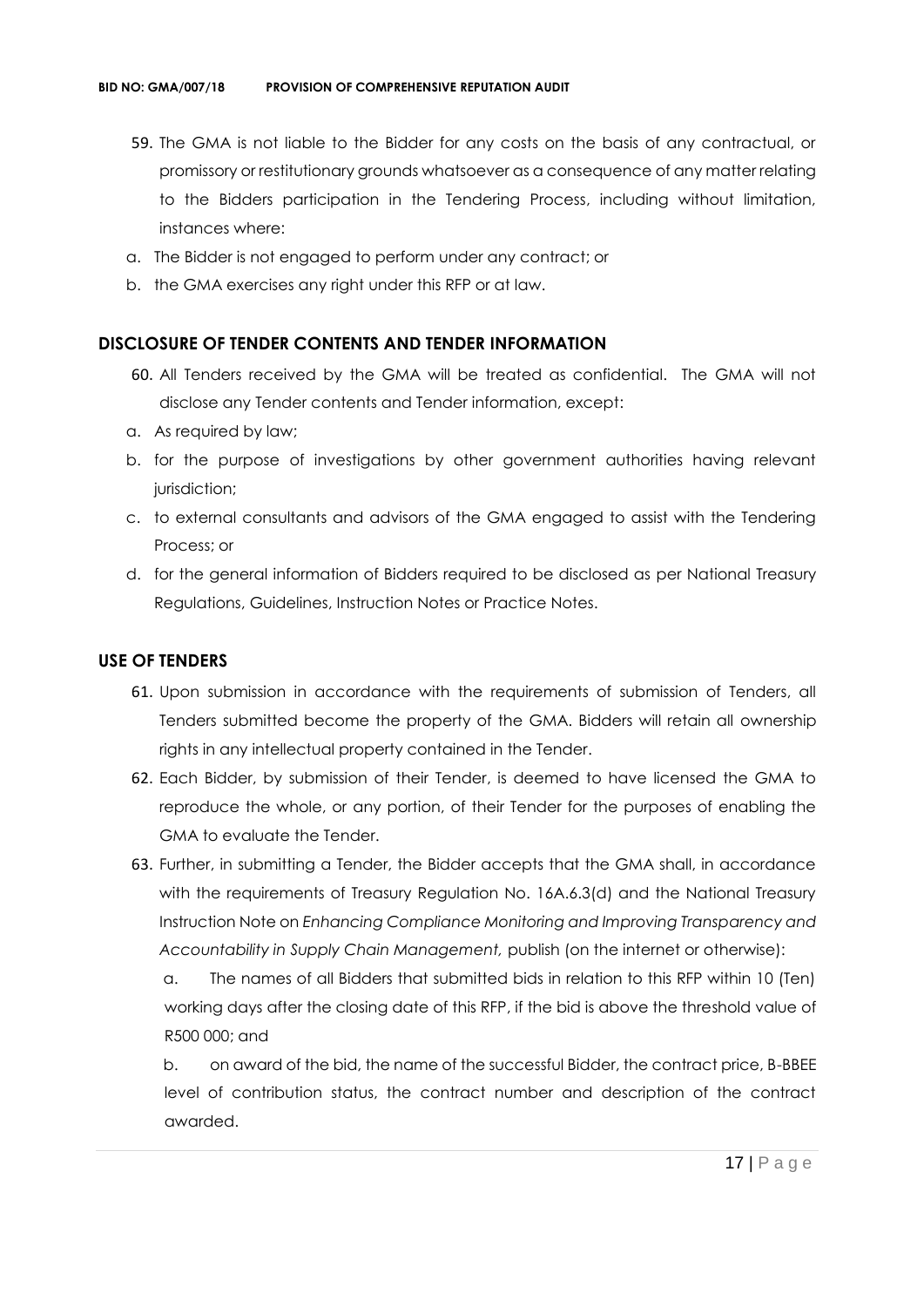#### **PERIOD OF VALIDITY**

64. All Tenders received must remain valid and open for acceptance for a minimum of 90 (Ninety) days from the Closing Time. This period may be extended by written mutual agreement between the GMA and the Bidder.

#### **STATUS OF TENDER**

- 65. Each Tender constitutes an irrevocable offer by the Bidder to the GMA to provide the Services required and otherwise to satisfy the requirements of the Specification as set out in this RFP Part B.
- 66. A Tender must not be conditional on:
	- a. The Board approval of the Bidder or any related governing body of the Bidder being obtained;
	- b. the Bidder conducting due diligence or any other form of enquiry or investigation;
	- c. the Bidder (or any other party) obtaining any regulatory approval or consent;
	- d. the Bidder obtaining the consent or approval of any third party; or
	- e. the Bidder stating that it wishes to discuss or negotiate any commercial terms of the contract.
- 67. The GMA may, in its absolute discretion, disregard any tender that is, or is stated to be, subject to any one or more of the conditions detailed above (or any other relevant conditions).
- 68. The GMA reserves the right to accept a Tender in part or in whole or to negotiate with a Bidder in accordance with the clause 88 (Unreasonable disadvantage) of this RFP Part A.

#### **TENDER RESPONSE**

#### **COMPLIANCE WITH SPECIFICATION**

- 69. Under Part C of this RFP, a Bidder must submit a tabulated statement showing its level of compliance to the Specification contained in this RFP Part B.
- 70. In particular, Bidders must state if they will not comply with the Specification, or will only comply with the Specification subject to conditions. Full details of the non-compliance (including the nature and extent of the non-compliance and any reasons for such noncompliance) must be stated in the space provided in the tabulated statement.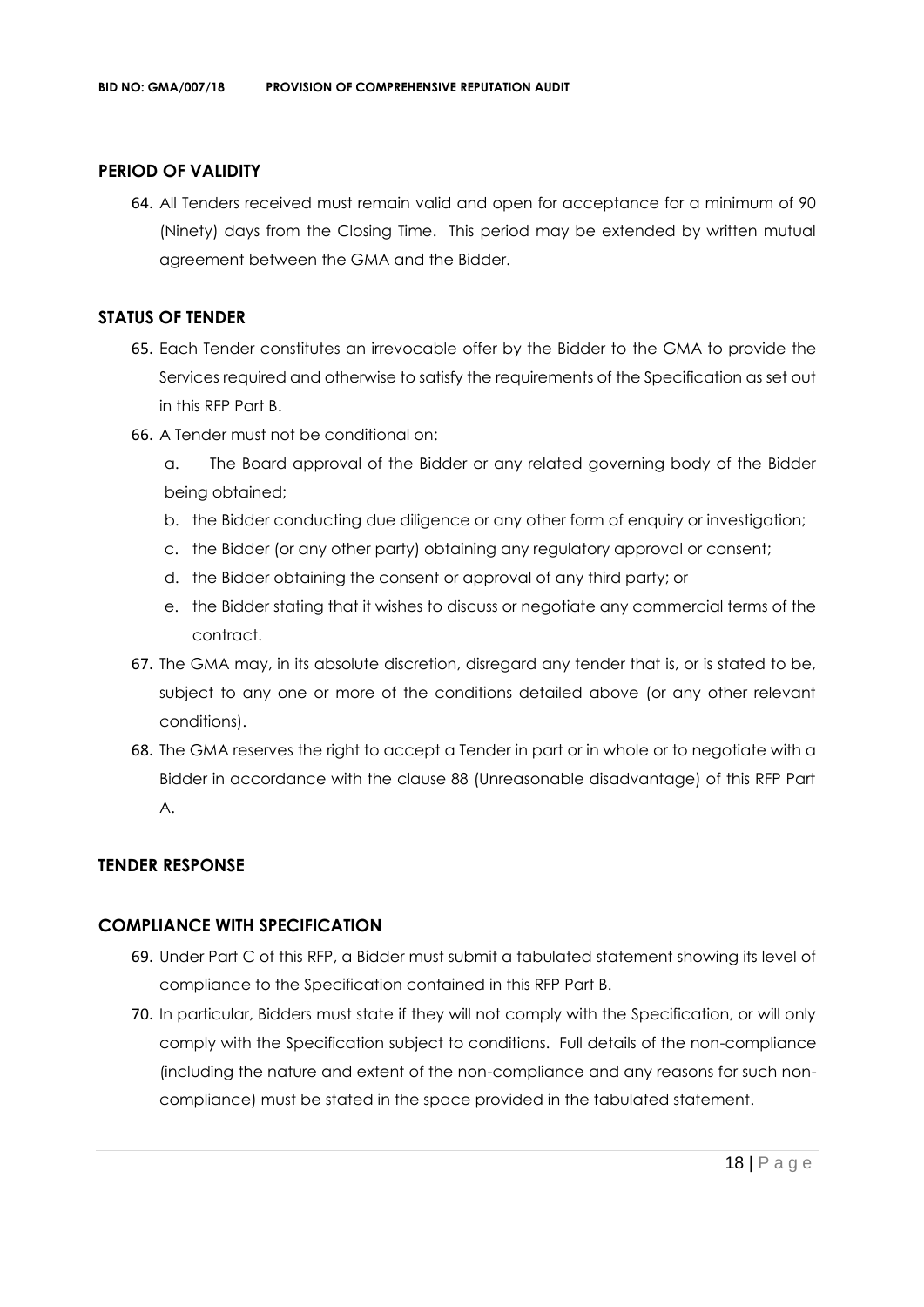- 71. No response is required in respect of a particular section of the Specification where Bidders will comply with the Specification. Only sections that Bidders have not complied with, or will only comply with subject to conditions, should be noted in the tabulated statement.
- 72. The GMA is prepared to contemplate minor variations or departures from the Specification proposed by Bidders.
- 73. However, Bidders should note that significant or substantive variations or departures from the Specifications will not be viewed favourably unless the Bidder is able to clearly demonstrate to the satisfaction of the GMA the necessity for such variations or departures.

*Note to Bidders: The GMA will assume that a Bidders Response complies in all relevant respects with the Specification unless the Bidder states otherwise. Failure to notify the GMA of any noncompliance may result in a Bidders Response being disregarded.*

- 74. For the purposes of clauses 70,71 and 72:
	- **Yes/Complies** means that in all respects the Bidders Response meets or otherwise satisfies all specified outputs, characteristics or performance standards.
	- **Will comply subject to conditions** means that the specified outputs, characteristics or performance standards can only be met by the Bidder subject to certain conditions.
	- **No/Will not comply** means that the specified outputs, characteristics or performance standards is not met by the Bidders Response.

#### **GENERAL**

- 75. Indefinite responses such as "noted", "to be discussed" or "to be negotiated" are not acceptable.
- 76. Where the Bidder is unwilling to accept a specified condition, the non-acceptance must be clearly and expressly stated. Prominence must be given to the statement detailing the non-acceptance. It is not sufficient that the statement appears only as part of an attachment to the Tender, or be included in a general statement of the Bidders usual operating conditions.
- 77. An incomplete Tender may be disqualified or assessed solely on the information completed or received with the Tender.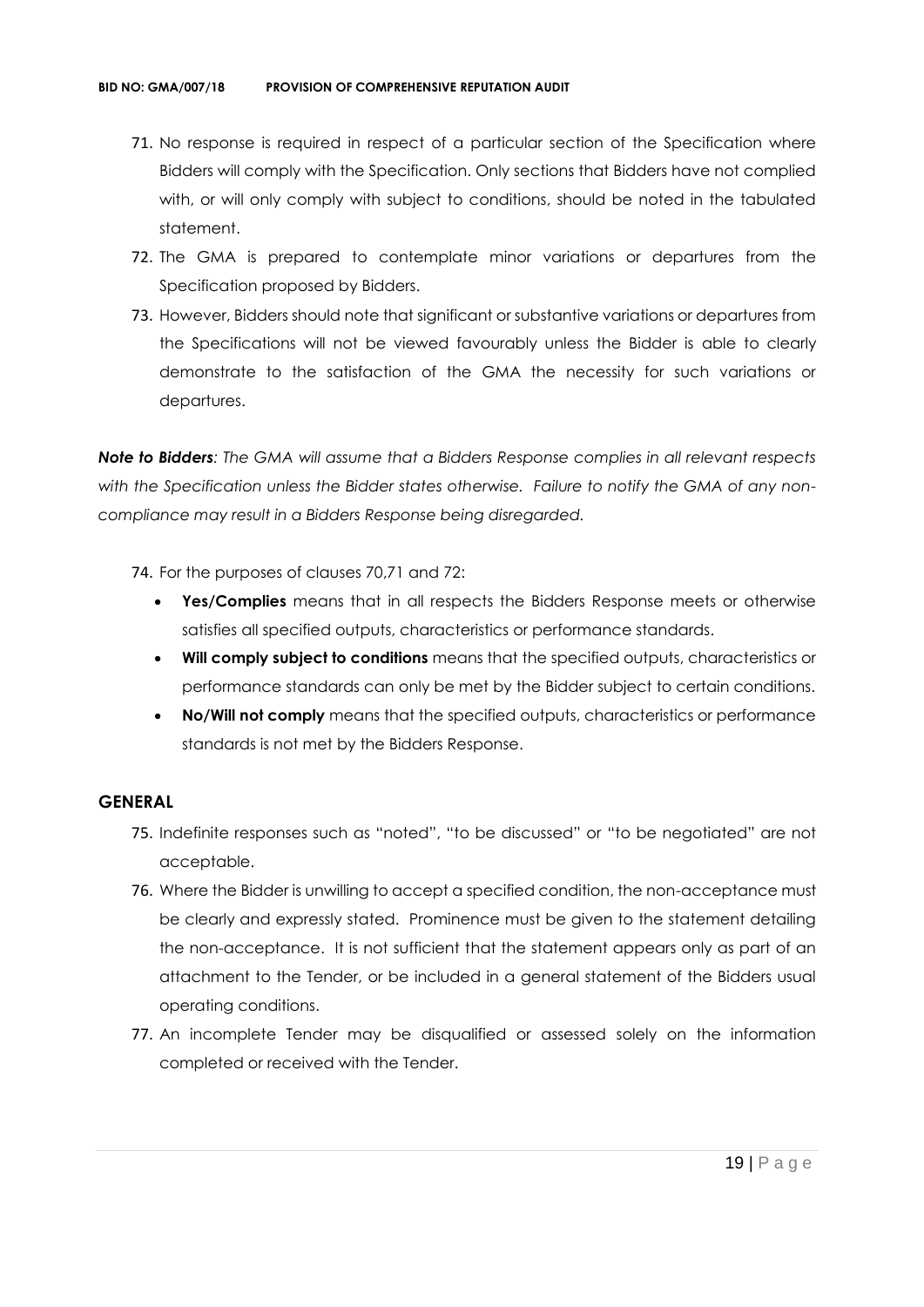#### **ALTERNATIVE TENDER**

- 78. A Bidder may submit an alternative proposal. An alternative proposal will only be accepted if:
- a. The Bidder also provides a conforming Bidders Response; and
- b. The alternative proposal is clearly identified as an "Alternative Tender".
- 79. An Alternative Tender may:
- a. Not comply with the Specifications for the relevant Services due to inherent design or capability in the operation of the Services; or
- b. Provide the Services in a manner different to that specified in this RFP Part B.

#### **INNOVATIVE SOLUTIONS**

- 80. Bidders are encouraged to offer options or solutions which may, in an innovative way, contribute to the GMA's ability to carry out its operations in a more cost-effective manner.
- 81. These options or solutions may be related to:
- a. The outputs, functional, performance and technical aspects of the requirement; or
- b. Opportunities for more advantageous commercial arrangements.
- 82. Any such options or solutions will be considered by the GMA on a "commercial in confidence" basis if so requested by the Bidder.
- 83. Where a Bidder submits an offer which meets the requirements of this RFP in an alternative and practical manner, the Tender must also include any supplementary material (including such pricing and costing details as may be necessary to enable the GMA to fully assess the financial impact of the alternative proposal), which demonstrates in detail that such an alternative will fully achieve and/or exceed all the specified requirements, together with references as to why the additional features may be advantageous.
- 84. The GMA reserves the right to consider such offers on their merits or not to consider them at all.

## **CONTRACT DISCLOSURE REQUIREMENTS**

#### **DISCLOSURE OF INFORMATION**

85. The Conditions of Tendering include a provision for the disclosure of contract information (refer to this RFP Part A dealing with "Use of Tenders").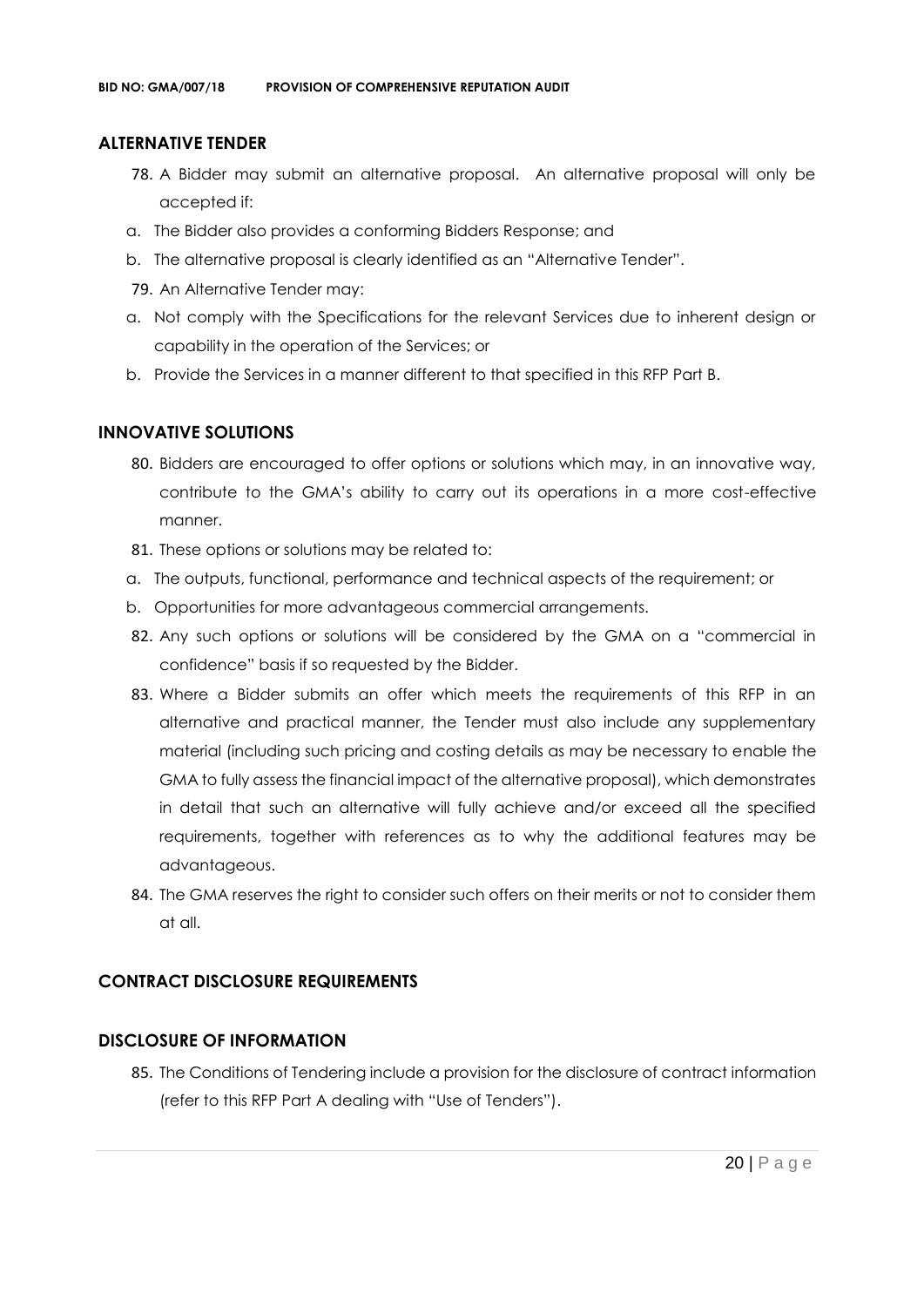86. If a Bidder wishes to withhold the disclosure of specific contract information, the Bidder must clearly outline how the release of this information will expose trade secrets, business strategy or unique methodologies that may expose the business unreasonably to disadvantage.

#### **TRADE SECRETS**

- 87. In considering whether specific information should be categorised as a trade secret, Bidders' should assess:
- a. The extent to which it is known outside of the Bidders business;
- b. the extent to which it is known by the persons engaged in the Bidders business;
- c. any measures taken to guard its secrecy;
- d. its value to the Bidders business and to any competitors;
- e. the amount of money and effort invested in developing the information; and
- f. the ease or difficulty with which others may acquire or develop this information.

#### **UNREASONABLE DISADVANTAGE**

- 88. In determining whether disclosure of specific information will expose a Bidders business unreasonably to disadvantage, the following should be considered:
- a. Whether the information is generally available to competitors; and
- b. Whether it could be disclosed without causing substantial harm to the competitive position of the business.

The GMA will consider these applications in the Tender evaluation and negotiations (if any) with Bidders.

## **EVALUATION OF TENDERS**

#### **EVALUATION PROCESS**

- 89. Following the Closing Time, the GMA intends to evaluate the Tenders received.
- 90. Tenders will be evaluated against the Evaluation Criteria specified under the section "Evaluation Criteria Format".
- 91. Without limiting the GMA's rights in the RFP, the GMA may at any time during the Tendering Process choose to:
- a. Shortlist one or more Bidders; and
- b. accept one or more of the Tenders.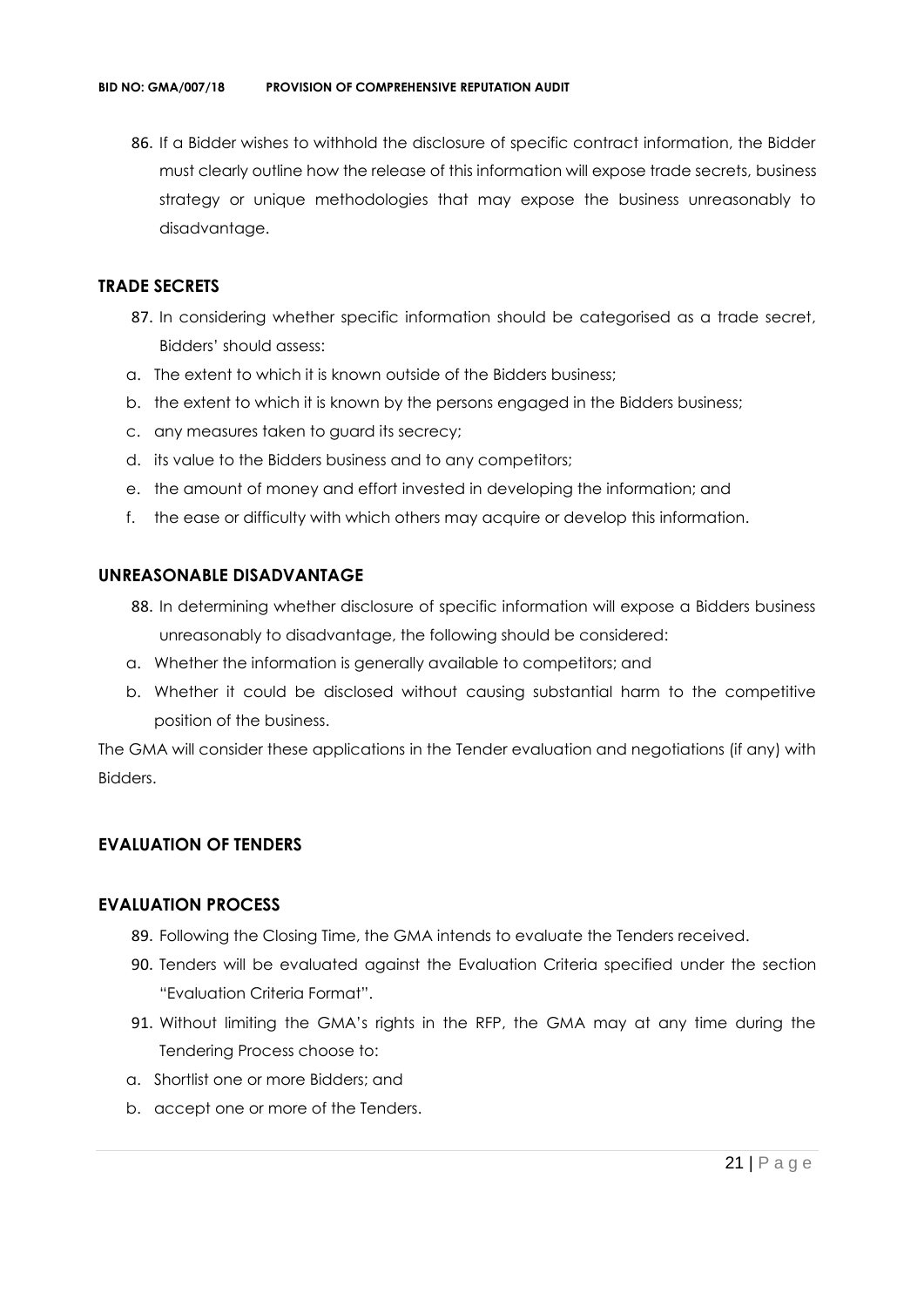- 92. Unless the Evaluation Criteria explicitly require, the GMA may, but is not in any way bound to, shortlist, to select as successful, or to accept the Tender offering the lowest price.
- 93. Should the GMA choose to include a short listing stage in its evaluation process, the GMA is not, at any time, required to notify Bidders or any other person or organisation interested in submitting a Tender.
- 94. A Bidders Response will not be deemed to be unsuccessful until such time as the Bidder is formally notified of that fact by the GMA. The commencement of negotiations by the GMA with one or more other Bidders is not to be taken as an indication that any particular Bidders Response has not been successful.

#### **EVALUATION CRITERIA FORMAT**

- 95. The evaluation criteria is weighted to reflect the importance of project requirements noted in the Specifications:
- 96. In evaluating Bidders Responses, the GMA will have regard to:
- a. Specific evaluation criteria identified in the list below;
- b. the overall value for money proposition presented in the Bidders Response; and
- c. particular weighting assigned to any or all of the evaluation criteria specified below.
- 97. For the purposes of this RFP clause 98, 'value for money' is a measurement of financial and non-financial factors, including:
- a. Quality levels; and
- b. performance standards.
- 98. Value for money will be assessed on a 'whole of life' basis (including the transitioning-in, the contract term and the transitioning-out phases of the relationship between the GMA and a Bidder), with a view to long-term sustainability of the value for money proposition and with a focus on ensuring that value for money outcomes are promoted and protected following the conclusion of any contract that may result from this RFP.
- 99. Administrative compliance will be determined in accordance with the conditions listed in this RFP.
- 100. The evaluation criteria will be in line with the PPPFA, 2000 (Act No. 5 of 2000) and Preferential Procurement Regulations 2017.
- 101. Evaluation will be based on a point system and three-stage evaluation process. As a pre-requisite, a bid must comply with the requirements of the bid solicitation and meet the pre-qualification requirements before being evaluated further to next stage. The minimum threshold of the functionality evaluation criteria must also be met in order for the bid to be declared responsive and qualify to the next evaluation stage.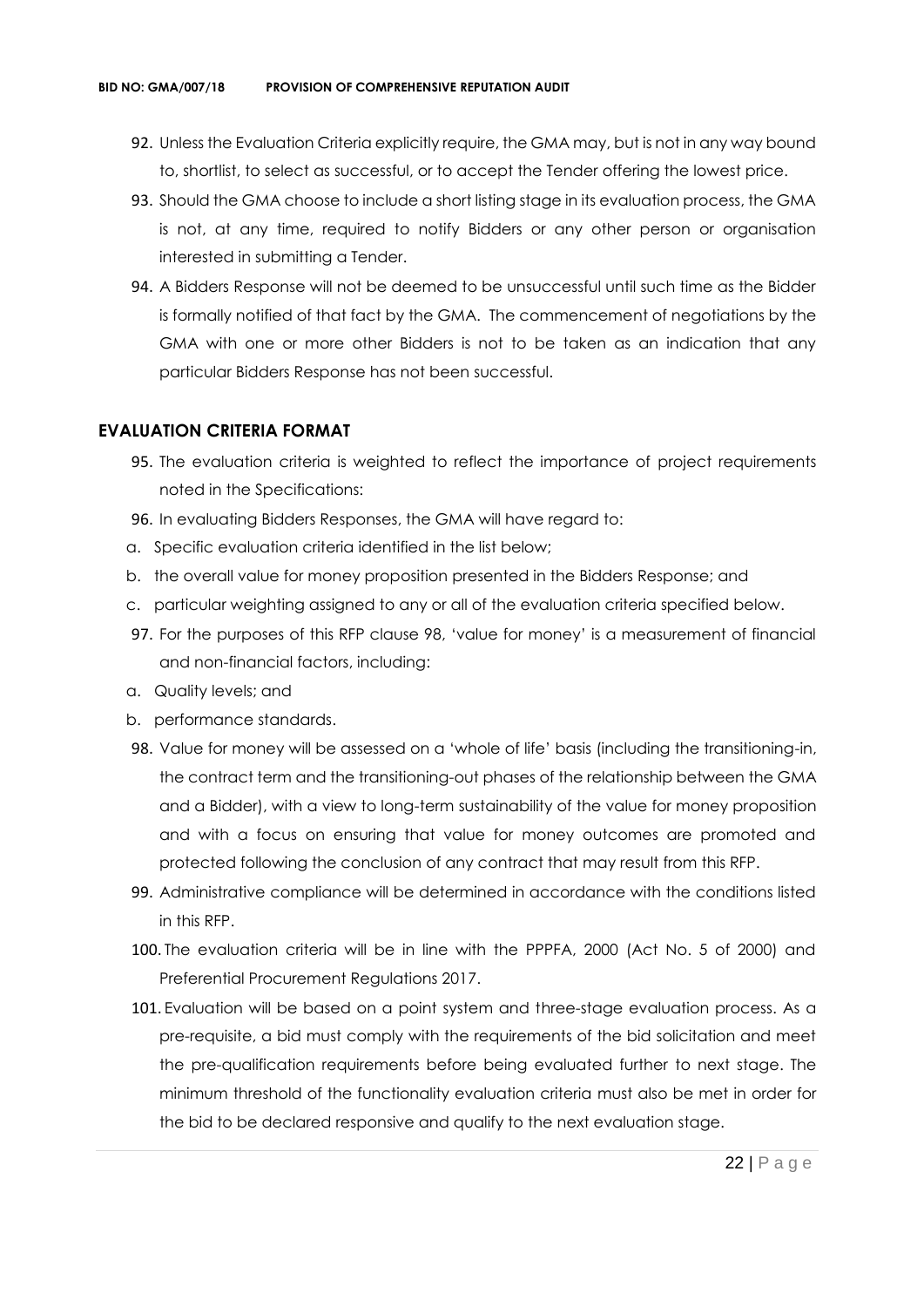102. The value of this bid is estimated to be below R 50,000,000 and therefore the 80/20 preference point system shall apply. The following is the weighting awarded for each element, and the threshold score.

| <b>Evaluation element</b> | Weighting | <b>Threshold score</b> |
|---------------------------|-----------|------------------------|
| <b>Technical proposal</b> | 100       | 75 Points              |
| <b>B-BBEE</b> proposal    | 20        | N/A                    |
| Price proposal            | 80        | N/A                    |
| <b>Total</b>              | 100       |                        |

#### **FUNCTIONALITY EVALUATION**

- 103. The evaluation criteria for measuring functionality, and the weighting attached to each criterion is detailed in **Part B of the RFP document, Paragraph 7 of Terms of Reference**. Failure to provide adequate information for evaluation of the criteria listed below will at least result in minimal subjective consideration and may result in loss of points.
- 104. A minimum threshold for functionality is based on meeting the suppliers' reseller or partner status. Bids that do not meet this threshold in each section will automatically be disqualified from further evaluation.
- 105. Thereafter, only the qualifying bids will be evaluated in terms of the 80/20 preference point system, where a maximum of 80 points are allocated for price and a maximum of 20 points are allocated in respect of the level of B-BBEE contribution of the bidder.

#### **PRICE EVALUATION**

106. Price points will be calculated on the total price proposed solution as per terms of reference.

#### **B-BBEE EVALUATION**

- 107. Twenty (20) points are allocated. B-BBEE rating certificates and affidavits signed under oath are applicable and points allocated in terms of the BBBEE Codes of Good Practice guideline as indicated in the following table.
- 108. Bidders must submit valid BBBEE Certificates and affidavits signed under oath which will be verified.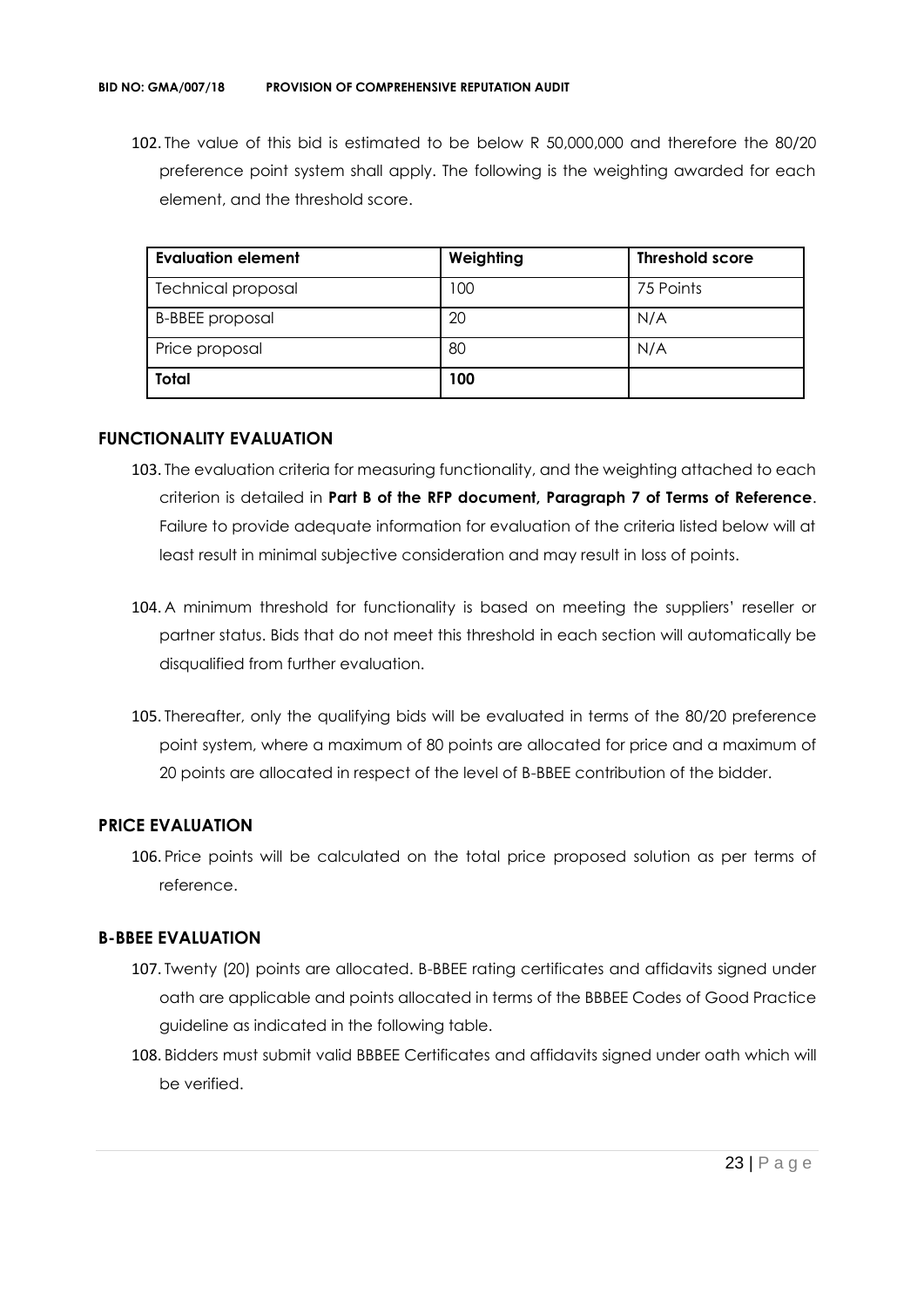| <b>B-BBEE Status Level of Contributor</b> | <b>Number of points</b> |
|-------------------------------------------|-------------------------|
| 1                                         | 20                      |
| $\overline{2}$                            | 18                      |
| 3                                         | 14                      |
| 4                                         | 12                      |
| 5                                         | 8                       |
| 6                                         | 6                       |
| $\overline{7}$                            | $\overline{4}$          |
| 8                                         | $\overline{2}$          |
| Non-compliant contributor                 | $\overline{0}$          |

#### **POINTS AWARDED FOR B-BBEE STATUS LEVEL OF CONTRIBUTION**

109. The preference points claimed by each bidder for attaining the B-BBEE Status Level of Contributor will be allocated to each qualifying bid when determining the total bid score under the preference points system. The points scored by a bidder in respect of the level of B-BBEE contribution contemplated in the table above will be added to the points scored for price.

#### **CLARIFICATION OF TENDERS**

- 110. The GMA may seek clarification from and enter into discussions with any or all of the Bidders in relation to their Tender. The GMA may use such information in interpreting the Tender and evaluating the cost and risk in accepting the Tender. Failure to supply clarification to the satisfaction of the GMA may render the Tender liable to disqualification.
- 111. The GMA is under no obligation to seek clarification of anything in a Tender and reserves the right to disregard any clarification that the GMA considers to be unsolicited or otherwise impermissible in accordance with the rules set out in this RFP.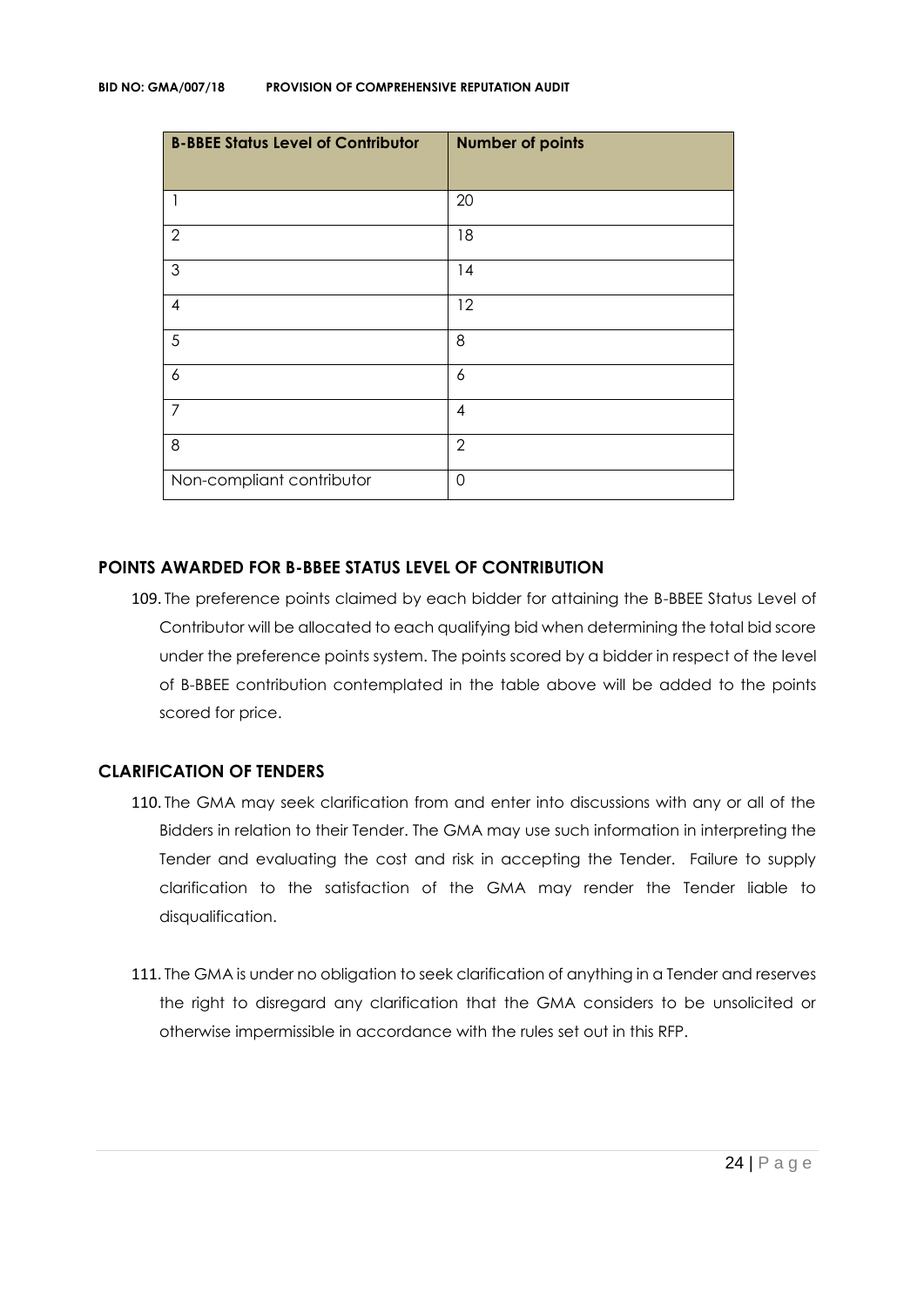#### **DISCUSSION WITH BIDDERS**

- 112. The GMA may elect to engage in detailed discussions with any one or more Bidders, with a view to maximising the benefits of this RFP as measured against the evaluation criteria and in fully understanding a Bidders offer.
- 113. In its absolute discretion, the GMA may invite some or all Bidders to give a presentation to the GMA in relation to their submissions, that may include a demonstration of software, programs or unique methodologies proposed, if applicable.
- 114. The GMA is under no obligation to undertake discussions with, or to invite any presentations from Bidders.
- 115. In addition to presentations and discussions, the GMA may request some or all Bidders to:
- a. Conduct a site visit, if applicable;
- b. provide references or additional information; and/or
- c. make themselves available for panel interviews.

#### **BEST AND FINAL OFFERS**

- 116. Bidders or where the Tendering Process involves a short listing process, shortlisted Bidders may be invited by the GMA to submit a best and final offer in relation to all or certain aspects of their respective Tenders.
- 117. The GMA is under no obligation to give Bidders the opportunity to submit a best and final offer. If the GMA chooses to give Bidders the opportunity to submit a best and final offer, it is under no obligation to give notification before the Closing Time that such opportunity will be given.
- 118. Notwithstanding the possibility that the GMA may give Bidders the opportunity to submit a best and final offer, Bidders should be aware that the GMA will, in conducting its evaluation of Tenders, rely on all information (including all representations) contained in such Tenders. Bidders are therefore encouraged to submit their best and final offers in the first instance.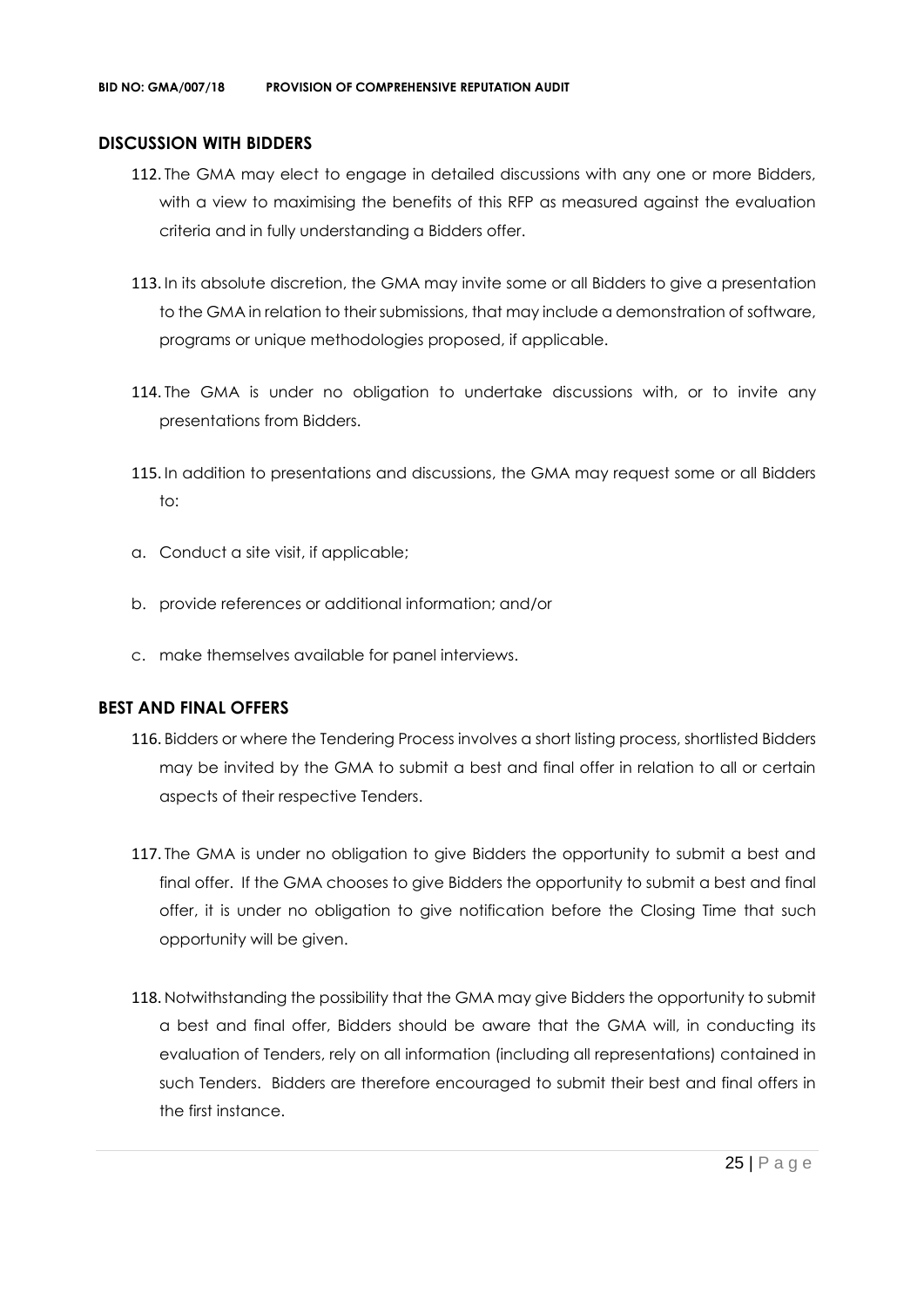#### **SUCCESSFUL TENDERS**

#### **NO LEGALLY BINDING CONTRACT**

119. Selection as a successful Bidder does not give rise to a contract (express or implied) between the successful Bidder and the GMA for the supply of the Services. No legal relationship will exist between the GMA and a successful Bidder for the supply of the Services until such time as a binding contract is executed by them.

#### **PRE-CONTRACTUAL NEGOTIATIONS**

- 120. The GMA may, in its absolute discretion, decide not to enter into pre-contractual negotiations with a successful Bidder.
- 121. A Bidder is bound by its Tender and all other documents forming part of the Bidders Response and, if selected as a successful Bidder, must enter into a contract on the basis of the Tender without negotiation.

#### **NO OBLIGATION TO ENTER INTO CONTRACT**

- 122. The GMA is under no obligation to appoint a successful Bidder or Bidders (as the case may be), or to enter into a contract with a successful Bidder or any other person, if it is unable to identify a Tender that complies in all relevant respects with the requirements of the GMA, or if due to changed circumstances, there is no longer a need for the Services requested, or if funds are no longer available to cover the total envisaged expenditure. For the avoidance of any doubt, in these circumstances the GMA will be free to proceed via any alternative process.
- 123. The GMA may conduct a debriefing session for all Bidders (successful and unsuccessful). Attendance at such debriefing session is optional.

#### **ADDITIONAL RULES**

- 124. It is a condition of the tendering process that Bidders will be required to complete all the forms annexed to this RFP Part C.
- 125. A Bidder who does not submit all the information as required by the GMA will be disqualified from the Tendering Process.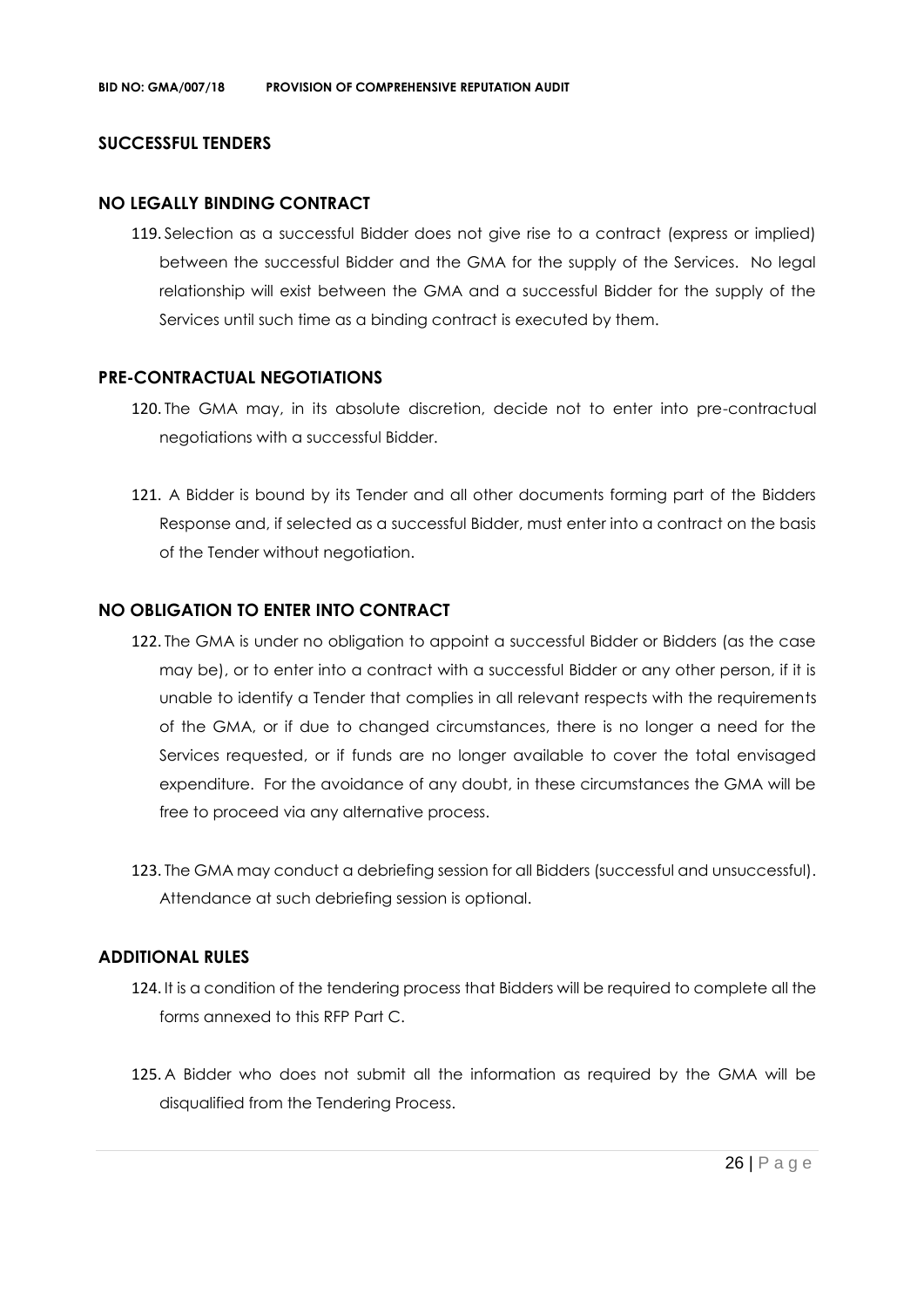#### **BIDDER WARRANTIES**

126. By submitting a Tender, a Bidder warrants that:

- a. In lodging its Tender it did not rely on any express or implied statement, warranty or representation, whether oral, written, or otherwise made by or on behalf of the GMA, its officers, employees, or advisers other than any statement, warranty or representation expressly contained in the RFP;
- b. it did not use the improper assistance of GMA employees or information unlawfully obtained from the GMA in compiling its Tender;
- c. it is responsible for all costs and expenses related to the preparation and lodgement of its Tender, any subsequent negotiation, and any future process connected with or relating to the Tendering Process;
- d. it otherwise accepts and will comply with the rules set out in this RFP; and
- e. it will provide additional information in a timely manner as requested by the GMA to clarify any matters contained in the Tender.

#### **GMA'S RIGHTS**

- 127. Notwithstanding anything else in this RFP, and without limiting its rights at law or otherwise, the GMA reserves the right, in its absolute discretion at any time, to:
- a. Cease to proceed with, or suspend the Tendering Process prior to the execution of a formal written contract:
- b. alter the structure and/or the timing of this RFP or the Tendering Process;
- c. vary or extend any time or date specified in this RFP for all or any Bidder or other persons;
- d. terminate the participation of any Bidder or any other person in the Tendering Process;
- e. require additional information or clarification from any Bidder or any other person or provide additional information or clarification;
- f. call for new Tenders;
- g. reject any Tender received after the Closing Time;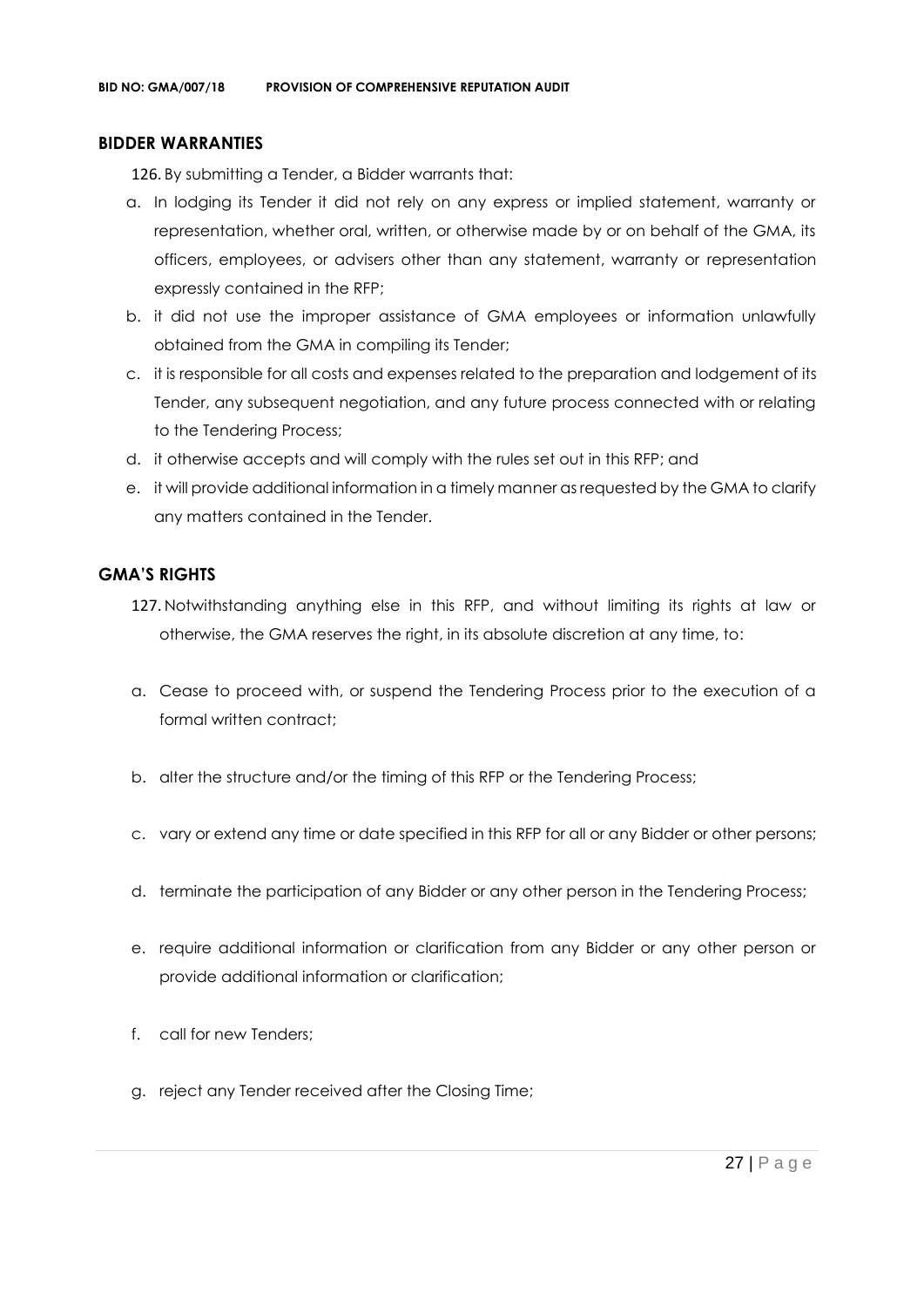- h. reject any Tender that does not comply with the requirements of this RFP; or
- i. consider and accept or reject any alternative tender.

#### **GOVERNING LAWS**

- 128. This RFP and the Tendering Process is governed by the laws applying in the Republic of South Africa.
- 129. Each Bidder must comply with all relevant laws in preparing and lodging its Tender and in taking part in the Tendering Process.
- 130. All tenders must be completed using the English language and all costing must be in South African Rands.

#### **INCONSISTENCY**

- 131. If there is any inconsistency between any parts of this RFP, a descending order of precedence must be accorded to:
- a. the conditions of tendering in Part A and Part B of this RFP, and any annexure or attachments;
- b. the Bidders response in Part C of this RFP;
- c. any other part of this RFP, so that the provision in the higher ranked document, to the extent of the inconsistency, prevails.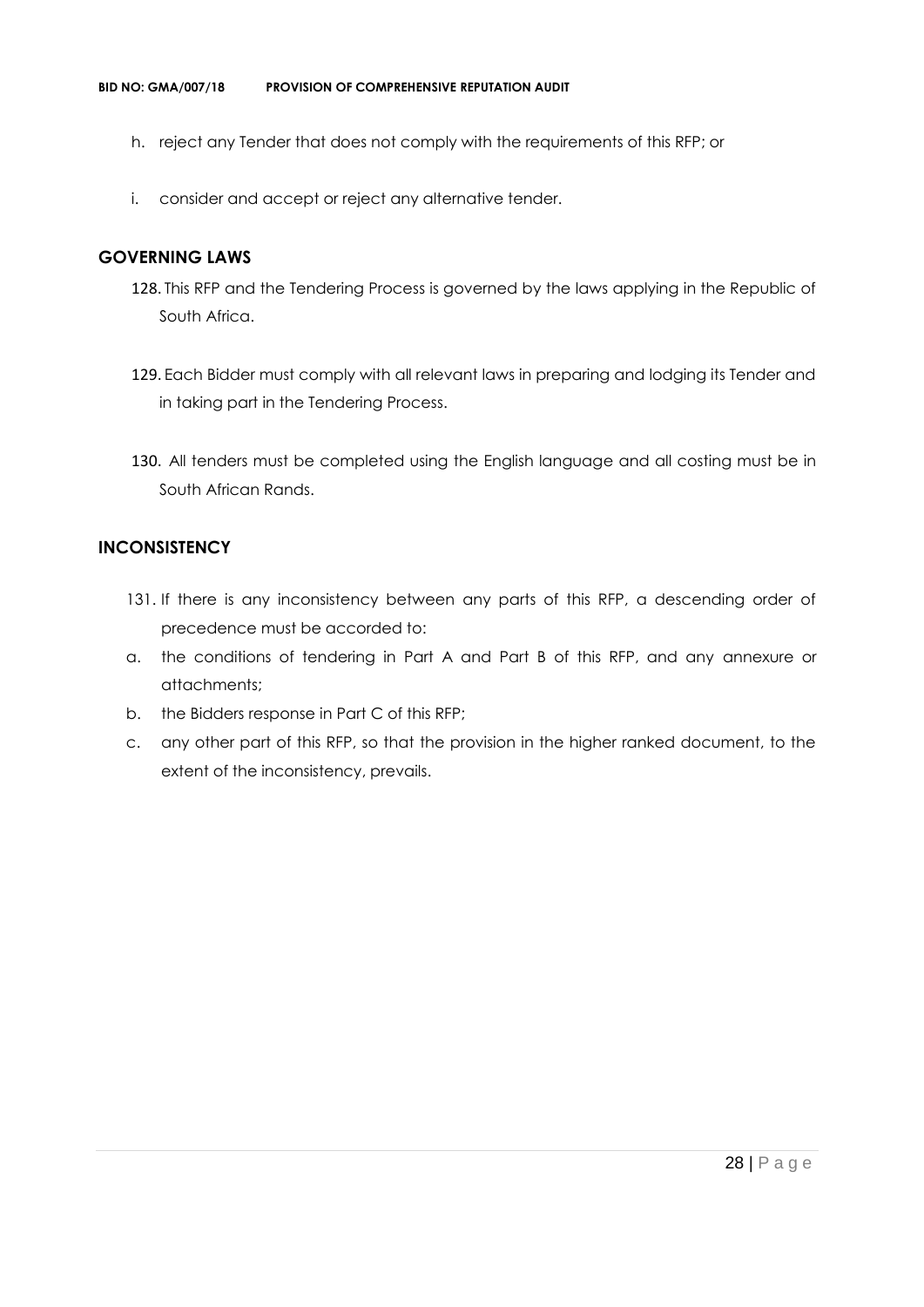# **RFP – PART B**

## **TERMS OF REFERENCE**

#### **1. PURPOSE**

The purpose of these Terms of Reference (ToR) is to appoint a suitably qualified service provider to provide the Gautrain Management Agency's (GMA) Communication And Marketing (MarkComms) unit with conducting a comprehensive reputation audit.

#### **2. BACKGROUND INFORMATION OF THE GAUTRAIN**

#### **2.1. General Description of the Gautrain Rapid Rail Link System**

- a) The Bombela Concession Company (RF) (Pty) Ltd (BCC or the Concessionaire) entered into a Concession Agreement with the Gauteng Province (Province) that is represented by the Gautrain Management Agency (GMA), for the design, partial finance, construction, operation, and maintenance of the Gautrain Rapid Rail Link until 27 March 2026. Construction of the Gautrain project was completed on 7 June 2012.
- b) The Concessionaire signed an Operating Contract with Bombela Operating Company (Pty) Ltd (BOC) for the operation and maintenance of the system (Train sets, Stations, and Bus operations).
- c) In turn, BOC entered into two subcontracts, namely a maintainer contract in terms of which the Bombela Maintenance Company (BMC) is responsible for the maintenance of the system including the existing 4-car train sets and Mega Express which is responsible for the operation of the dedicated Gautrain bus service.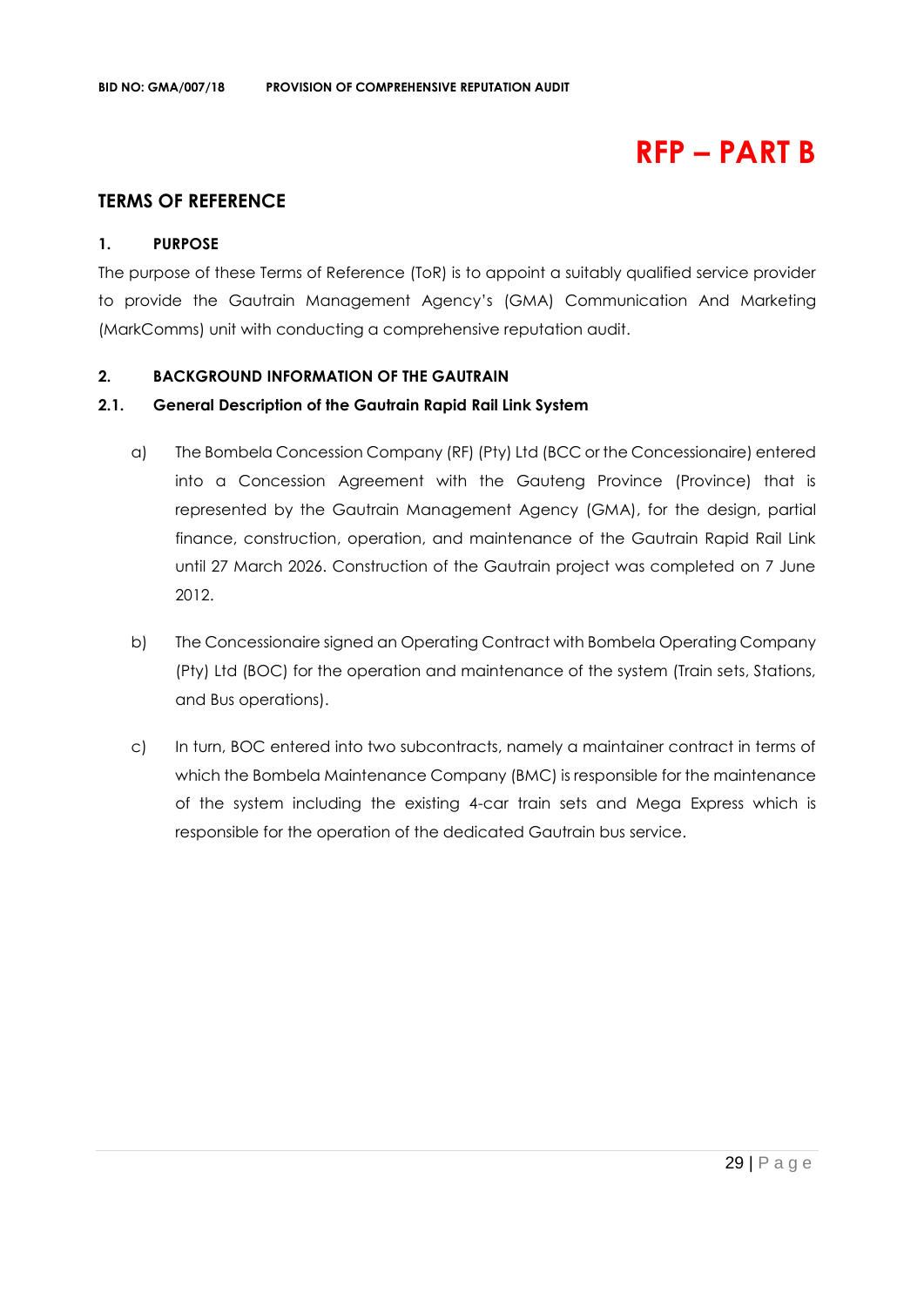#### *2.2.* **General Description of the GMA**

The main objective of the GMA is to manage, coordinate and oversee the Gautrain. In order to do so, the GMA must:

- a) assist the Gauteng Provincial Government ("GPG") in implementing Gautrain and achieving its objectives;
- b) act on behalf of GPG in managing the relationship between GPG and the Concessionaire in terms of the Concession Agreement ("the CA") and ensure that the interests of GPG are protected;
- c) enhance the integration of Gautrain with other transport services and Public Transport Plans;
- d) promote and maximize the Socio-Economic Development and BBBEE objectives of the GPG in relation to Gautrain;
- e) liaise with and promote co-operation between government structures in all three spheres of Government in relation to Gautrain;
- f) liaise with persons having an interest in Gautrain;
- g) manage assets relating to Gautrain and promote their preservation and maintenance;
- h) manage the finances of the Gautrain and the financial securities provided by the Concessionaire; and
- i) monitor the policy and legislative environment of the Gautrain.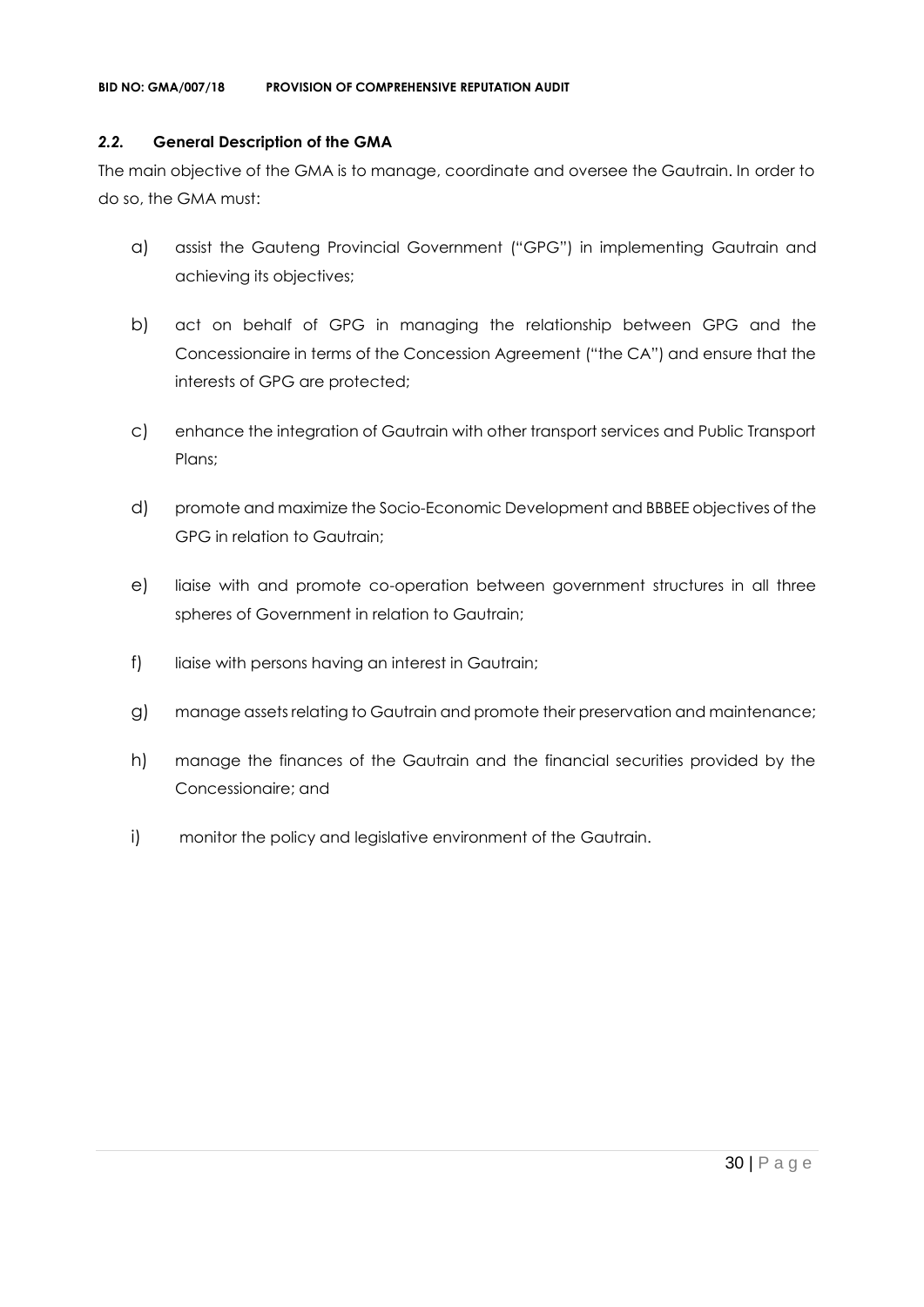#### **3. THE SCOPE OF WORKS**

The GMA Communication and Marketing Unit must continue determining the awareness and perceptions of Gautrain and its key stakeholders (including users of Gautrain) as it will affect longterm relationships between these stakeholders and Gautrain. Stakeholders' perceptions relevant to the extensions of the Gautrain Rapid Rail Integrated Network is also important.

The results of this survey will used to update and implement the Gautrain Integrated Communication and Marketing Strategy in relation to:

- a) The current Gautrain-stakeholder relationship equation
- b) The current reputation (brand reputation) that Gautrain has amongst stakeholders
- c) Benchmark against previous audits
- d) Expansions (development on existing system) and extensions (development of new network)

#### **4. RESEARCH OBJECTIVES**

To determine a profile of reputation, awareness, perceptions, communication needs and relationship orientation:

- a) Overall awareness level about Gautrain, inclusive of its institutional arrangements
- b) Overall attitude towards Gautrain
- c) Gautrain's meeting the Project objectives
- d) Relationship between Gautrain and its stakeholders
- e) Expectations of Gautrain's stakeholders' communication/information needs
- f) Overall importance of reputational constructs including but not limited to brand, communication, etc
- g) Importance of Gautrain's reputational constructs
- h) Overall importance of brand constructs including but not limited to slogan and logo
- i) Gautrain's brand constructs and its importance
- j) Overall importance of sustainability constructs including but not limited to environmental and socio-economic
- k) Importance of Gautrain's sustainability constructs
- l) Overall importance of vision and leadership constructs including but not limited to listening and access to them
- m) Importance of Gautrain's vision and leadership constructs
- n) Overall importance of communication constructs including but not limited to understanding and tardiness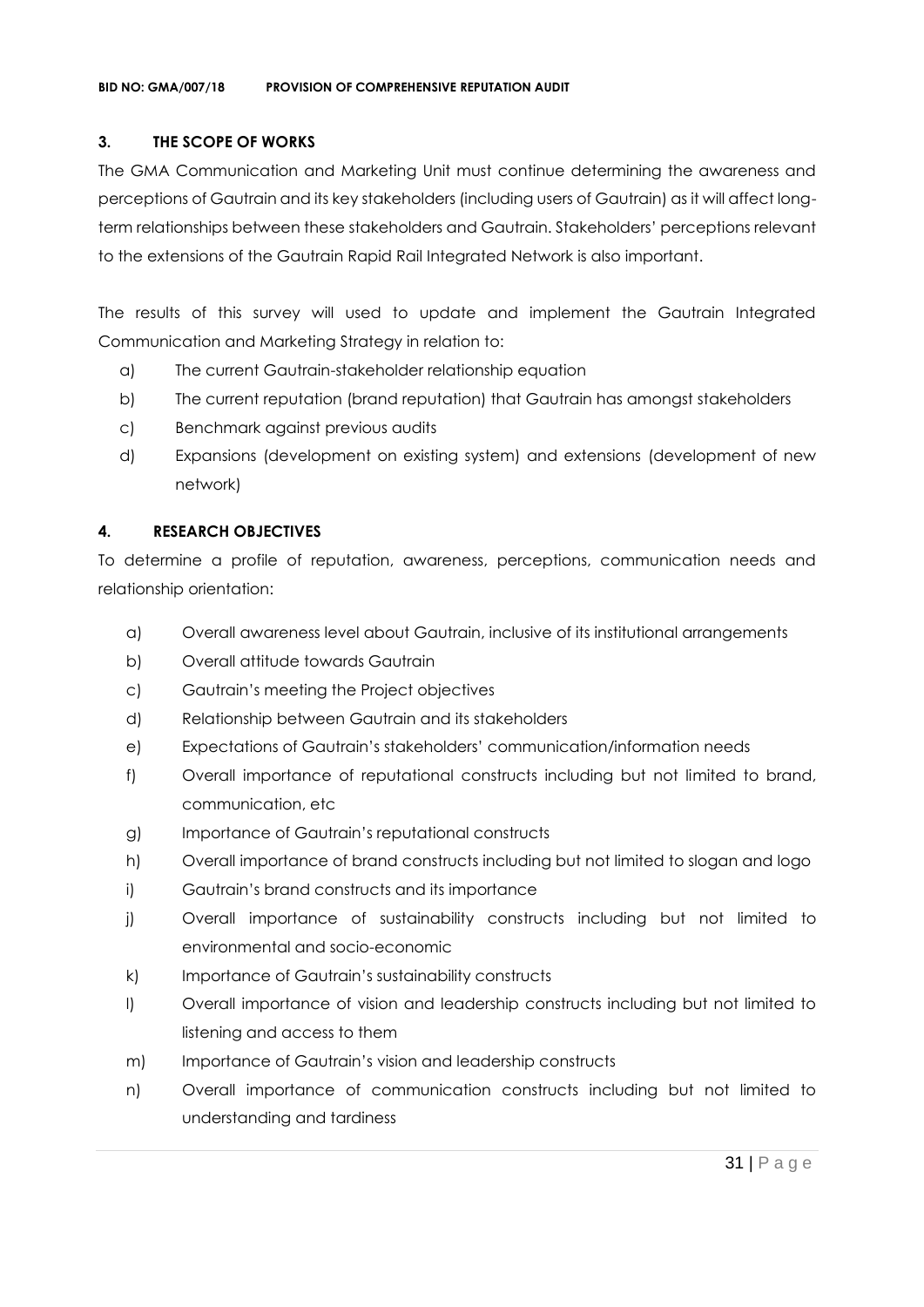- o) Importance of Gautrain's communication constructs
- p) Gautrain's personality factors
- q) Gautrain Project core business including but not limited to transport integration and socio-economic development
- r) To be a valid and reliable study with results that can be applied

#### **5. BACKGROUND**

- 5.1. Sample responses from the sectors below includes, but not limited to:
	- a) GMA Board
	- b) National Government
	- c) Gauteng Provincial Government
	- d) Current general passengers on the North South line
	- e) Current general passengers on the East West line
	- f) Current airport passengers
	- g) Potential passengers
	- h) Travel and Tourism, and Hospitality
	- i) Transport
	- j) Economic
	- k) Urban and Spatial Developers
	- l) Entertainment/Recreation
	- m) Academia/Educational Institutions
	- n) Environment
	- o) Sport
	- p) Media
	- q) Arts and Culture Groups
	- r) Disability Forums
	- s) Economic Development
	- t) Health and Fitness groups
	- u) Youth/Organised Youth Organisations
	- v) Corporate SA
	- w) Organised business
	- x) Meetings, Incentive, Conference and Exhibition (MICE) industry
- 5.2. The sample to be representative of the following demographics: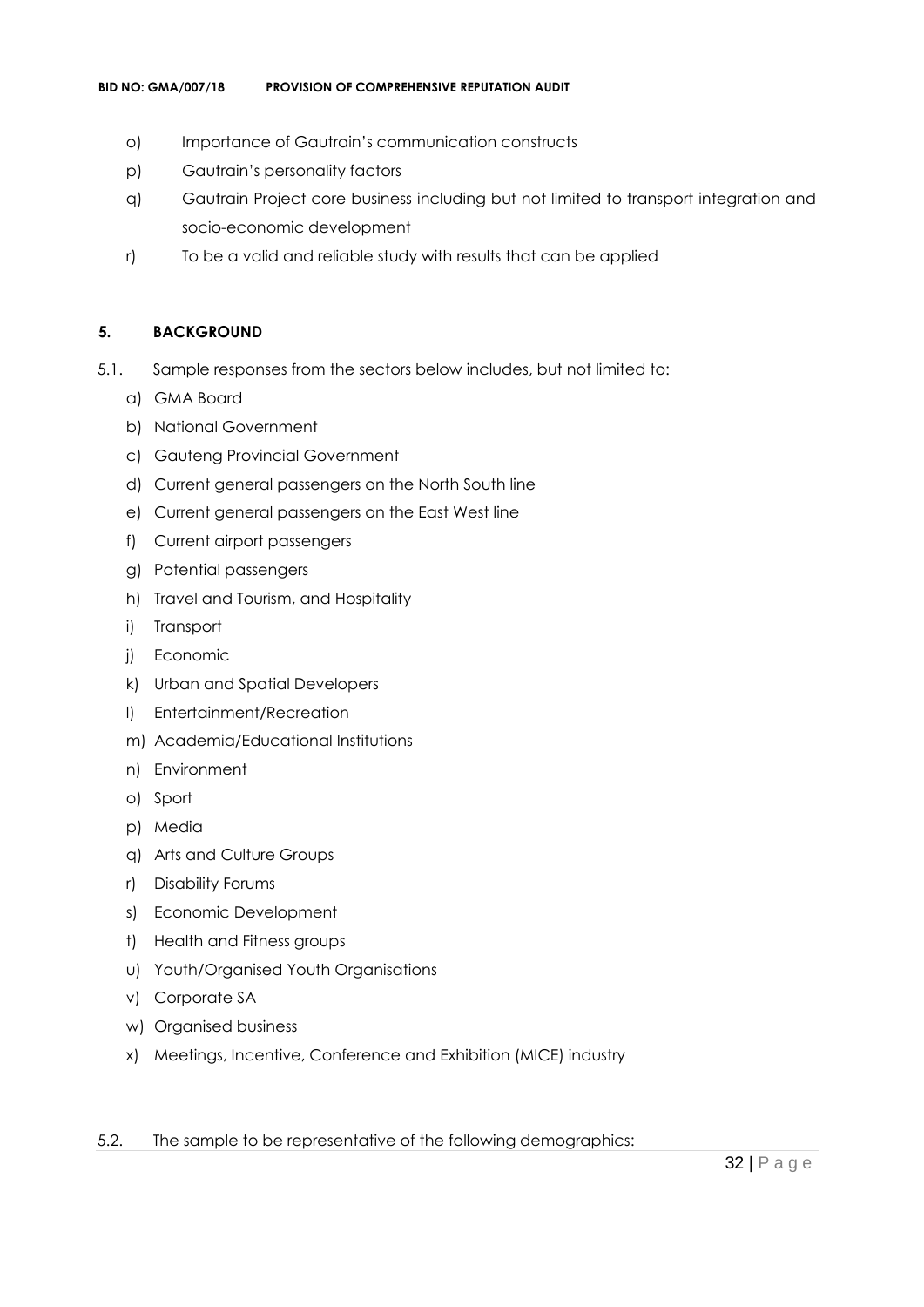- a) Age
- b) Gender
- c) Current method of transport (private, public [bus, rail, minibus taxi])
- d) Monthly household income
- e) Geographical location
- 5.3. Proposed data collection methods which is suitable to relevant sample:
	- a) Face to face in-depth interviews with opinion leaders
	- b) Online questionnaire
	- c) Computer Aided Telephonic Interviews
	- d) Telephonic interview
	- e) Face to face (vox pops)
	- f) Alternative data collection method if required.

#### **6. REQUIREMENTS FROM SERVICE PROVIDER**

#### **6.1. For Tender Submission:**

- a) Proposed draft questionnaire constructs / framework
- b) Proposed Methodology (sample, sample size as per proposed sectors, pilot test, data collection methods as per proposed sectors, statistical analytical method, etc.)
- c) Proposed project timelines with a minimum of three months and maximum five months
- d) Availability of databases as per section 3.1 (please list)
- e) Suggestions of innovative platforms on which to do fieldwork
- f) Platform suggestion on which to report real time monitoring of results

#### **6.2. Post appointment of successful service provider:**

- a) Need to have access to databases for online questionnaire post appointment including but not limited to sectors in section 3.1
- b) Questionnaire design as per research objectives post appointment and to be approved
- c) Conducting fieldwork / gathering data
- d) Platform on which to report real time monitoring of results
- e) Statistical analysis which also indicates validity and reliability
- f) Monthly progress report
- g) Maximum of three (3) Report presentation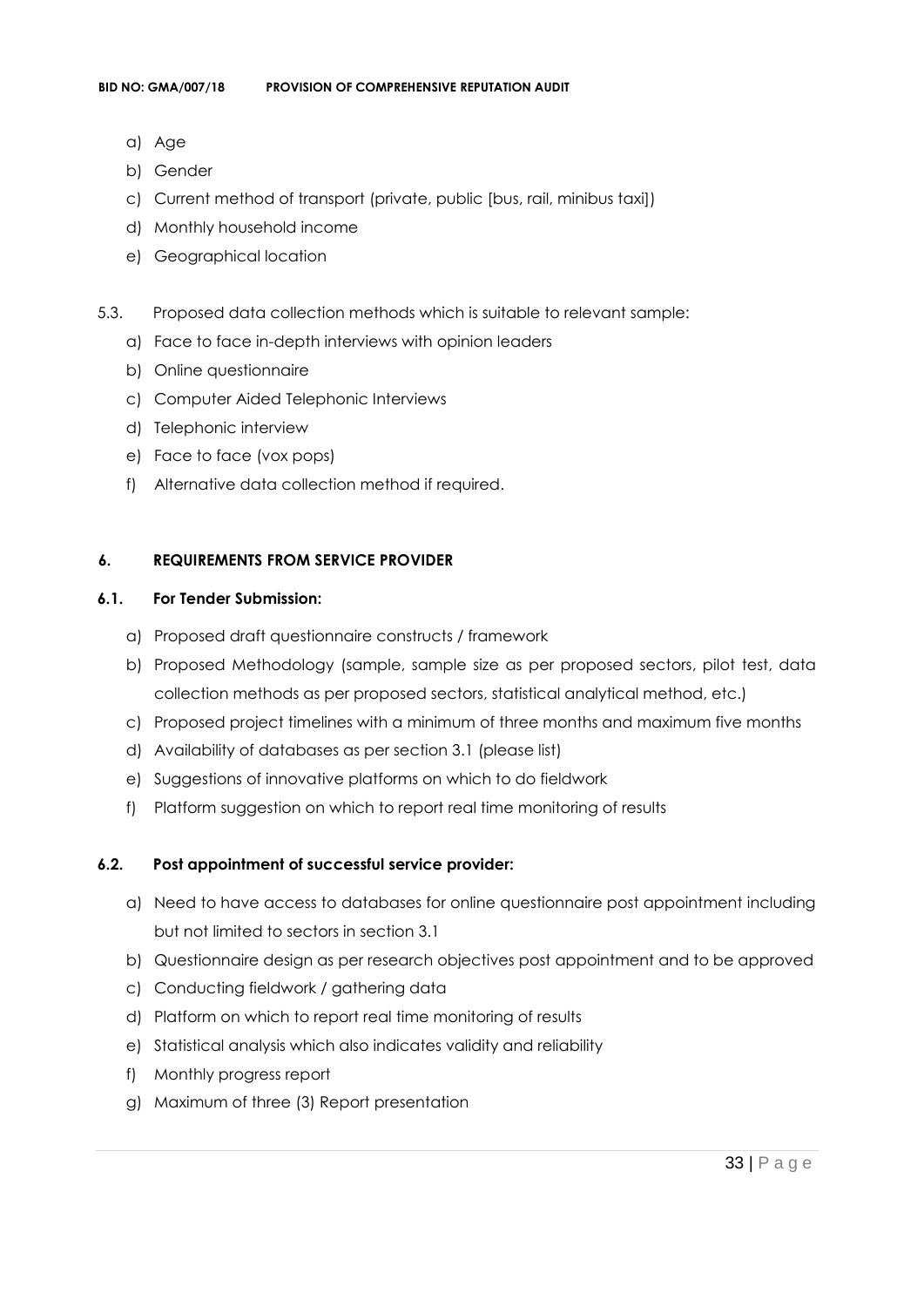h) Attend a compulsory two-day safety and security training session which enables access to station activations. At least two people at a cost of R 500.00 per person. (one day PIC and one day SHEQ training)

#### **7. EVALUATION CRITERIA**

The potential service providers should meet the minimum threshold of 75 points:

| <b>Criteria</b>   |      | Sub-criteria                                                    | Weight |
|-------------------|------|-----------------------------------------------------------------|--------|
| Company<br>1.     | 1.1. | Minimum five years' experience in doing reputation audits       |        |
| experience        |      | a. Client interaction approach (3)                              |        |
|                   |      | Brief profile on company experience on conducting<br>b.         |        |
|                   |      | reputation audits (3)                                           |        |
|                   |      | c. Three signed, recent references relevant to                  |        |
|                   |      | conducting reputation audits (3)                                |        |
|                   | 1.2. | Minimum four years' experience in doing statistical analysis    |        |
|                   |      | a. Brief profile on company experience on doing                 | 25     |
|                   |      | statistical analysis (4)                                        |        |
|                   |      | signed, recent references<br>relevant<br>b. Two<br>to           |        |
|                   |      | conducting statistical analysis (2)                             |        |
|                   |      |                                                                 |        |
|                   | 1.3. | Provide a portfolio of evidence demonstrating experience        |        |
|                   |      | in reputation audits and statistical analysis of previous       |        |
|                   |      | project plans (2), questionnaires (4) and research reports (4). |        |
|                   |      | Clients' names does not have to be made known                   |        |
| Individual<br>2.  | 2.1. | CVs of staff who will be doing statistical analysis (5)         |        |
| experience        | 2.2. | CV of project lead with a minimum three years in leading        | 10     |
|                   |      | reputation audits (2)                                           |        |
|                   | 2.3. | CVs of staff who will be conducting research (3)                |        |
| 3.<br>Methodology | 3.1. | Proposed research design and approach                           |        |
|                   |      | Overall approach (3), sample (2), sample size (2), pilot        |        |
|                   |      | testing (2), data collection methods (2) and statistical        |        |
|                   |      | analysis method (2)                                             | 55     |
|                   | 3.2. | Provide draft questionnaire constructs / framework (10)         |        |
|                   | 3.3. | Proposed project timelines (1)                                  |        |
|                   | 3.4. | List of possible databases available (1)                        |        |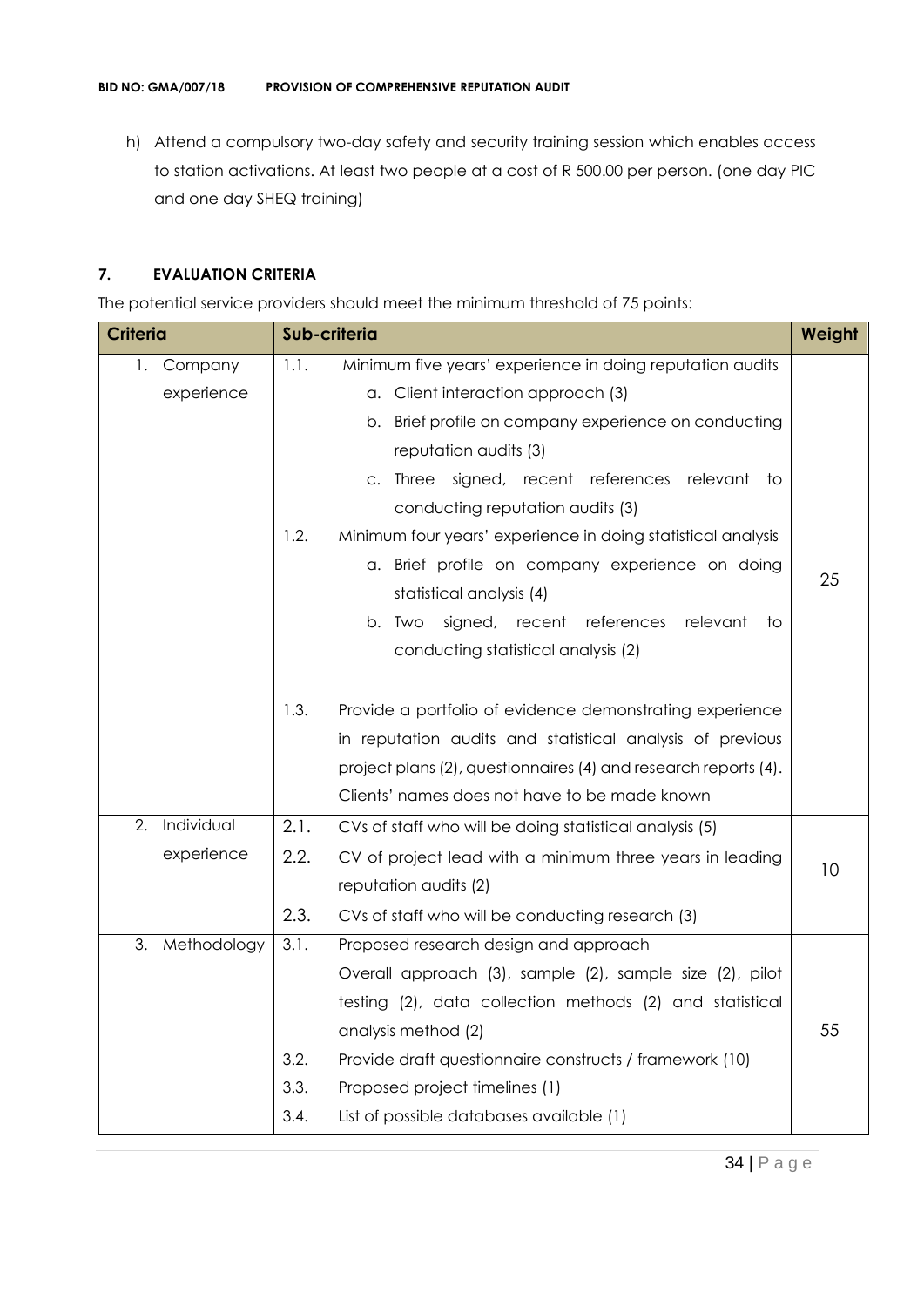|                 |                     | <b>Minimum Threshold</b>                                     | 75  |
|-----------------|---------------------|--------------------------------------------------------------|-----|
|                 | <b>Total points</b> |                                                              | 100 |
|                 |                     | c. Information Security Standard (3)                         |     |
|                 |                     | b. Market Research Standard (3)                              |     |
| n               |                     | a. Quality of Data Management (4)                            |     |
| 4. Accreditatio | 4.1.                | Relevant ISO accreditation or equivalent:                    |     |
|                 | 3.7.                | Proposed method of statistical analysis (10)                 |     |
|                 |                     | results $(10)$                                               |     |
|                 | 3.6.                | Availability of platform which shows real time monitoring of |     |
|                 |                     | (10)                                                         |     |
|                 | 3.5.                | Proposed data collection methods to be used in fieldwork     |     |

#### **8. CONTRACT PERIOD**

The services will commence when contract is signed and first workshop with GMA is initiated. The duration of the contract is for four (4) months period based.

#### **9. CONFIDENTIALITY**

The appointed Service Provider will be requested to sign a Non-Disclosure Agreement and is requested to adhere to strictest confidentiality for:

- all information that may reasonably be regarded as confidential, being information not in the public domain, whether such information is oral or written, recorded or stored by electronic, magnetic, electro-magnetic or other form or process, or otherwise in a machine readable form, translated from the original form, recompiled, made into a compilation, wholly or partially copied, modified, updated or otherwise altered, originated or obtained by, or coming into the possession, custody or knowledge of either party; or
- any information relating to either GMA's, present and future research, analysis, compilations and studies, development of any system, business or financial activity, product, services, market opportunities, existing and potential customers and clients, marketing or promotion of any products, product pricing, contractual arrangements, technical knowledge, strategic objectives and planning relating to the Gautrain.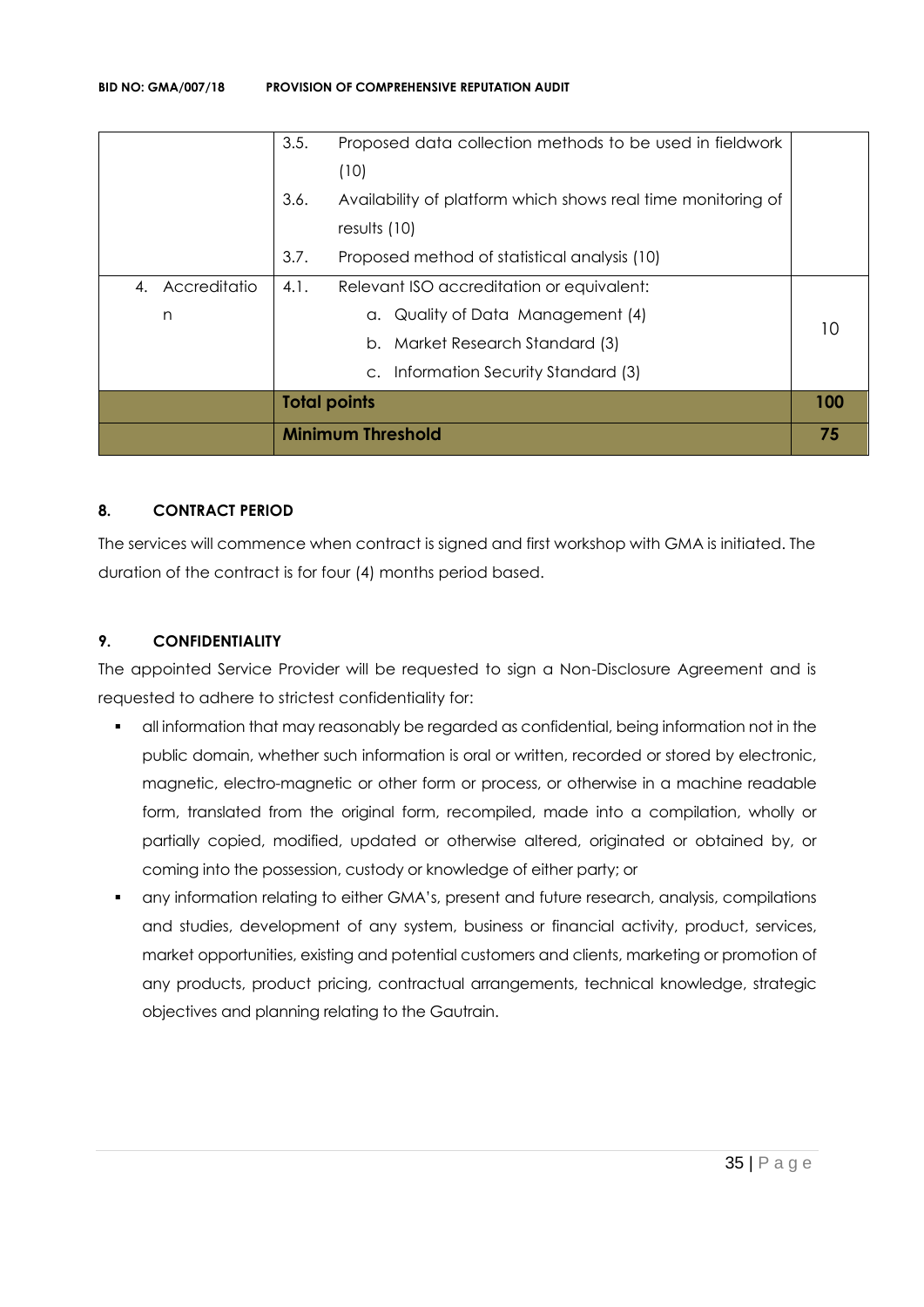# **RFP - PART C:**

# **BIDDERS DECLARATION**

All responses must be provided within the specified boxes, must comply with the word and page limits imposed and must respond to this RFP Part B in accordance with the Conditions of Tendering in this RFP Part A. All Annexures form part of the Bidders Response and must be completed in full and signed.

| <b>BIDDERS DECLARATION</b>                                                                                                           |  |  |  |
|--------------------------------------------------------------------------------------------------------------------------------------|--|--|--|
| that:                                                                                                                                |  |  |  |
| I have read, understood and accept the conditions contained in this RFP.<br>$\Box$                                                   |  |  |  |
| I have supplied all the required information, and all the information submitted as part of<br>$\Box$<br>the RFP is true and correct. |  |  |  |
| <b>NAME OF THE BIDDER</b>                                                                                                            |  |  |  |
| <b>IDENTITY NUMBER</b>                                                                                                               |  |  |  |
| <b>POSITION</b>                                                                                                                      |  |  |  |
| <b>AUTHORISED SIGNATORY</b>                                                                                                          |  |  |  |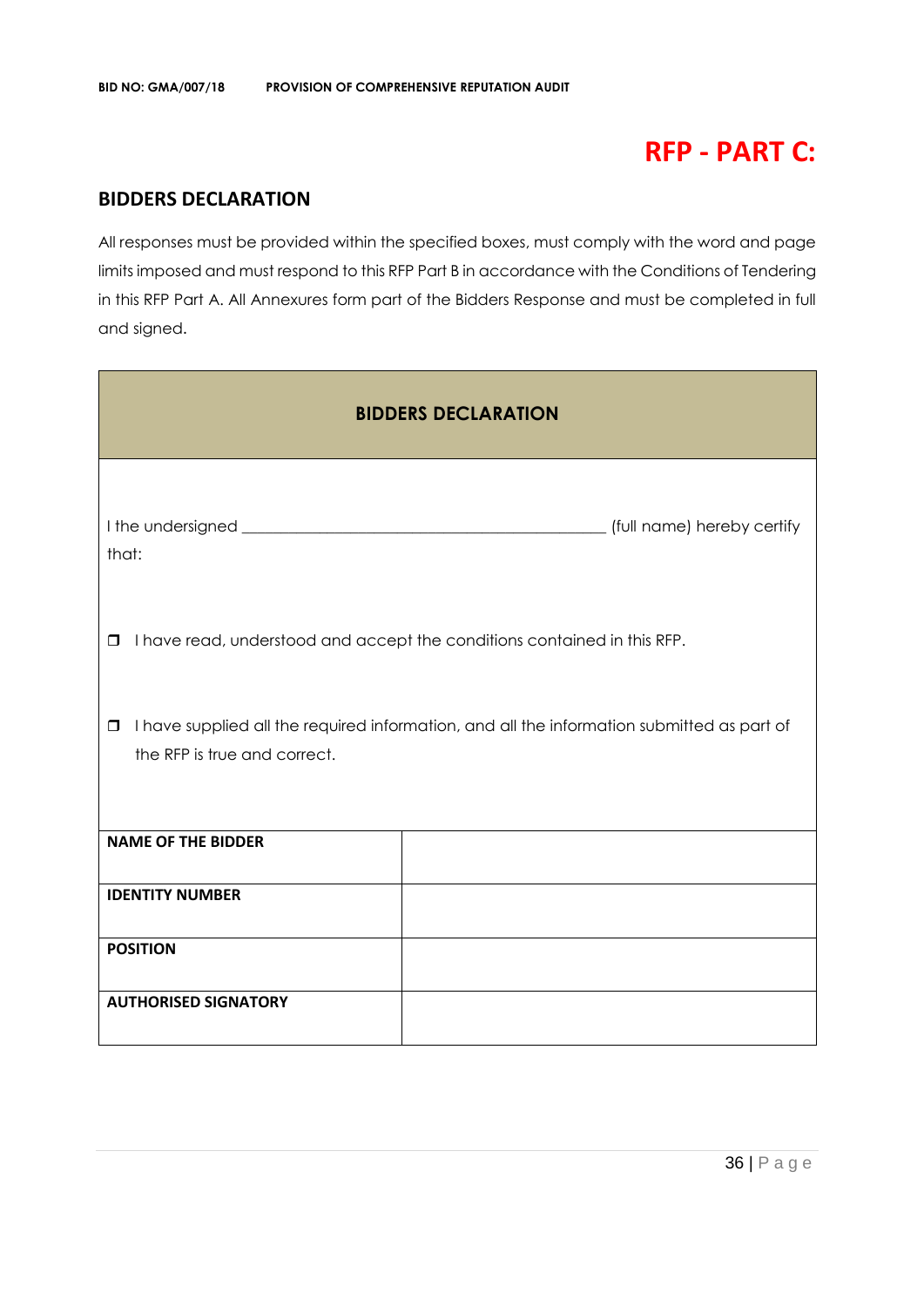| <b>BIDDERS RESPONSE</b>                  |             |               |  |
|------------------------------------------|-------------|---------------|--|
| <b>FULL NAME</b>                         |             |               |  |
| <b>POSTAL ADDRESS</b>                    |             |               |  |
| <b>PHYSICAL ADDRESS</b>                  |             |               |  |
| <b>ENTITY REGISTRATION NUMBER</b>        |             |               |  |
| <b>VAT REGISTRATION NUMBER</b>           |             |               |  |
| <b>CONTACT PERSON'S FULL NAME</b>        |             |               |  |
| <b>TELEPHONE NUMBER 1</b>                | <b>CODE</b> | <b>NUMBER</b> |  |
| <b>TELEPHONE NUMBER 2</b>                | <b>CODE</b> | <b>NUMBER</b> |  |
| <b>FACSIMILE NUMBER</b>                  | <b>CODE</b> | <b>NUMBER</b> |  |
| <b>CELLULAR PHONE NUMBER</b>             |             |               |  |
| <b>E-MAIL ADDRESS</b>                    |             |               |  |
| <b>TAX CLEARANCE CERTIFICATE</b>         | <b>YES</b>  | <b>NO</b>     |  |
| <b>REGISTERED ON NATIONAL TREASURY</b>   | <b>YES</b>  | <b>NO</b>     |  |
| <b>CENTRALISED SUPPLIER DATABASE</b>     |             |               |  |
| <b>FULL NAME OF AUTHORISED SIGNATORY</b> |             |               |  |
| <b>TITLE OF AUTHORISED SIGNATORY</b>     |             |               |  |
| SIGNATURE OF AUTHORISED SIGNATORY        |             |               |  |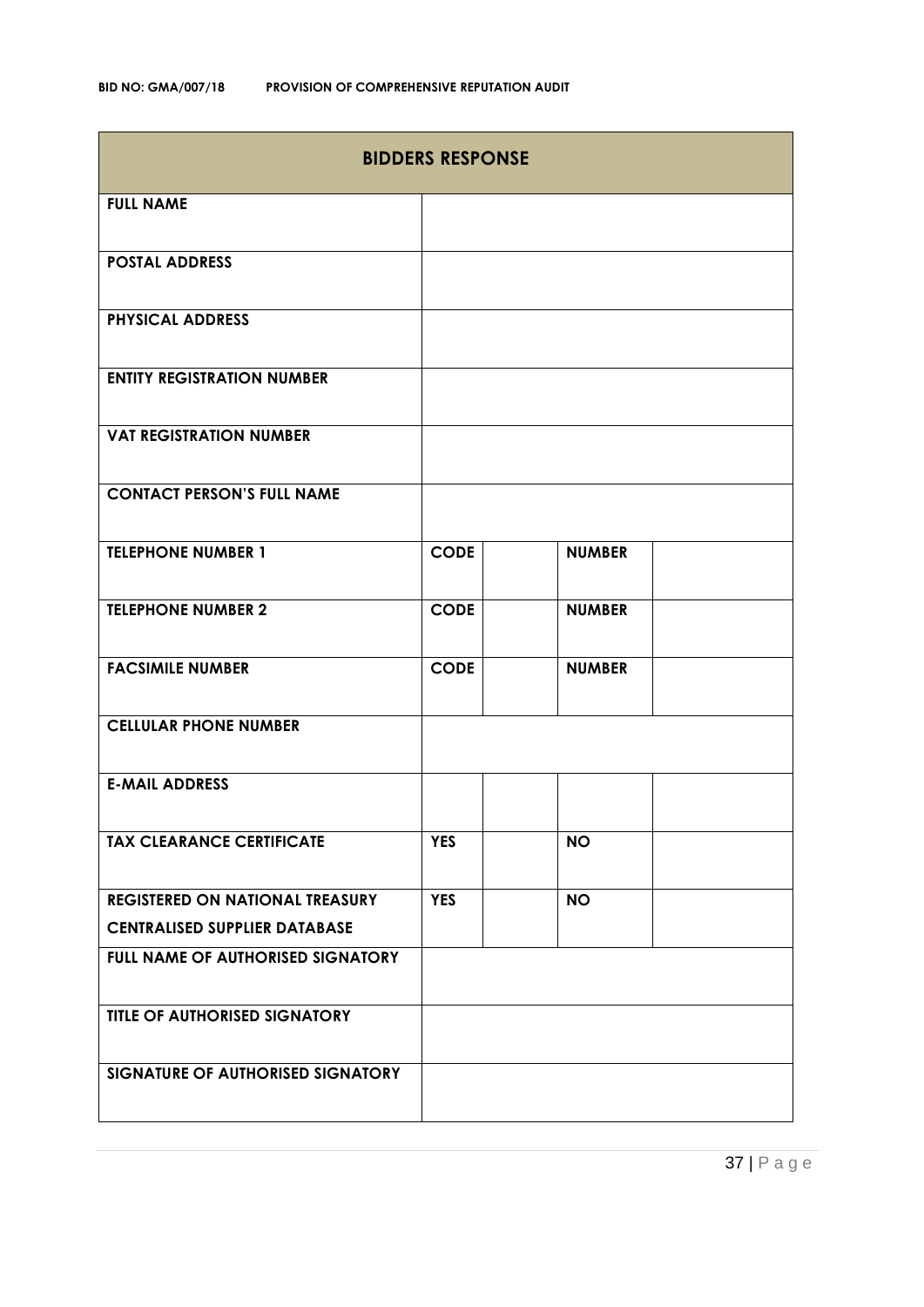| <b>DATE OF SIGNATURE</b>                                    |                               |
|-------------------------------------------------------------|-------------------------------|
| <b>ALTERNATIVE TENDER</b>                                   |                               |
|                                                             | Word limit - [500] words      |
| <b>Bidder</b><br>submits<br>also<br>Where<br>$\alpha$<br>an |                               |
| Alternative Tender, it must include any                     |                               |
| supplementary material, together with                       |                               |
| associated prices, which demonstrates in                    |                               |
| detail that such an alternative will fully                  |                               |
| achieve<br>and/<br>the<br>or exceed<br>all                  |                               |
| specifications or requirements together                     |                               |
| with references as to why the alternative                   |                               |
| proposal/s may be advantageous. This                        |                               |
| be cross-referenced to<br>should<br>the                     |                               |
| Specification.                                              |                               |
| <b>CONFLICT OF INTEREST</b>                                 |                               |
| Provide<br>details<br>of<br>interests,<br>any               | Complete as attached in SBD 4 |
|                                                             |                               |
| relationships or clients which may give                     |                               |
| rise to a conflict of interest and the area                 |                               |
| of expertise in which that conflict of                      |                               |
| interest may arise.                                         |                               |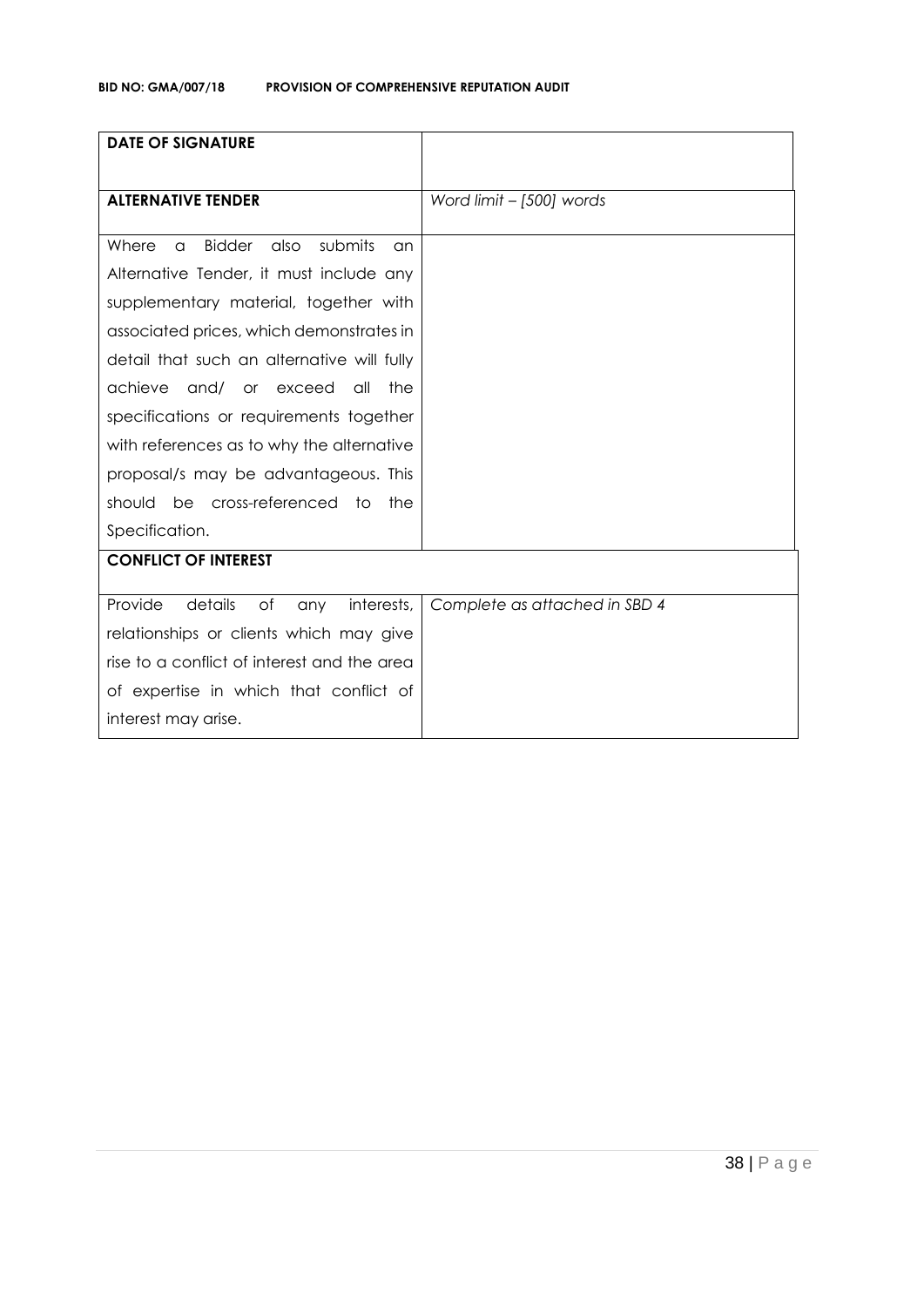# **Register on the Central Supplier Database for Government managed by National Treasury**

with effect from 1 April 2016 the Central Supplier Database (CSD) will serve as the single source of key supplier information for all spheres of government providing consolidated, accurate, upto-date, complete and verified supplier information to procuring organs of state.

The establishment of a CSD will result in one single database to serve as the source of all supplier information for all spheres of government. The purpose of centralising government's supplier database is to reduce duplication of effort and cost for both supplier and government while enabling electronic procurement processes.

Prospective suppliers interested in pursuing opportunities within the South African Government and those that are already registered on the GMA supplier database are encouraged to **selfregister** on the CSD. This self-registration application represents an expression of interest from the supplier to conduct business with the South African Government. Once submitted, your details will be assessed for inclusion on the CSD.

## **Access the CSD site on [www.csd.gov.za](http://www.csd.gov.za/)**

Contact National Treasury for further clarity on the process:

Email: [csd@treasury.gov.za](mailto:csd@treasury.gov.za)

Telephone: 012 315 5509

Bidders must submit with their proposals proof of registration on CSD. The proof of registration must indicate the following:

- CSD Supplier Number
- CSD Unique RRN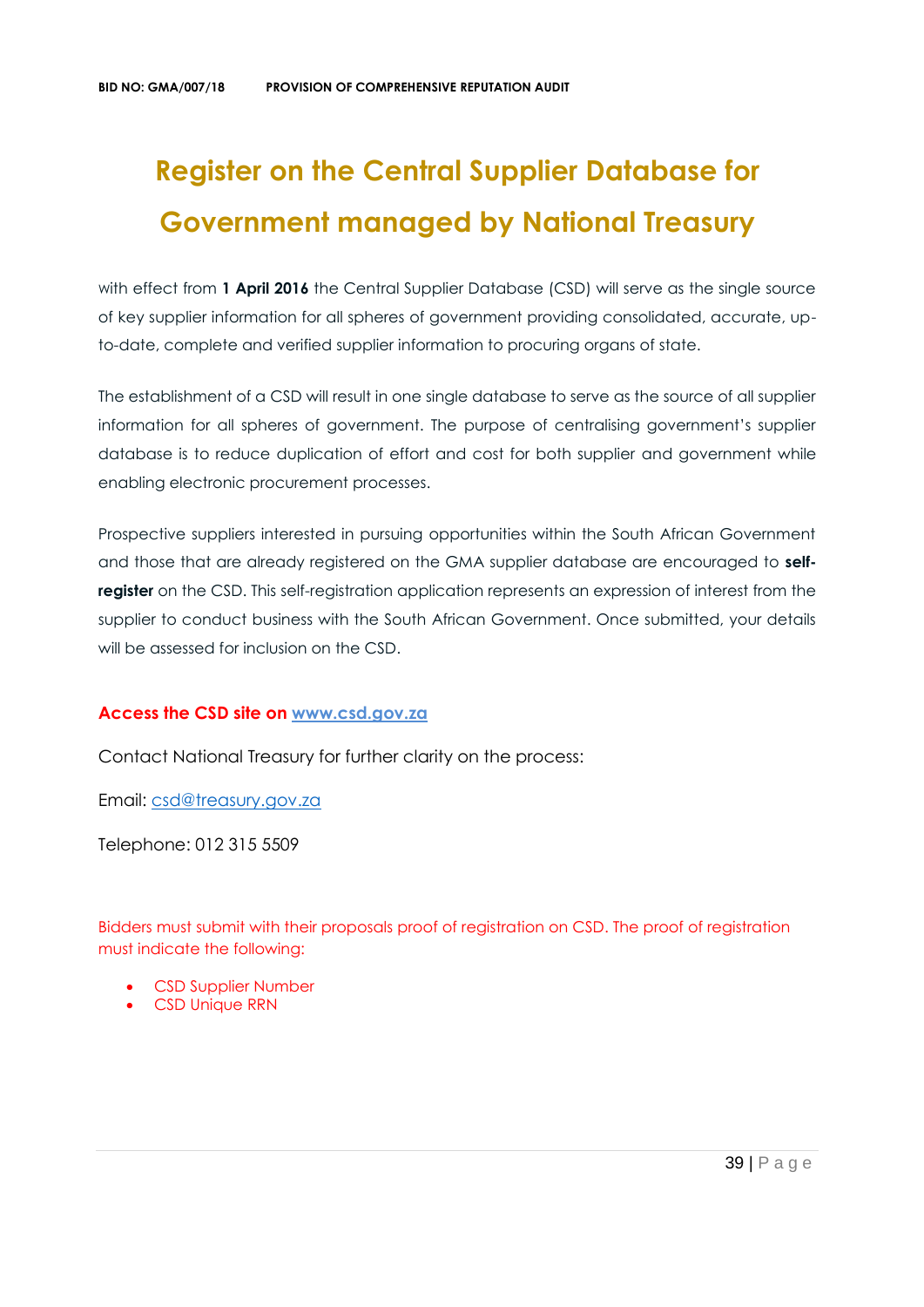# **SBD 1 (A)**

| <b>INVITATION TO BID</b> |  |
|--------------------------|--|
|--------------------------|--|

|                                                                                                                                                                                                                                                                                                             | <b>YOU ARE HEREBY INVITED TO BID FOR REQUIREMENTS OF THE (NAME OF DEPARTMENT/ PUBLIC ENTITY)</b> |                             |                         |                                                      |                      |                             |                              |
|-------------------------------------------------------------------------------------------------------------------------------------------------------------------------------------------------------------------------------------------------------------------------------------------------------------|--------------------------------------------------------------------------------------------------|-----------------------------|-------------------------|------------------------------------------------------|----------------------|-----------------------------|------------------------------|
| <b>BID NUMBER:</b>                                                                                                                                                                                                                                                                                          | <b>CLOSING DATE:</b>                                                                             |                             |                         |                                                      | <b>CLOSING TIME:</b> |                             |                              |
| <b>DESCRIPTION</b>                                                                                                                                                                                                                                                                                          |                                                                                                  |                             |                         |                                                      |                      |                             |                              |
| BID RESPONSE DOCUMENTS MAY BE DEPOSITED IN THE BID BOX SITUATED AT (STREET ADDRESS)                                                                                                                                                                                                                         |                                                                                                  |                             |                         |                                                      |                      |                             |                              |
| Gautrain Management Agency, 44 Grand Central Boulevard, Grand Central Extension 1, Midrand                                                                                                                                                                                                                  |                                                                                                  |                             |                         |                                                      |                      |                             |                              |
| <b>BIDDING PROCEDURE ENQUIRIES MAY BE DIRECTED TO</b>                                                                                                                                                                                                                                                       |                                                                                                  |                             |                         | <b>TECHNICAL ENQUIRIES MAY BE DIRECTED TO:</b>       |                      |                             |                              |
| <b>CONTACT PERSON</b>                                                                                                                                                                                                                                                                                       |                                                                                                  |                             | <b>CONTACT PERSON</b>   |                                                      |                      |                             |                              |
| <b>TELEPHONE NUMBER</b>                                                                                                                                                                                                                                                                                     |                                                                                                  |                             | <b>TELEPHONE NUMBER</b> |                                                      |                      |                             |                              |
| <b>FACSIMILE NUMBER</b>                                                                                                                                                                                                                                                                                     |                                                                                                  |                             | <b>FACSIMILE NUMBER</b> |                                                      |                      |                             |                              |
| <b>E-MAIL ADDRESS</b>                                                                                                                                                                                                                                                                                       |                                                                                                  |                             | <b>E-MAIL ADDRESS</b>   |                                                      |                      |                             |                              |
| <b>SUPPLIER INFORMATION</b>                                                                                                                                                                                                                                                                                 |                                                                                                  |                             |                         |                                                      |                      |                             |                              |
| NAME OF BIDDER                                                                                                                                                                                                                                                                                              |                                                                                                  |                             |                         |                                                      |                      |                             |                              |
| POSTAL ADDRESS                                                                                                                                                                                                                                                                                              |                                                                                                  |                             |                         |                                                      |                      |                             |                              |
| STREET ADDRESS                                                                                                                                                                                                                                                                                              |                                                                                                  |                             |                         |                                                      |                      |                             |                              |
| <b>TELEPHONE NUMBER</b>                                                                                                                                                                                                                                                                                     | <b>CODE</b>                                                                                      |                             |                         | <b>NUMBER</b>                                        |                      |                             |                              |
| <b>CELLPHONE NUMBER</b>                                                                                                                                                                                                                                                                                     |                                                                                                  |                             |                         |                                                      |                      |                             |                              |
| <b>FACSIMILE NUMBER</b>                                                                                                                                                                                                                                                                                     | <b>CODE</b>                                                                                      |                             |                         | <b>NUMBER</b>                                        |                      |                             |                              |
| <b>E-MAIL ADDRESS</b>                                                                                                                                                                                                                                                                                       |                                                                                                  |                             |                         |                                                      |                      |                             |                              |
| <b>REGISTRATION</b><br><b>VAT</b><br><b>NUMBER</b>                                                                                                                                                                                                                                                          |                                                                                                  |                             |                         |                                                      |                      |                             |                              |
| <b>SUPPLIER</b><br><b>COMPLIANCE STATUS</b>                                                                                                                                                                                                                                                                 | <b>TAX</b><br><b>COMPLIANCE</b><br>SYSTEM PIN:                                                   |                             | <b>OR</b>               | <b>CENTRAL</b><br><b>SUPPLIER</b><br><b>DATABASE</b> |                      |                             |                              |
|                                                                                                                                                                                                                                                                                                             |                                                                                                  |                             |                         | No:                                                  | <b>MAAA</b>          |                             |                              |
| <b>B-BBEE STATUS LEVEL</b><br><b>VERIFICATION</b>                                                                                                                                                                                                                                                           |                                                                                                  | <b>TICK APPLICABLE BOXI</b> | <b>AFFIDAVIT</b>        | <b>B-BBEE STATUS LEVEL SWORN</b>                     |                      |                             | <b>[TICK APPLICABLE BOX]</b> |
| <b>CERTIFICATE</b>                                                                                                                                                                                                                                                                                          | $\Box$ Yes                                                                                       | $\Box$ No                   |                         |                                                      |                      | $\Box$ Yes                  | $\Box$ No                    |
| [A B-BBEE STATUS LEVEL VERIFICATION CERTIFICATE/ SWORN AFFIDAVIT (FOR EMES & QSEs) MUST BE SUBMITTED IN ORDER TO QUALIFY                                                                                                                                                                                    |                                                                                                  |                             |                         |                                                      |                      |                             |                              |
| <b>FOR PREFERENCE POINTS FOR B-BBEET</b><br>ARE YOU THE                                                                                                                                                                                                                                                     |                                                                                                  |                             |                         |                                                      |                      |                             |                              |
| <b>ACCREDITED</b><br>REPRESENTATIVE IN                                                                                                                                                                                                                                                                      |                                                                                                  |                             | SUPPLIER FOR THE GOODS  | ARE YOU A FOREIGN BASED                              |                      | $\Box$ Yes                  | $\Box$ No                    |
| SOUTH AFRICA FOR<br>THE GOODS                                                                                                                                                                                                                                                                               | $\Box$ Yes                                                                                       | $\square$ No                |                         | /SERVICES/WORKS OFFERED?                             |                      | <b>IF YES, ANSWER THE</b>   |                              |
| /SERVICES / WORKS<br><b>OFFERED?</b>                                                                                                                                                                                                                                                                        | <b>[IF YES ENCLOSE PROOF]</b>                                                                    |                             |                         |                                                      |                      | <b>QUESTIONNAIRE BELOW]</b> |                              |
| <b>QUESTIONNAIRE TO BIDDING FOREIGN SUPPLIERS</b>                                                                                                                                                                                                                                                           |                                                                                                  |                             |                         |                                                      |                      |                             |                              |
| IS THE ENTITY A RESIDENT OF THE REPUBLIC OF SOUTH AFRICA (RSA)?                                                                                                                                                                                                                                             |                                                                                                  |                             |                         |                                                      |                      | $\Box$ YES $\Box$ NO        |                              |
| $\Box$ YES $\Box$ NO<br>DOES THE ENTITY HAVE A BRANCH IN THE RSA?                                                                                                                                                                                                                                           |                                                                                                  |                             |                         |                                                      |                      |                             |                              |
| $\Box$ YES $\Box$ NO<br>DOES THE ENTITY HAVE A PERMANENT ESTABLISHMENT IN THE RSA?                                                                                                                                                                                                                          |                                                                                                  |                             |                         |                                                      |                      |                             |                              |
|                                                                                                                                                                                                                                                                                                             | $\Box$ YES $\Box$ NO<br>DOES THE ENTITY HAVE ANY SOURCE OF INCOME IN THE RSA?                    |                             |                         |                                                      |                      |                             |                              |
| $\Box$ YES $\Box$ NO<br>IS THE ENTITY LIABLE IN THE RSA FOR ANY FORM OF TAXATION?<br>IF THE ANSWER IS "NO" TO ALL OF THE ABOVE, THEN IT IS NOT A REQUIREMENT TO REGISTER FOR A TAX COMPLIANCE STATUS SYSTEM PIN<br>CODE FROM THE SOUTH AFRICAN REVENUE SERVICE (SARS) AND IF NOT REGISTER AS PER 2.3 BELOW. |                                                                                                  |                             |                         |                                                      |                      |                             |                              |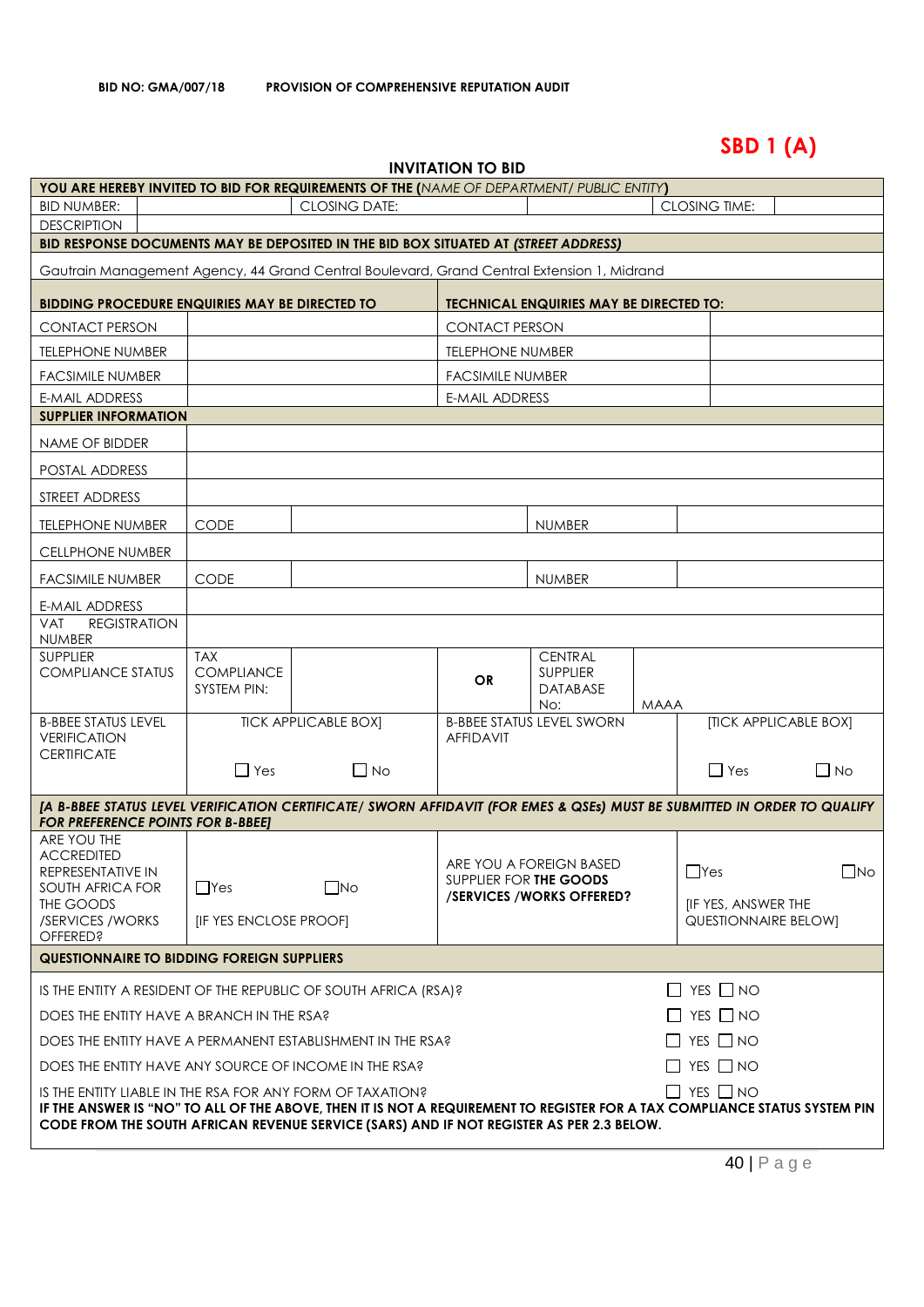**SBD 1 (B)**

## **TERMS AND CONDITIONS FOR BIDDING**

|     | 1. BID SUBMISSION:                                                                                                                                                                                                                                   |
|-----|------------------------------------------------------------------------------------------------------------------------------------------------------------------------------------------------------------------------------------------------------|
|     | 1.1. BIDS MUST BE DELIVERED BY THE STIPULATED TIME TO THE CORRECT ADDRESS. LATE BIDS WILL<br>NOT BE ACCEPTED FOR CONSIDERATION.                                                                                                                      |
|     | 1.2. ALL BIDS MUST BE SUBMITTED ON THE OFFICIAL FORMS PROVIDED-(NOT TO BE RE-TYPED) OR<br>IN THE MANNER PRESCRIBED IN THE BID DOCUMENT.                                                                                                              |
|     | 1.3. THIS BID IS SUBJECT TO THE PREFERENTIAL PROCUREMENT POLICY FRAMEWORK ACT, 2000<br>AND THE PREFERENTIAL PROCUREMENT REGULATIONS, 2017, THE GENERAL CONDITIONS OF<br>CONTRACT (GCC) AND, IF APPLICABLE, ANY OTHER SPECIAL CONDITIONS OF CONTRACT. |
|     | 1.4. THE SUCCESSFUL BIDDER WILL BE REQUIRED TO FILL IN AND SIGN A WRITTEN CONTRACT.                                                                                                                                                                  |
|     |                                                                                                                                                                                                                                                      |
| 2.  | <b>TAX COMPLIANCE REQUIREMENTS</b>                                                                                                                                                                                                                   |
| 2.1 | BIDDERS MUST ENSURE COMPLIANCE WITH THEIR TAX OBLIGATIONS.                                                                                                                                                                                           |
|     | 2.2 BIDDERS ARE REQUIRED TO SUBMIT THEIR UNIQUE PERSONAL IDENTIFICATION NUMBER (PIN)<br>ISSUED BY SARS TO ENABLE THE ORGAN OF STATE TO VERIFY THE TAXPAYER'S PROFILE AND<br><b>TAX STATUS.</b>                                                       |
|     | 2.3 APPLICATION FOR TAX COMPLIANCE STATUS (TCS) PIN MAY BE MADE VIA E-FILING<br>THROUGH THE SARS WEBSITE WWW.SARS.GOV.ZA.                                                                                                                            |
|     | 2.4 BIDDERS MAY ALSO SUBMIT A PRINTED TCS CERTIFICATE TOGETHER WITH THE BID.                                                                                                                                                                         |
|     | 2.5 IN BIDS WHERE CONSORTIA / JOINT VENTURES / SUB-CONTRACTORS ARE INVOLVED; EACH<br>PARTY MUST SUBMIT A SEPARATE TCS CERTIFICATE / PIN / CSD NUMBER.                                                                                                |
|     | 2.6 WHERE NO TCS PIN IS AVAILABLE BUT THE BIDDER IS REGISTERED ON THE CENTRAL SUPPLIER<br>DATABASE (CSD), A CSD NUMBER MUST BE PROVIDED.                                                                                                             |
|     | 2.7 NO BIDS WILL BE CONSIDERED FROM PERSONS IN THE SERVICE OF THE STATE, COMPANIES<br>WITH DIRECTORS WHO ARE PERSONS IN THE SERVICE OF THE STATE, OR CLOSE<br>CORPORATIONS WITH MEMBERS PERSONS IN THE SERVICE OF THE STATE."                        |

**NB: FAILURE TO PROVIDE / OR COMPLY WITH ANY OF THE ABOVE PARTICULARS MAY RENDER THE BID INVALID**.

| SIGNATURE OF BIDDER:                                                                                       |  |
|------------------------------------------------------------------------------------------------------------|--|
| CAPACITY UNDER WHICH THIS BID IS SIGNED:<br>(Proof of authority must be submitted e.g. company resolution) |  |
| DATF:                                                                                                      |  |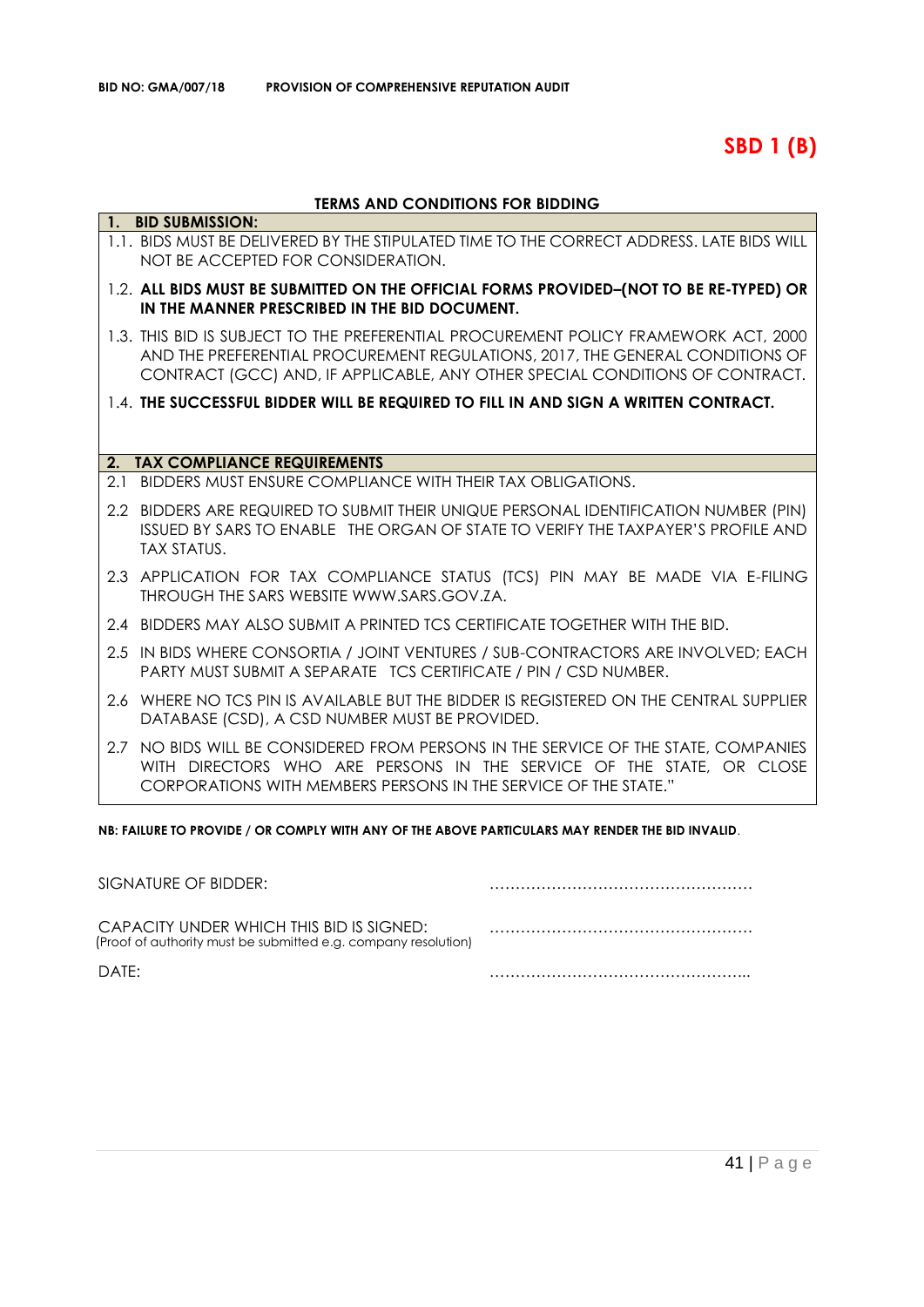## **SBD 3.1**

## **PRICING SCHEDULE**

| Ref Number: GMA/007/18 |
|------------------------|
|------------------------|

Closing Time: 11H00 AM Closing Date 15 February 2019

**OFFER TO BE VALID FOR 90 DAYS FROM THE CLOSING DATE OF BID.**

Bidders are required to submit a separate detailed price proposal.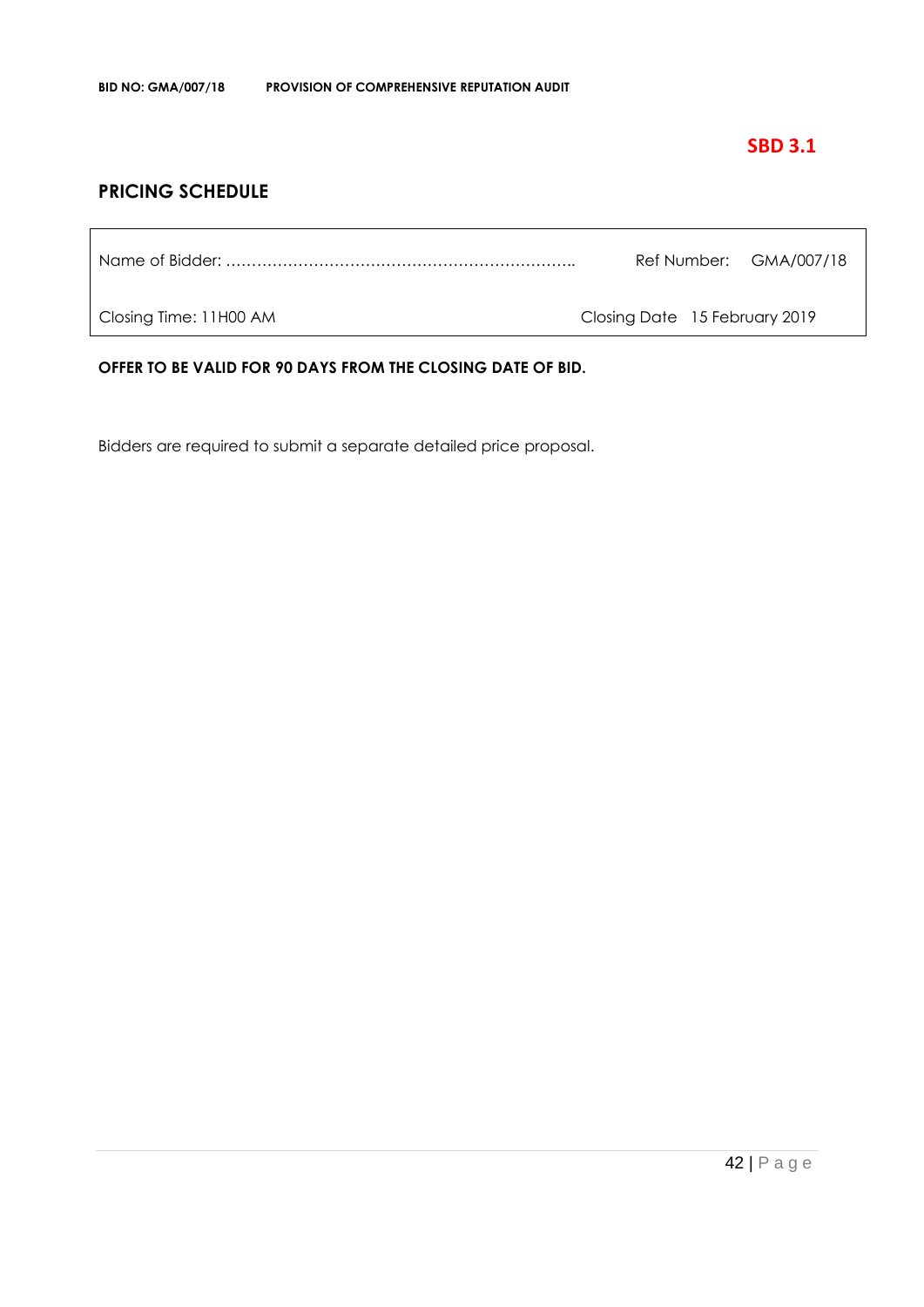## **PRICING DECLARATION**

Dear Sir/Madam

After having carefully read through and examined this RFP Reference Number GMA/007/18 in its entirety together with all the provisions contained in each section of the RFP document,

We hereby offer to provide Comprehensive Reputation Audit as detailed in the Terms of Reference(TOR) section of the REQUEST FOR PROPOSAL document:

| IN AMOUNT: R | (including VAT) |
|--------------|-----------------|
|              |                 |
| IN WORDS: R  | (including VAT) |

We confirm that this price covers all costs associated with providing Comprehensive Reputation Audit as per the requirements in the TOR.

We confirm that GMA will incur no additional costs whatsoever over and above this amount.

We undertake to hold this offer open for acceptance for a period of 90 (ninety) days from the date of submission of offers. We further undertake that upon final acceptance of our offer, we will commence with the provision of service when required to do so by the Client.

Moreover, we agree that until formal Contract Documents have been prepared and executed, this Form of Tender, together with a written acceptance from the Client shall constitute a binding agreement between us, governed by the terms and conditions set out in this REQUEST FOR PROPOSAL.

We understand that you are not bound to accept the lowest or any offer and that we must bear all costs which we have incurred in connection with preparing and submitting this tender.

We hereby undertake for the period during which this tender remains open for acceptance not to divulge to any persons, other than the persons to which the tender is submitted, any information relating to the submission of this tender or the details therein except where such is necessary for the submission of this tender.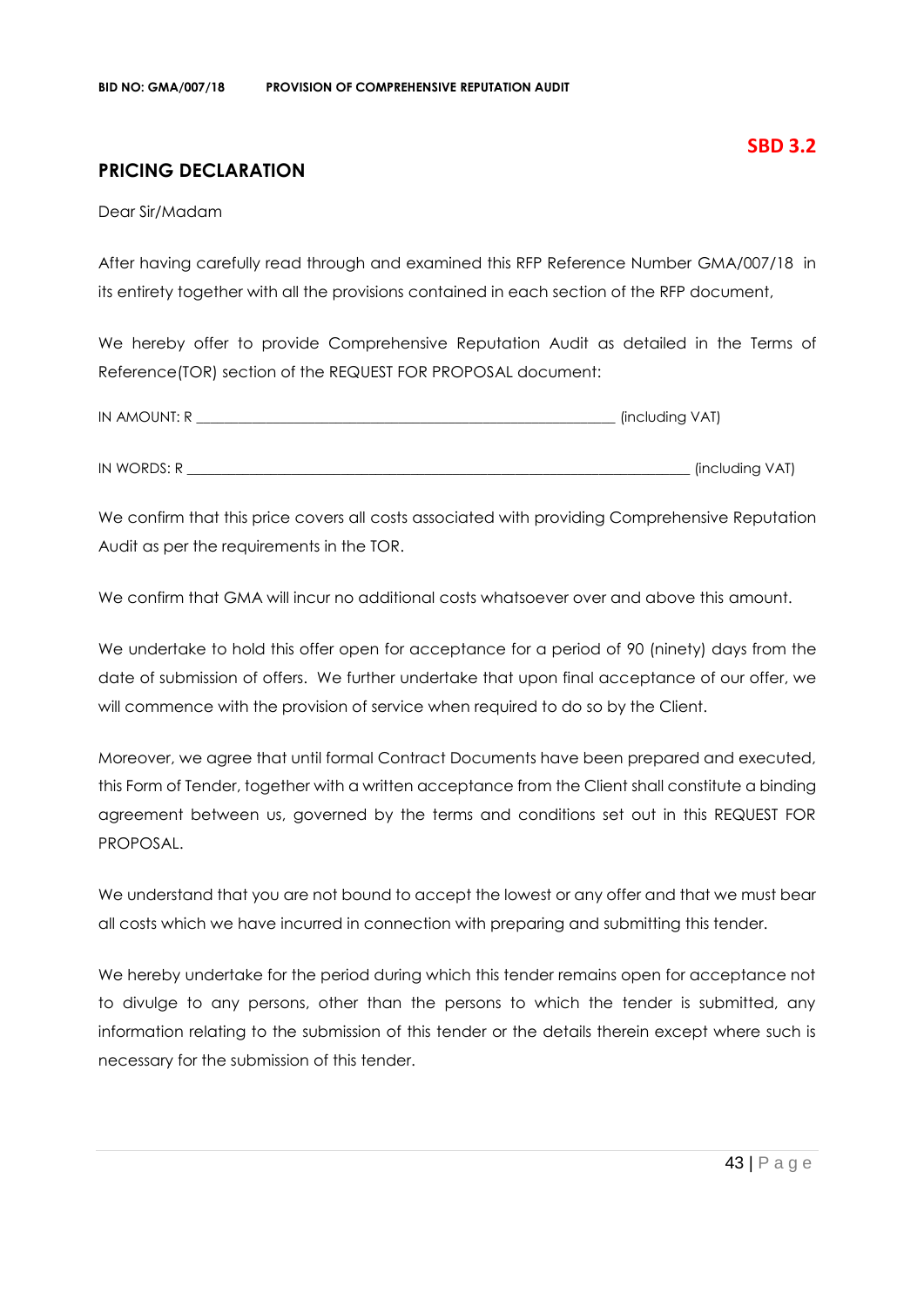| <b>PRICE DECLARATION</b><br>(MANDATORY INFORMATION)                                                                                                          |  |  |  |
|--------------------------------------------------------------------------------------------------------------------------------------------------------------|--|--|--|
| certify that:                                                                                                                                                |  |  |  |
| I have read, understood and unconditionally accept that the conditions contained in<br>0<br>above Section of this RFP.                                       |  |  |  |
| I have supplied all the required information, and all the information submitted as part<br>$\Box$<br>of the Pricing Section of this RFP is true and correct. |  |  |  |
| <b>NAME OF BIDDER</b>                                                                                                                                        |  |  |  |
| <b>IDENTITY NUMBER</b>                                                                                                                                       |  |  |  |
| <b>POSITION</b>                                                                                                                                              |  |  |  |
| <b>SIGNATURE OF AUTHORISED</b><br><b>SIGNATORY</b>                                                                                                           |  |  |  |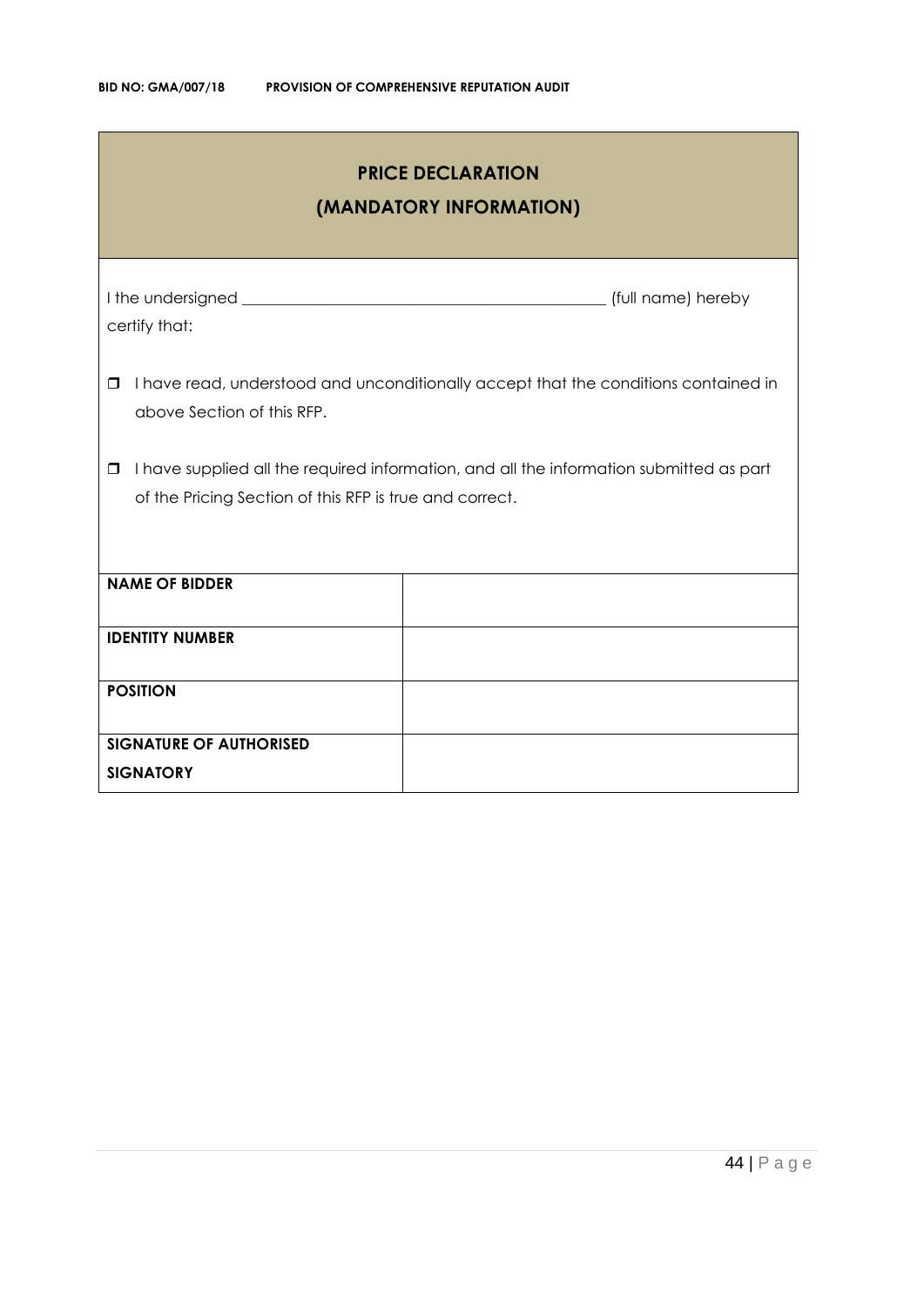## **DECLARATION OF INTEREST**

1. Any legal person, including persons employed by the state<sup>1</sup>, or persons having a kinship with persons employed by the state, including a blood relationship, may make an offer or offers in terms of this invitation to bid (includes an advertised competitive bid, a limited bid, a proposal or written price quotation). In view of possible allegations of favoritism, should the resulting bid, or part thereof, be awarded to persons employed by the state, or to persons connected with or related to them, it is required that the bidder or his/her authorised representative declare his/her position in relation to the evaluating/adjudicating authority where-

the bidder is employed by the state; and/or

- the legal person on whose behalf the bidding document is signed, has a relationship with persons/a person who are/is involved in the evaluation and or adjudication of the bid(s), or where it is known that such a relationship exists between the person or persons for or on whose behalf, the declarant acts and persons who are involved with the evaluation and or adjudication of the bid.

## 2. **In order to give effect to the above, the following questionnaire must be completed and submitted with the bid.**

| 2.1<br>Full Name of bidder or his or her representative: |                                                                                      |  |
|----------------------------------------------------------|--------------------------------------------------------------------------------------|--|
|                                                          |                                                                                      |  |
| 2.2                                                      |                                                                                      |  |
| 2.3                                                      | Position occupied in the Company (director, trustee, shareholder, member):           |  |
|                                                          |                                                                                      |  |
| 2.4                                                      | Registration number of company, enterprise, close corporation, partnership agreement |  |
|                                                          |                                                                                      |  |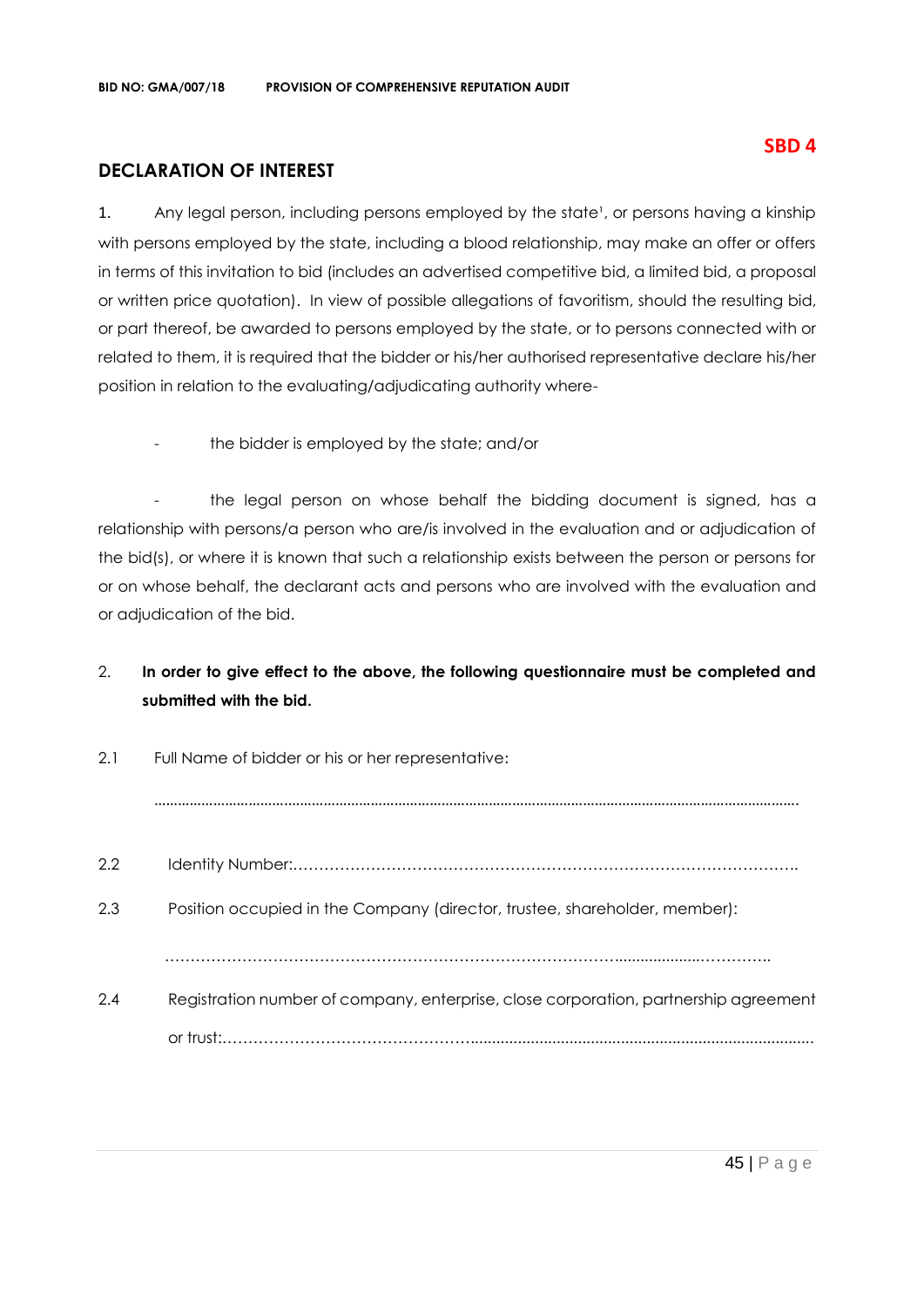#### **BID NO: GMA/007/18 PROVISION OF COMPREHENSIVE REPUTATION AUDIT**

## 2.5 Tax Reference Number: ……………………………………..………………………………………

2.6 VAT Registration Number: ………………………………………………………...……..................

2.6.1 The names of all directors / trustees / shareholders / members, their individual identity numbers, tax reference numbers and, if applicable, employee / PERSAL numbers must be indicated in paragraph 3 below.

2.7 Are you or any person connected with the bidder **YES/NO** Are you or any person connected with the bidder presently employed by the state?

**YES/NO**

#### 2.7.1 If so, furnish the following particulars:

Name of person / director / trustee / shareholder/ member ....………………………………………….

Name of state institution at which you or the person connected to the bidder is employed:

……………….…………………………………………………………………………………………………….….. Position occupied in the state institution:…………………………………….………………………………..

Any other particulars:

……………………………………………………………………………….…………………………………………

………………………………………………………………………………………..………………………………..

……………………………………………………………………………………………...…………………...……..

2.7.2 If you are presently employed by the state, did you obtain the appropriate authority to undertake remunerative work outside employment in the public sector? **YES/NO**

2.7.1.1 If yes, did you attach proof of such authority to the bid document? **YES/NO**

(Note: Failure to submit proof of such authority, where applicable, may result in the disqualification of the bid.

2.7.1.2 If no, furnish reasons for non-submission of such proof: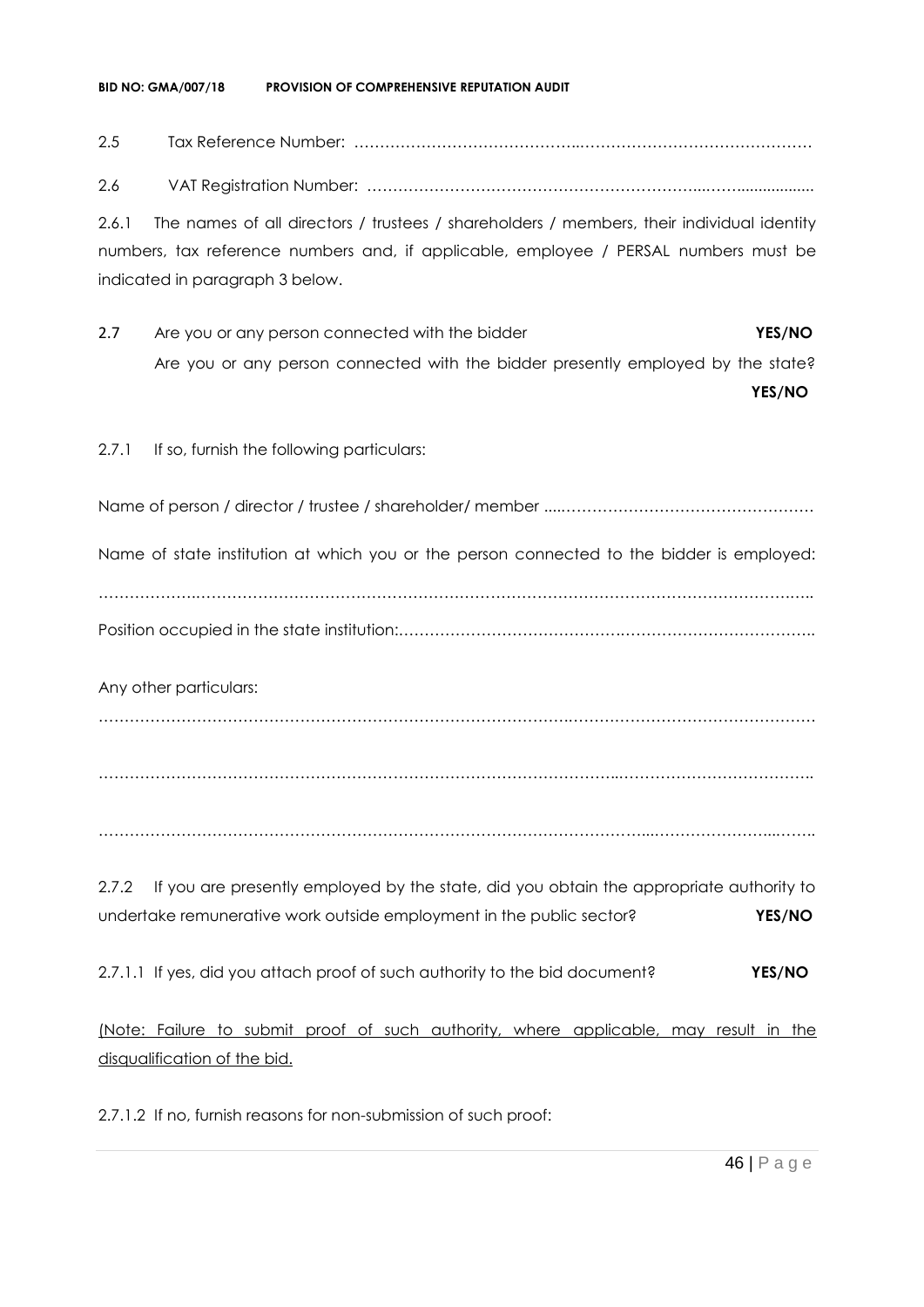……………………………………………………………………………………………….………………………… ……………………………………………………………………………………………….………………………… ……………………………………………………………………………………………….…………………………

2.8 Did you or your spouse, or any of the company's directors / trustees / shareholders / members or their spouses conduct business with the state in the previous 12 months **YES/NO**

2.8.1 If so, furnish particulars: ……………………………………………………………………………………………….………………………… ……………………………………………………………………………………………….………………………… ……………………………………………………………………………………………….…………………………

2.9 Do you, or any person connected with the bidder, have **YES/NO** any relationship (family, friend, other) with a person employed by the state and who may be involved with the evaluation and or adjudication of this bid?

2.9.1 If so, furnish particulars. ……………………………………………………………………………………………….………………………… ……………………………………………………………………………………………….………………………… ……………………………………………………………………………………………….…………………………

2.10 Are you, or any person connected with the bidder, aware of any relationship (family, friend, other) between any other bidder and any person employed by the state who may be involved with the evaluation and or adjudication of this bid? **YES/NO**

2.10.1 If so, furnish particulars**.** ……………………………………………………………………………………………….………………………… ……………………………………………………………………………………………….………………………… ……………………………………………………………………………………………….…………………………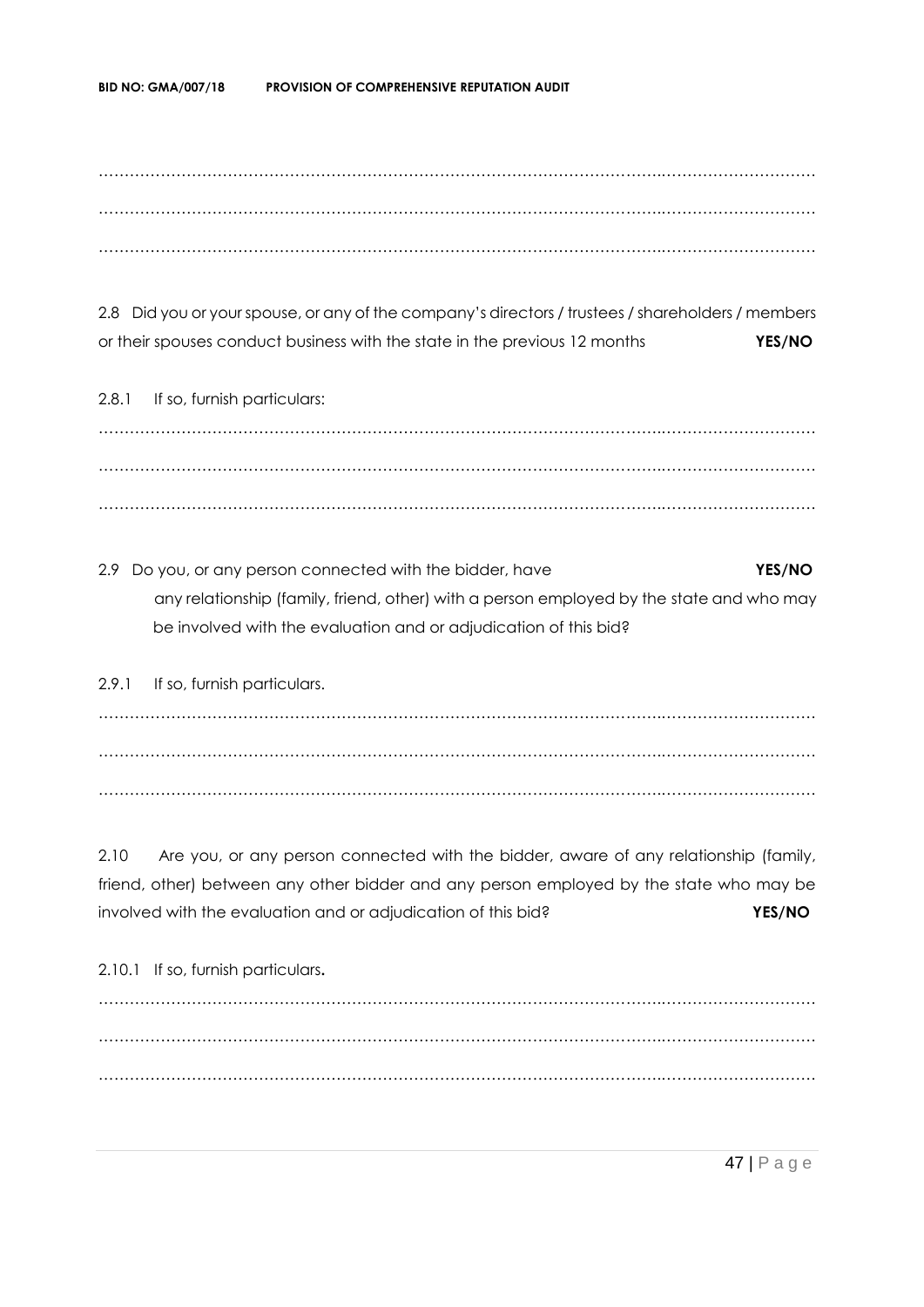2.11 Do you or any of the directors / trustees / shareholders / members **YES/NO** of the company have any interest in any other related companies whether or not they are bidding for this contract?

2.11.1 If so, furnish particulars: ……………………………………………………………………………………………….………………………… ……………………………………………………………………………………………….………………………… ……………………………………………………………………………………………….…………………………

#### **3 Full details of director /trustees/members/shareholders.**

| <b>Full Name</b> | <b>Identity</b><br><b>Number</b> | <b>Personal Income Tax</b><br><b>Reference Number</b> | <b>State Employee</b><br>Number / PERSAL<br><b>Number</b> |
|------------------|----------------------------------|-------------------------------------------------------|-----------------------------------------------------------|
|                  |                                  |                                                       |                                                           |
|                  |                                  |                                                       |                                                           |
|                  |                                  |                                                       |                                                           |
|                  |                                  |                                                       |                                                           |
|                  |                                  |                                                       |                                                           |
|                  |                                  |                                                       |                                                           |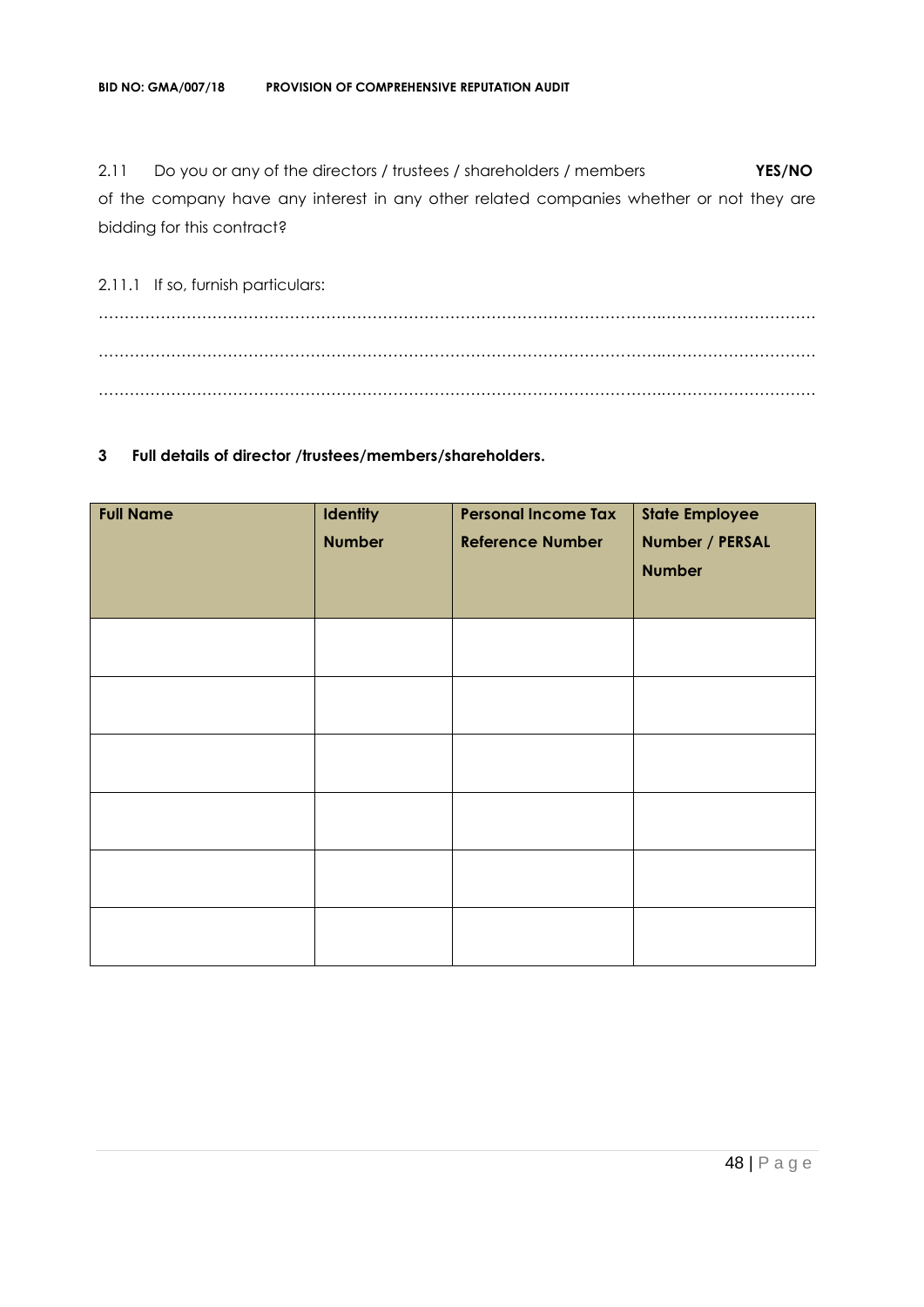## **DECLARATION**

I, THE UNDERSIGNED (NAME)………………………………………………………………………

 CERTIFY THAT THE INFORMATION FURNISHED IN PARAGRAPHS 2 AND 3 ABOVE IS CORRECT.

 I ACCEPT THAT THE STATE MAY REJECT THE BID OR ACT AGAINST ME SHOULD THIS DECLARATION PROVE TO BE FALSE.

| <b>NAME OF BIDDER</b>          |  |
|--------------------------------|--|
|                                |  |
| <b>IDENTITY NUMBER</b>         |  |
|                                |  |
|                                |  |
|                                |  |
| <b>POSITION</b>                |  |
|                                |  |
|                                |  |
|                                |  |
| <b>SIGNATURE OF AUTHORISED</b> |  |
|                                |  |
|                                |  |
| <b>SIGNATORY</b>               |  |
|                                |  |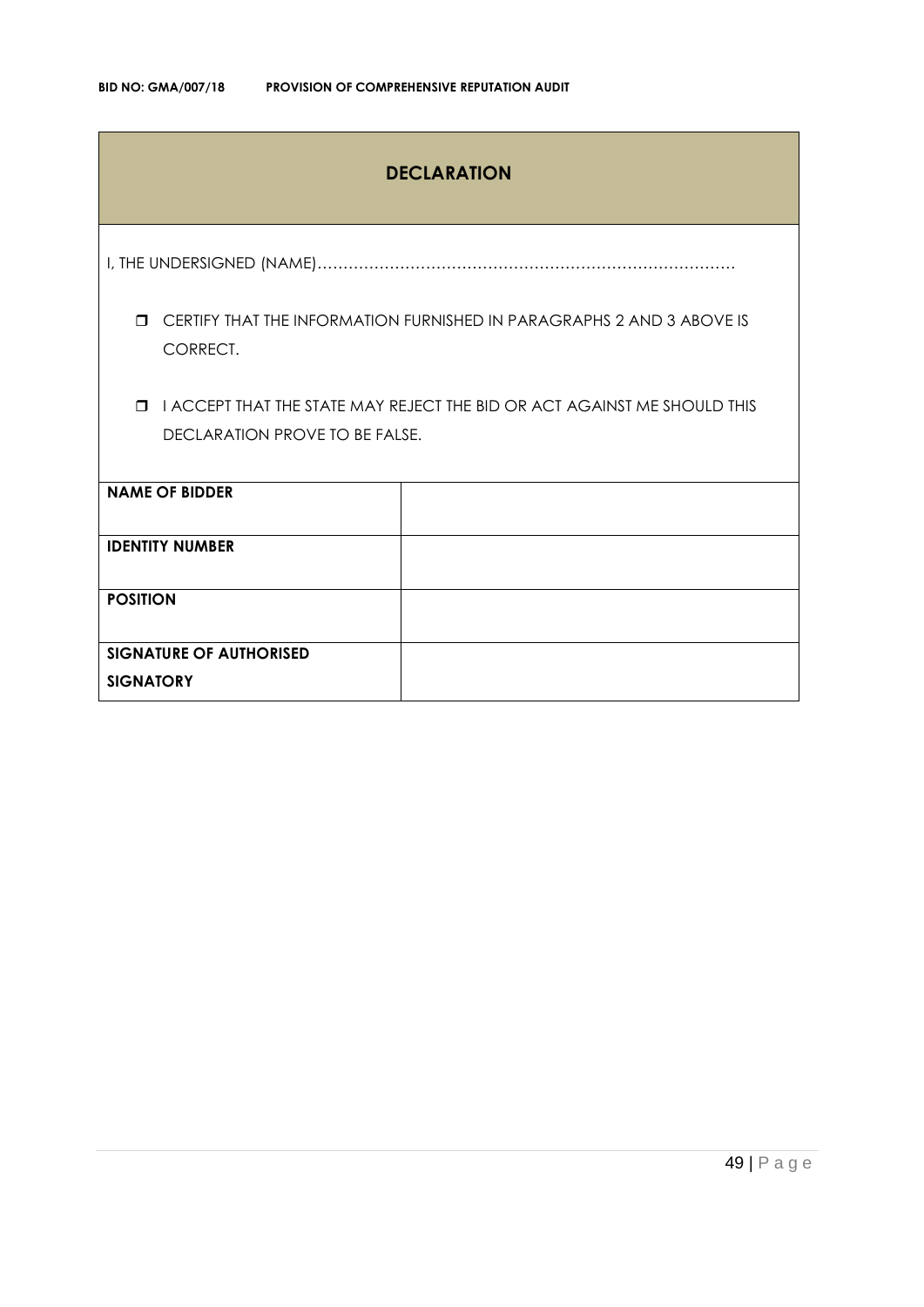## **SBD 6.1**

# **PREFERENCE POINTS CLAIM FORM IN TERMS OF THE PREFERENTIAL PROCUREMENT REGULATIONS 2017**

This preference form must form part of all bids invited. It contains general information and serves as a claim form for preference points for Broad-Based Black Economic Empowerment (B-BBEE) Status Level of Contribution

# **NB: BEFORE COMPLETING THIS FORM, BIDDERS MUST STUDY THE GENERAL CONDITIONS, DEFINITIONS AND DIRECTIVES APPLICABLE IN RESPECT OF B-BBEE, AS PRESCRIBED IN THE PREFERENTIAL PROCUREMENT REGULATIONS, 2017.**

#### **1. GENERAL CONDITIONS**

- 1.1 The following preference point systems are applicable to all bids:
	- the 80/20 system for requirements with a Rand value of up to R50 000 000 (all applicable taxes included); and
	- the 90/10 system for requirements with a Rand value above R50 000 000 (all applicable taxes included).

1.2

- a) The value of this bid is estimated to not exceed R50 000 000 (all applicable taxes included) and therefore the 80/20 preference point system shall be applicable; or
- 1.3 Points for this bid shall be awarded for:
	- (a) Price; and
	- (b) B-BBEE Status Level of Contributor.
- 1.4 The maximum points for this bid are allocated as follows:

|                                                   | <b>POINTS</b> |
|---------------------------------------------------|---------------|
| <b>PRICE</b>                                      |               |
| <b>B-BBEE STATUS LEVEL OF CONTRIBUTOR</b>         | 20            |
| Total points for Price and B-BBEE must not exceed | 100           |

1.5 Failure on the part of a bidder to submit proof of B-BBEE Status level of contributor together with the bid, will be interpreted to mean that preference points for B-BBEE status level of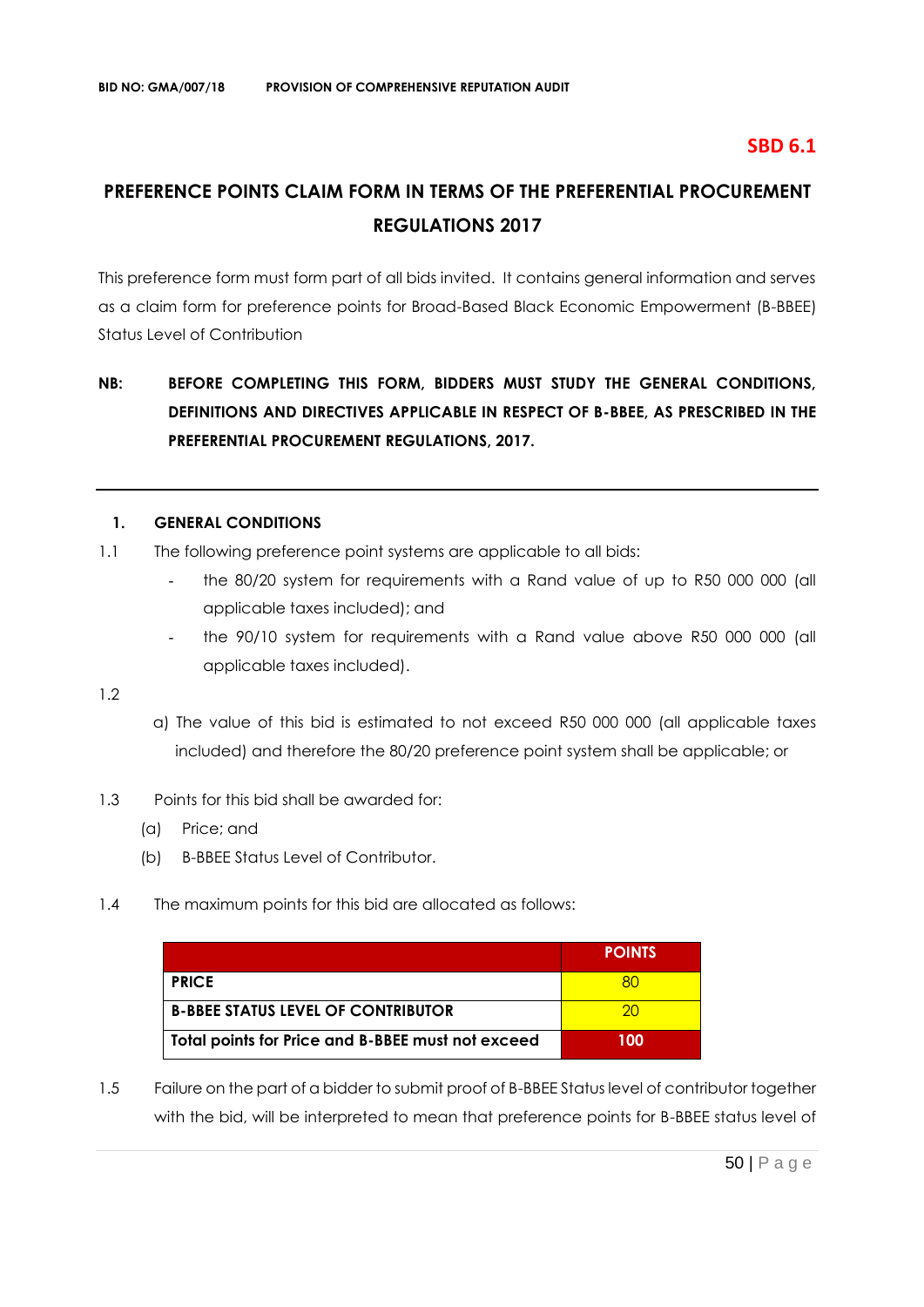contribution are not claimed.

1.6 The purchaser reserves the right to require of a bidder, either before a bid is adjudicated or at any time subsequently, to substantiate any claim in regard to preferences, in any manner required by the purchaser.

## **2. DEFINITIONS**

- (a) **"B-BBEE"** means broad-based black economic empowerment as defined in section 1 of the Broad-Based Black Economic Empowerment Act;
- (b) "**B-BBEE status level of contributor"** means the B-BBEE status of an entity in terms of a code of good practice on black economic empowerment, issued in terms of section 9(1) of the Broad-Based Black Economic Empowerment Act;
- (c) **"bid"** means a written offer in a prescribed or stipulated form in response to an invitation by an organ of state for the provision of goods or services, through price quotations, advertised competitive bidding processes or proposals;
- (d) **"Broad-Based Black Economic Empowerment Act"** means the Broad-Based Black Economic Empowerment Act, 2003 (Act No. 53 of 2003);
- **(e) "EME"** means an Exempted Micro Enterprise in terms of a code of good practice on black economic empowerment issued in terms of section 9 (1) of the Broad-Based Black Economic Empowerment Act;
- (f) **"functionality"** means the ability of a tenderer to provide goods or services in accordance with specifications as set out in the tender documents.
- (g) **"prices"** includes all applicable taxes less all unconditional discounts;
- (h) **"proof of B-BBEE status level of contributor"** means:
	- **1)** B-BBEE Status level certificate issued by an authorized body or person;
	- **2)** A sworn affidavit as prescribed by the B-BBEE Codes of Good Practice;
	- **3)** Any other requirement prescribed in terms of the B-BBEE Act;
- (i) **"QSE"** means a qualifying small business enterprise in terms of a code of good practice on black economic empowerment issued in terms of section 9 (1) of the Broad-Based Black Economic Empowerment Act;
	- *(j)* **"rand value"** means the total estimated value of a contract in Rand, calculated at the time of bid invitation, and includes all applicable taxes;

## **3. POINTS AWARDED FOR PRICE**

## **3.1 THE 80/20 PREFERENCE POINT SYSTEMS**

A maximum of 80 points is allocated for price on the following basis:

 **80/20**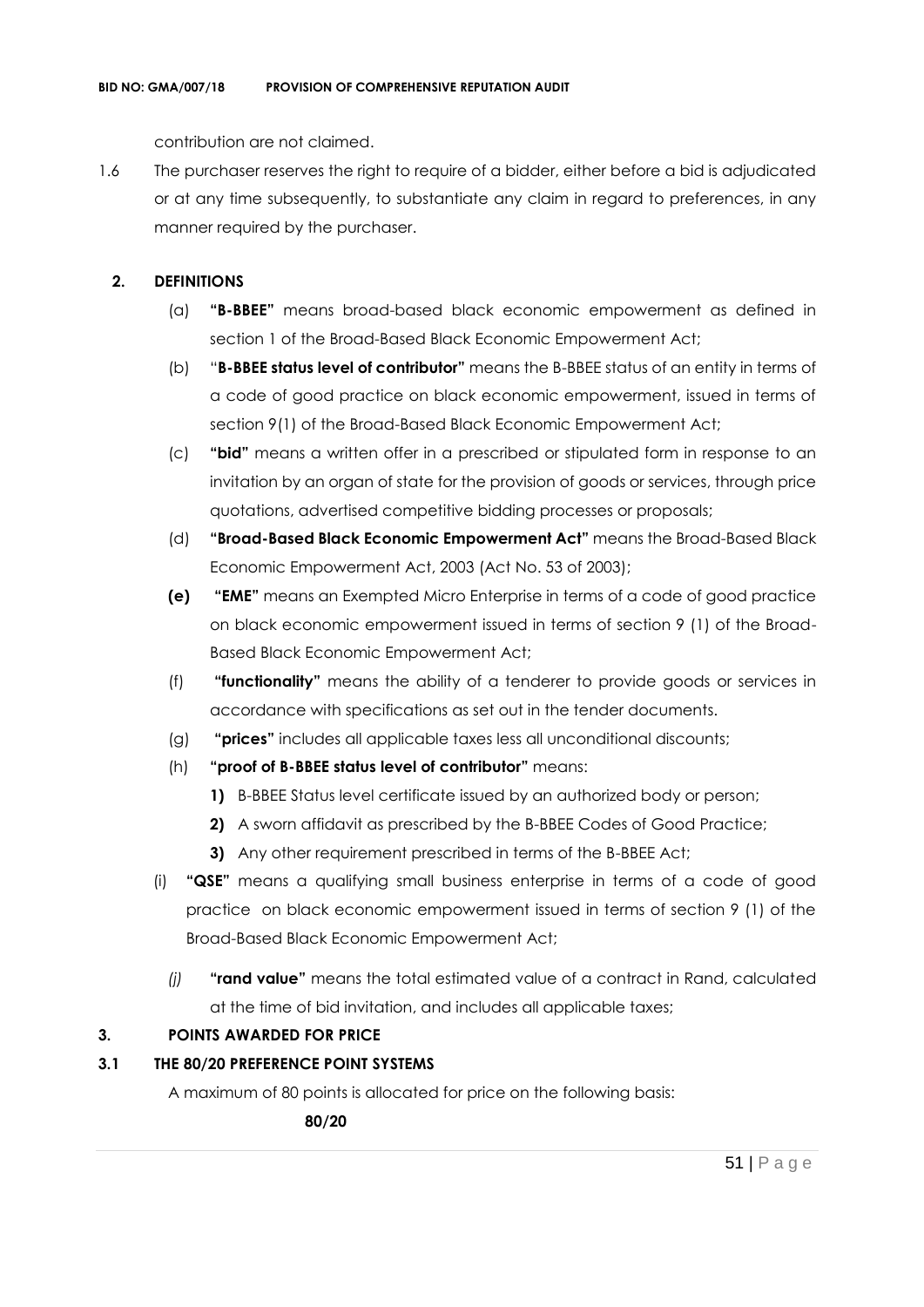$$
Ps = 80 \left( 1 - \frac{Pt - P \min}{P \min} \right)
$$

**Where** 

Ps = Points scored for price of bid under consideration

Pt = Price of bid under consideration

Pmin = Price of lowest acceptable bid

## **4. POINTS AWARDED FOR B-BBEE STATUS LEVEL OF CONTRIBUTOR**

4.1 In terms of Regulation 6 (2) and 7 (2) of the Preferential Procurement Regulations, preference points must be awarded to a bidder for attaining the B-BBEE status level of contribution in accordance with the table below:

| <b>B-BBEE Status Level of</b><br><b>Contributor</b> | <b>Number of points</b><br>(80/20 system) |
|-----------------------------------------------------|-------------------------------------------|
| 1                                                   | 20                                        |
| 2                                                   | 18                                        |
| 3                                                   | 14                                        |
| 4                                                   | 12                                        |
| 5                                                   | 8                                         |
| 6                                                   | 6                                         |
| 7                                                   | 4                                         |
| 8                                                   | 2                                         |
| Non-compliant<br>contributor                        | ( )                                       |

#### **5. BID DECLARATION**

5.1 Bidders who claim points in respect of B-BBEE Status Level of Contribution must complete the following:

## **6. B-BBEE STATUS LEVEL OF CONTRIBUTOR CLAIMED IN TERMS OF PARAGRAPHS 1.4 AND 4.1**

6.1 B-BBEE Status Level of Contributor: = ………(maximum of 20 points) (Points claimed in respect of paragraph 7.1 must be in accordance with the table reflected in paragraph 4.1 and must be substantiated by relevant proof of B-BBEE status level of contributor.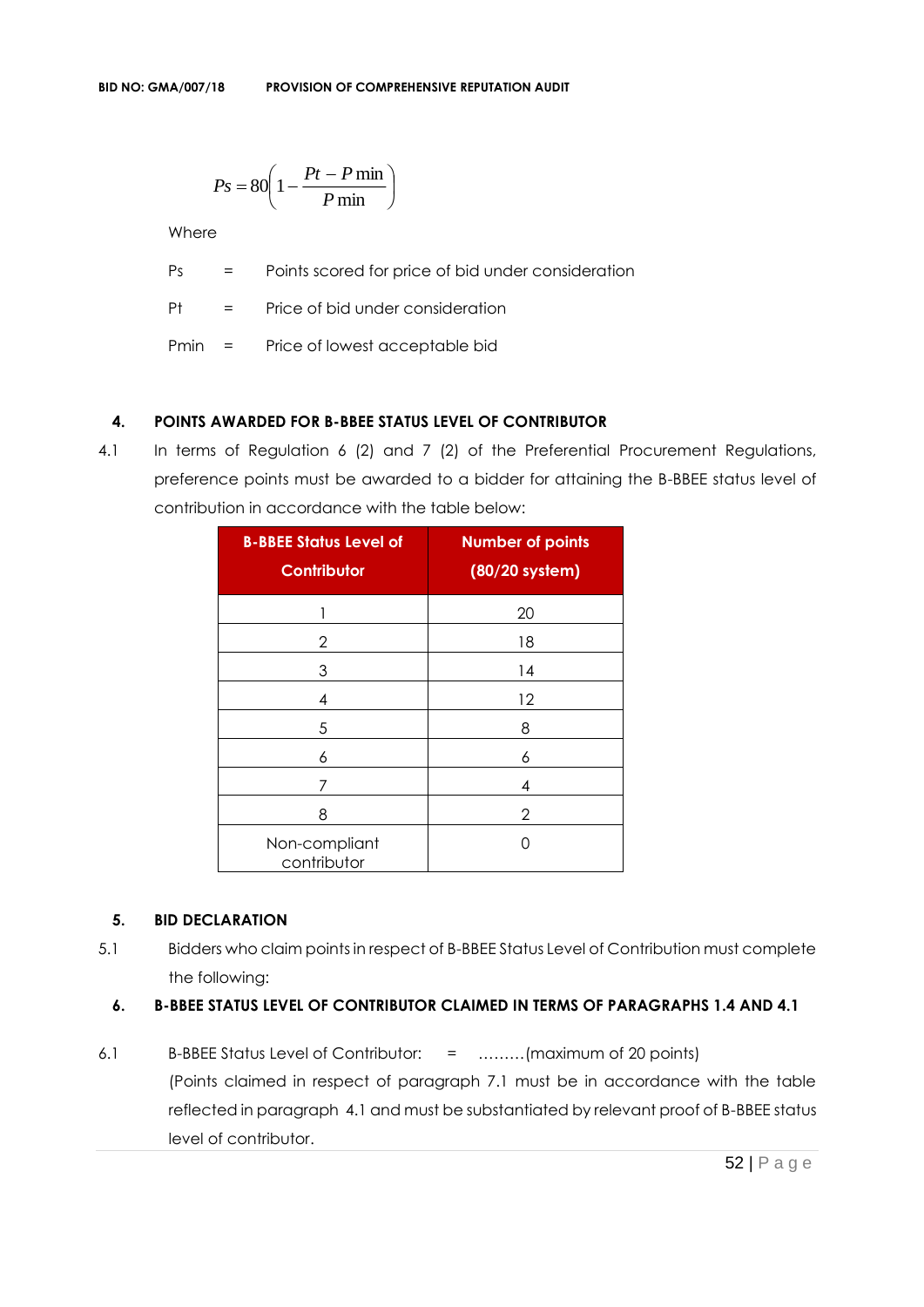#### **7. SUB-CONTRACTING**

7.1 Will any portion of the contract be sub-contracted?

#### (*Tick applicable box*)



- 7.1.1 If yes, indicate:
	- i) What percentage of the contract will be subcontracted............…………….…………%
	- ii) The name of the sub-contractor…………………………………………………………..
	- iii) The B-BBEE status level of the sub-contractor......................................……………..
	- iv) Whether the sub-contractor is an EME or QSE

#### *(Tick applicable box*)



v) Specify, by ticking the appropriate box, if subcontracting with an enterprise in terms of Preferential Procurement Regulations,2017:

| Designated Group: An EME or QSE which is at last 51% owned by:    |   | <b>QSE</b> |
|-------------------------------------------------------------------|---|------------|
|                                                                   | N |            |
| <b>Black people</b>                                               |   |            |
| Black people who are youth                                        |   |            |
| Black people who are women                                        |   |            |
| <b>Black people with disabilities</b>                             |   |            |
| Black people living in rural or underdeveloped areas or townships |   |            |
| Cooperative owned by black people                                 |   |            |
| Black people who are military veterans                            |   |            |
| <b>OR</b>                                                         |   |            |
| Any EME                                                           |   |            |
| Any QSE                                                           |   |            |

## 8. **DECLARATION WITH REGARD TO COMPANY/FIRM**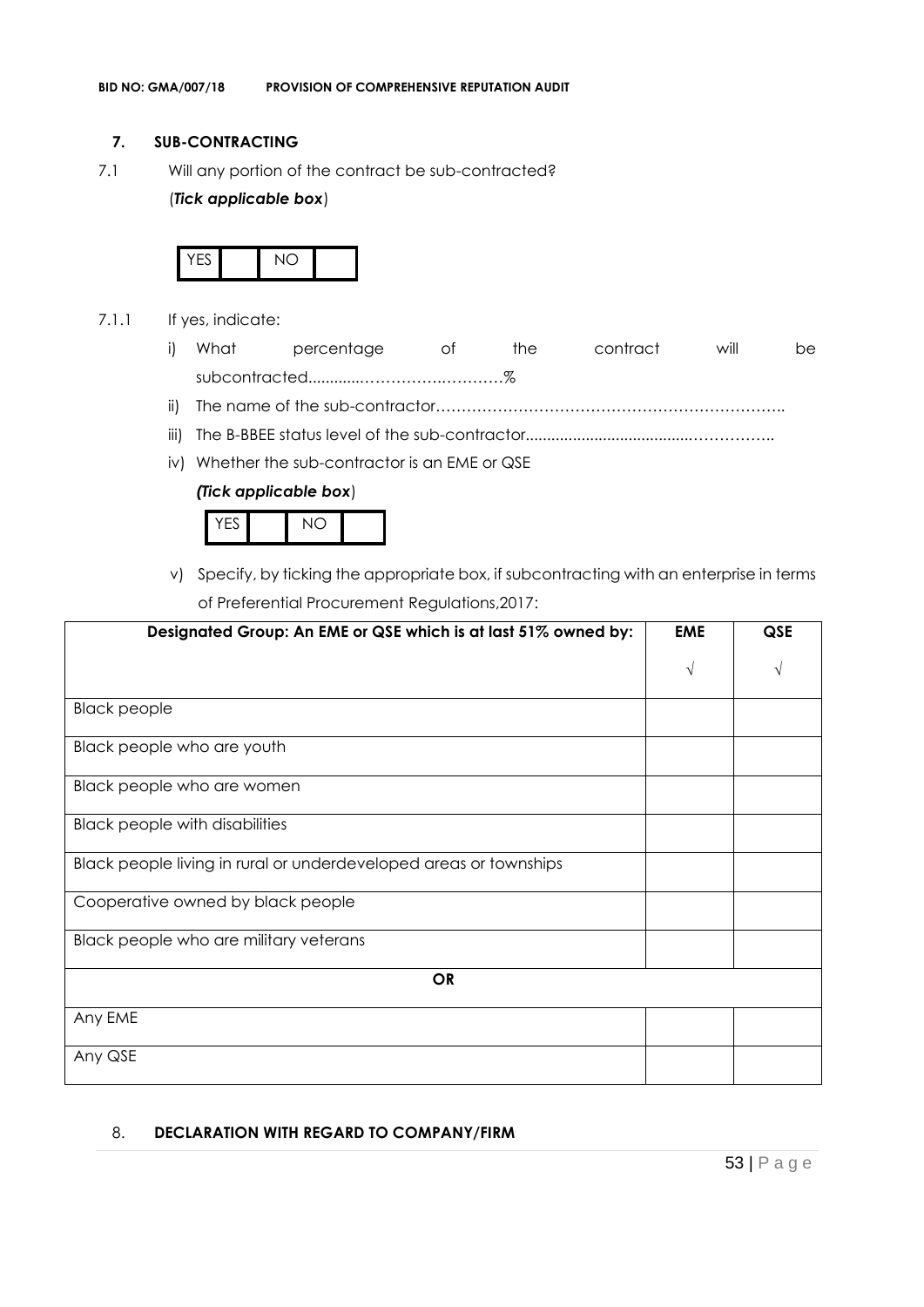- 8.1 Name of company/firm:…………………………………………………………………………….
- 8.2 VAT registration number:……………………………………….…………………………………
- 8.3 Company registration number:…………….……………………….…………………………….
- 8.4 TYPE OF COMPANY/ FIRM
	- D Partnership/Joint Venture / Consortium
	- □ One person business/sole propriety
	- D Close corporation
	- D Company
	- □ (Pty) Limited

[TICK APPLICABLE BOX]

## 8.5 DESCRIBE PRINCIPAL BUSINESS ACTIVITIES

…………………………………………………………………………………………………………… …………………………………………………………………………………………………………… ……………………………………………………………………………………………………………

……………………………………………………………………………………………………………

## 8.6 COMPANY CLASSIFICATION

- Manufacturer
- **D** Supplier
- D Professional service provider
- □ Other service providers, e.g. transporter, etc.

[*TICK APPLICABLE BOX*]

- 8.7 Total number of years the company/firm has been in business:……………………………
- 8.8 I/we, the undersigned, who is / are duly authorised to do so on behalf of the company/firm, certify that the points claimed, based on the B-BBE status level of contributor indicated in paragraphs 1.4 and 6.1 of the foregoing certificate, qualifies the company/ firm for the preference(s) shown and I / we acknowledge that:
	- i) The information furnished is true and correct;
	- ii) The preference points claimed are in accordance with the General Conditions as indicated in paragraph 1 of this form;
	- iii) In the event of a contract being awarded as a result of points claimed as shown in paragraphs 1.4 and 6.1, the contractor may be required to furnish documentary proof to the satisfaction of the purchaser that the claims are correct;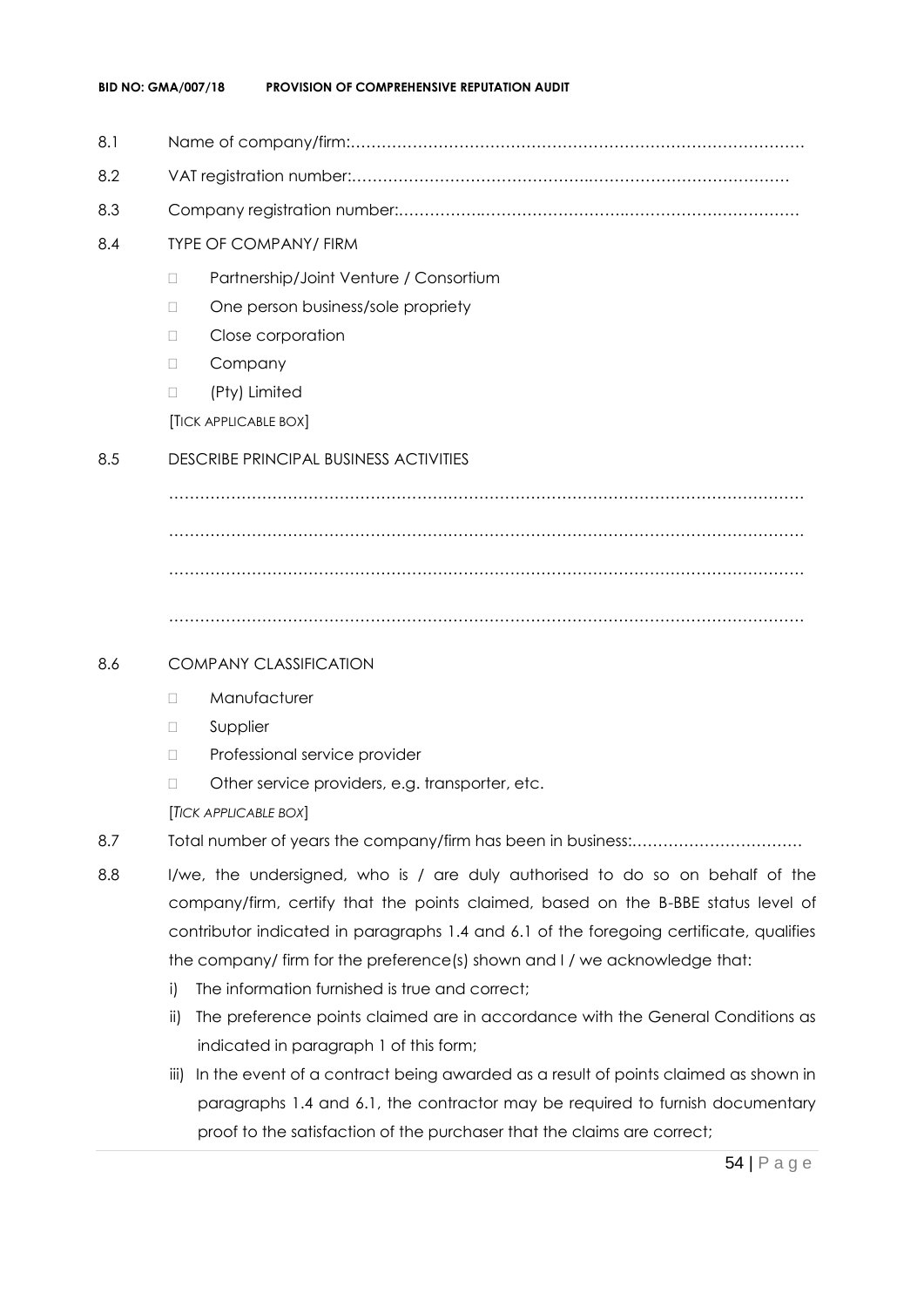- iv) If the B-BBEE status level of contributor has been claimed or obtained on a fraudulent basis or any of the conditions of contract have not been fulfilled, the purchaser may, in addition to any other remedy it may have –
	- (a) disqualify the person from the bidding process;
	- (b) recover costs, losses or damages it has incurred or suffered as a result of that person's conduct;
	- (c) cancel the contract and claim any damages which it has suffered as a result of having to make less favourable arrangements due to such cancellation;
	- (d) recommend that the bidder or contractor, its shareholders and directors, or only the shareholders and directors who acted on a fraudulent basis, be restricted by the National Treasury from obtaining business from any organ of state for a period not exceeding 10 years, after the *audi alteram partem* (hear the other side) rule has been applied; and
	- (e) forward the matter for criminal prosecution.

| <b>WITNESSES</b>                         |  |  |
|------------------------------------------|--|--|
| <b>NAME OF BIDDER</b>                    |  |  |
| <b>IDENTITY NUMBER</b>                   |  |  |
| <b>POSITION</b>                          |  |  |
| <b>AUTHORISED SIGNATORIES OF BIDDERS</b> |  |  |
| <b>WITNESS 1</b>                         |  |  |
| <b>WITNESS 2</b>                         |  |  |
| <b>DATE</b>                              |  |  |
| <b>ADDRESS</b>                           |  |  |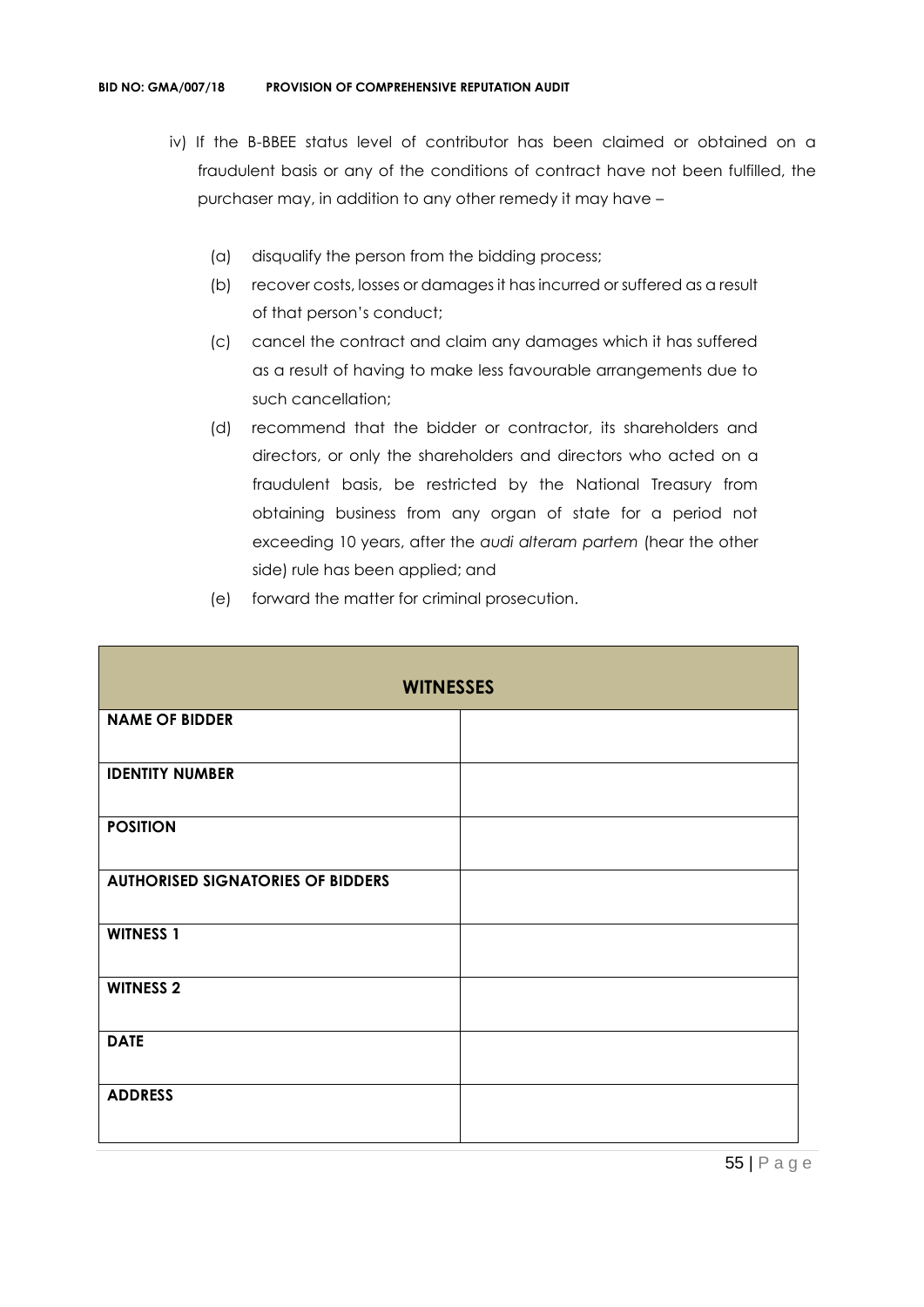## **SBD 8**

## **DECLARATION OF BIDDERS PAST SUPPLY CHAIN MANAGEMENT PRACTICES**

- 1 This declaration is used by GMA in ensuring that when goods and services are being procured, all reasonable steps are taken to combat the abuse of the supply chain management system.
- 2 The bid of any bidder may be disregarded if that bidder, or any of its directors have
	- a. abused the institution's supply chain management system;
	- b. committed fraud or any other improper conduct in relation to such system; or
	- c. failed to perform on any previous contract.

## **3 In order to give effect to the above, the following questionnaire must be completed and submitted with the bid.**

| NO.   | <b>QUESTION</b>                                                                     | <b>YES</b> | <b>NO</b> |
|-------|-------------------------------------------------------------------------------------|------------|-----------|
| 4.1   | Is the bidder or any of its directors listed on the National Treasury's Database of | Yes        | No.       |
|       | Restricted Suppliers as companies or persons prohibited from doing business with    |            |           |
|       | the public sector?                                                                  |            |           |
|       | (Companies or persons who are listed on this Database were informed in writing      |            |           |
|       | of this restriction by the Accounting Officer/Authority of the institution that     |            |           |
|       | imposed the restriction after the audi alteram partem rule was applied).            |            |           |
|       | The Database of Restricted Suppliers now resides on the National Treasury's         |            |           |
|       | website (www.treasury.gov.za) and can be accessed by clicking on its link at the    |            |           |
|       | bottom of the home page.                                                            |            |           |
| 4.1.1 | If so, furnish particulars:                                                         |            |           |
|       |                                                                                     |            |           |
|       |                                                                                     |            |           |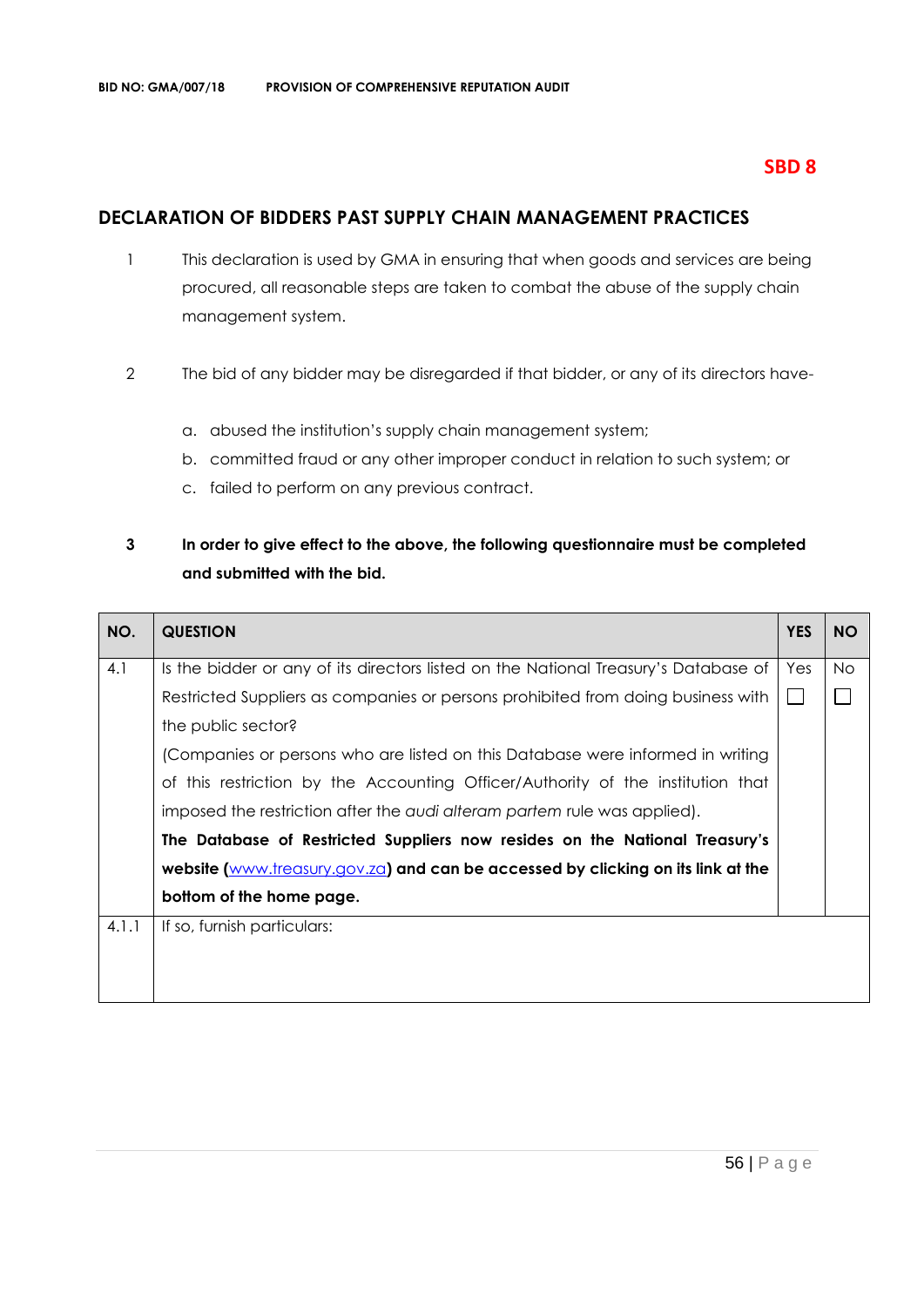| 4.2   | Is the bidder or any of its directors listed on the Register for Tender Defaulters in<br>terms of section 29 of the Prevention and Combating of Corrupt Activities Act (No |  |
|-------|----------------------------------------------------------------------------------------------------------------------------------------------------------------------------|--|
|       | 12 of 2004)?                                                                                                                                                               |  |
|       | The Register for Tender Defaulters can be accessed on the National Treasury's                                                                                              |  |
|       | website (www.treasury.gov.za) by clicking on its link at the bottom of the home                                                                                            |  |
|       | page.                                                                                                                                                                      |  |
|       |                                                                                                                                                                            |  |
| 4.2.1 | If so, furnish particulars:                                                                                                                                                |  |
|       |                                                                                                                                                                            |  |
| 4.3   | Was the bidder or any of its directors convicted by a court of law (including a                                                                                            |  |
|       | court outside of the Republic of South Africa) for fraud or corruption during the                                                                                          |  |
|       | past five years?                                                                                                                                                           |  |
| 4.3.1 | If so, furnish particulars:                                                                                                                                                |  |
|       |                                                                                                                                                                            |  |
|       |                                                                                                                                                                            |  |
| 4.4   | Was any contract between the bidder and any organ of state terminated                                                                                                      |  |
|       | during the past five years on account of failure to perform on or comply with the                                                                                          |  |
|       | contract?                                                                                                                                                                  |  |
| 4.4.1 | If so, furnish particulars:                                                                                                                                                |  |
|       |                                                                                                                                                                            |  |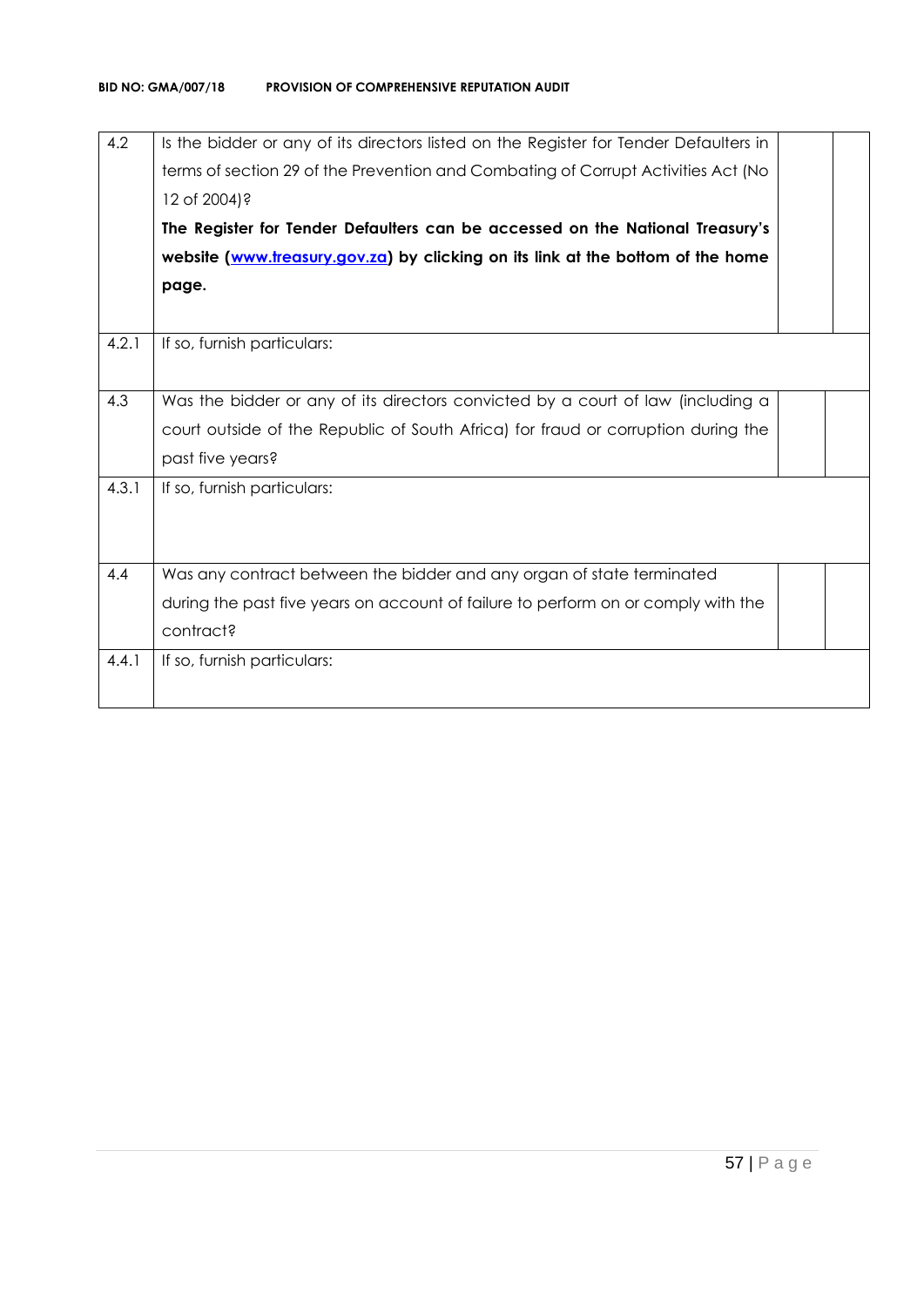## **CERTIFICATION**

I, THE UNDERSIGNED (FULL NAME)……………………………………………………………

**CERTIFY THAT THE INFORMATION FURNISHED ON THIS DECLARATION FORM IS TRUE AND CORRECT.** 

**I** I ACCEPT THAT, IN ADDITION TO CANCELLATION OF A CONTRACT, ACTION MAY BE TAKEN AGAINST ME SHOULD THIS DECLARATION PROVE TO BE FALSE.

| <b>NAME OF THE BIDDER</b>   |  |
|-----------------------------|--|
| <b>POSITION</b>             |  |
| <b>AUTHORISED SIGNATORY</b> |  |
| <b>DATE</b>                 |  |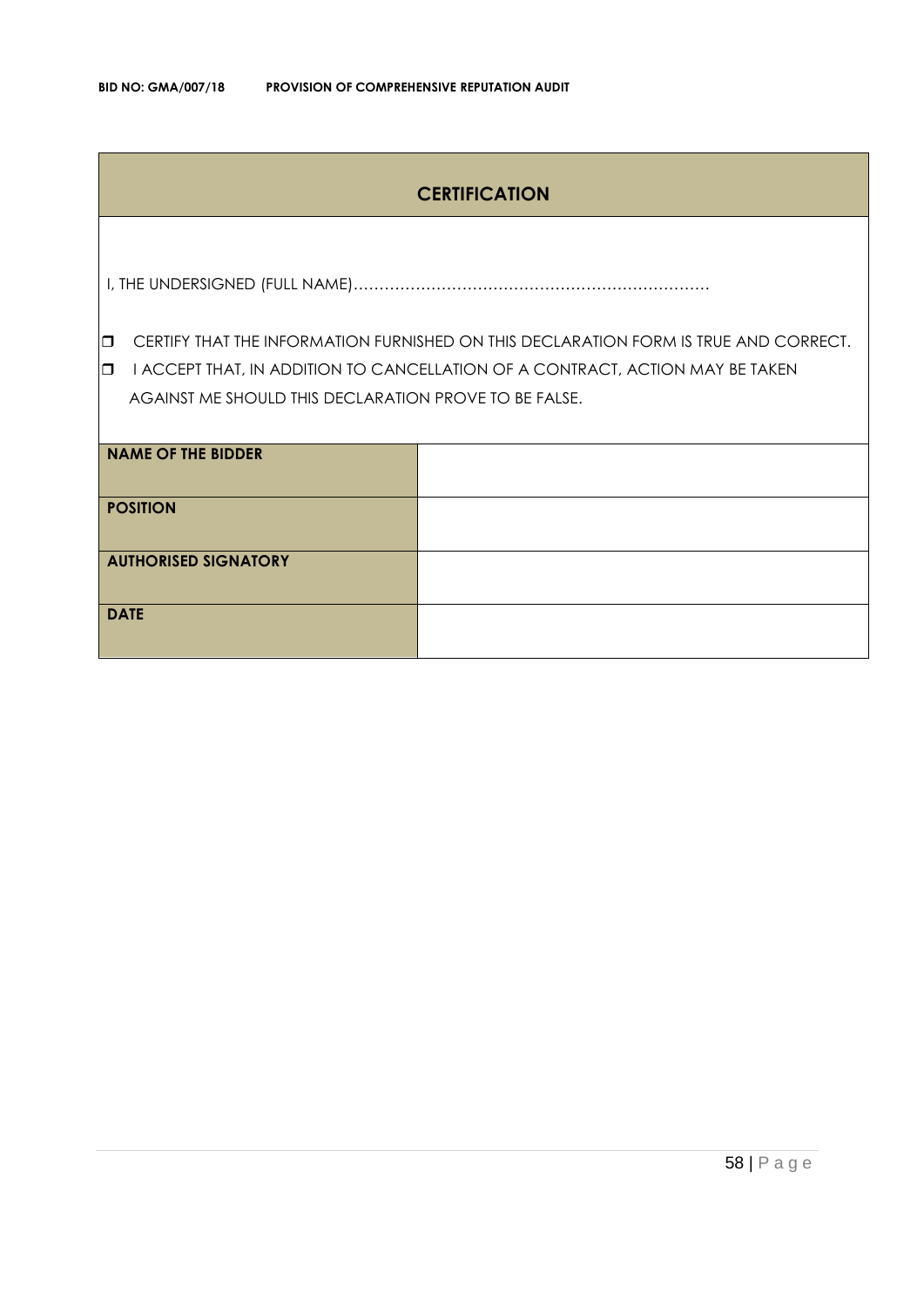## **CERTIFICATE OF INDEPENDENT BID DETERMINATION**

- 1. This Standard Bidding Document must form part of all bids<sup>1</sup> invited.
- 2. Section 4 (1) (b) (iii) of the Competition Act No. 89 of 1998, as amended, prohibits an agreement between, or concerted practice by, firms, or a decision by an association of firms, if it is between parties in a horizontal relationship and if it involves collusive bidding (or bid rigging).² Collusive bidding is a *per se* prohibition meaning that it cannot be justified under any grounds.
- 3. Treasury Regulation 16A9 prescribes that accounting officers and accounting authorities must take all reasonable steps to prevent abuse of the supply chain management system and authorizes accounting officers and accounting authorities to:
	- a. disregard the bid of any bidder if that bidder or any of its directors have abused the institution's supply chain management system and or committed fraud or any other improper conduct in relation to such system.
	- b. cancel a contract awarded to a supplier of goods and services if the supplier committed any corrupt or fraudulent act during the bidding process or the execution of that contract.
- 4. This SBD serves as a certificate of declaration that would be used by institutions to ensure that, when bids are considered, reasonable steps are taken to prevent any form of bidrigging.
- 5. In order to give effect to the above, the attached Certificate of Bid Determination (Annexure G) must be completed and submitted with the bid:

<sup>1</sup> Includes price quotations, advertised competitive bids, limited bids and proposals.

<sup>2</sup> Bid rigging (or collusive bidding) occurs when businesses, that would otherwise be expected to compete, secretly conspire to raise prices or lower the quality of goods and / or services for GMA which wish to acquire goods and / or services through a bidding process. Bid rigging is, therefore, an agreement between competitors not to compete.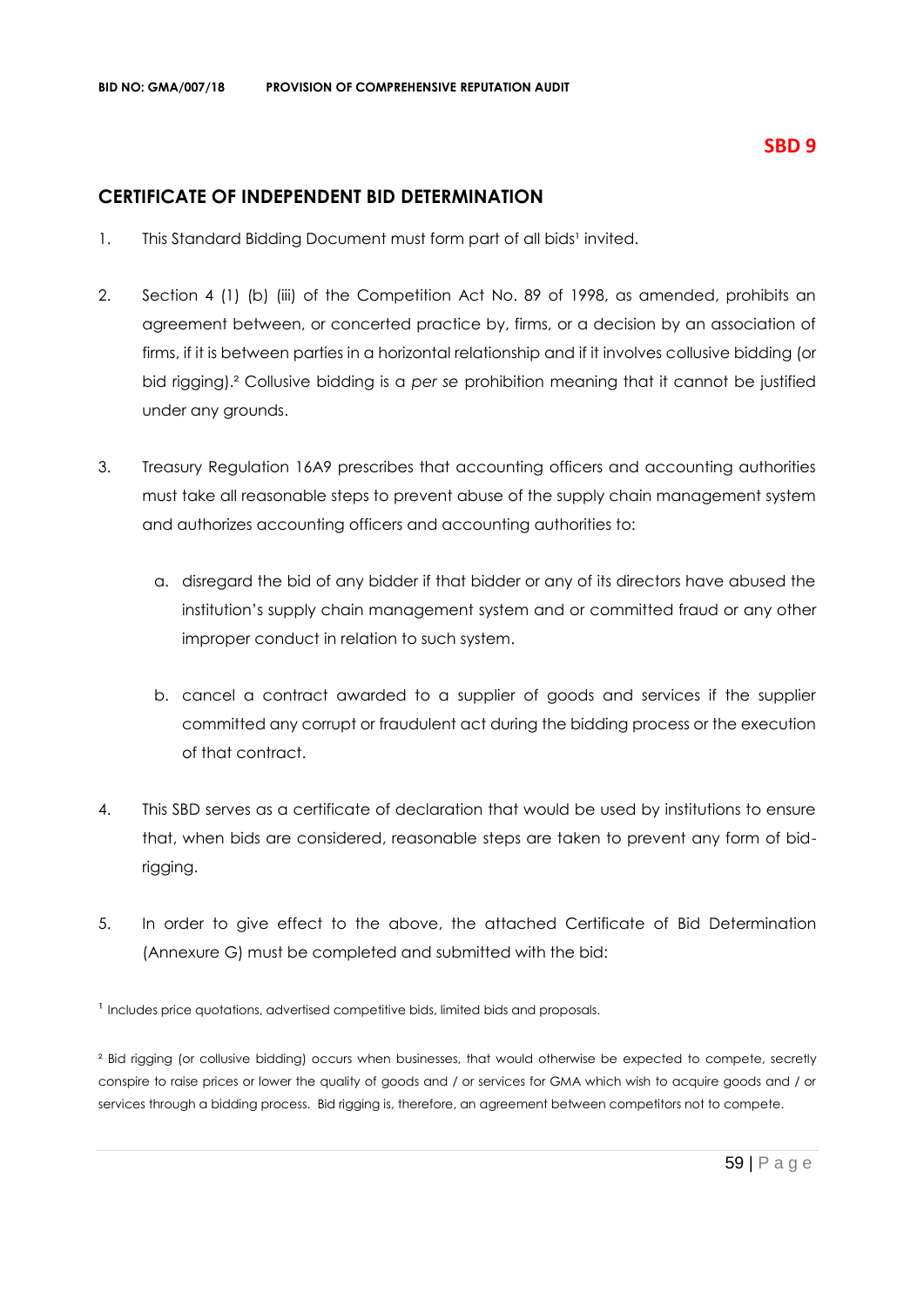#### **BID NO: GMA/007/18 PROVISION OF COMPREHENSIVE REPUTATION AUDIT**

<sup>3</sup> Joint venture or Consortium means an association of persons for the purpose of combining their expertise, property, capital, efforts, skill and knowledge in an activity for the execution of a contract.

I, the undersigned, in submitting the accompanying bid: \_\_\_\_\_\_\_\_\_\_\_\_\_\_\_\_\_\_\_\_\_\_\_\_\_\_\_\_\_\_\_\_\_\_\_\_\_\_\_\_\_\_\_\_\_\_\_\_\_\_\_\_\_\_\_\_\_\_\_\_ (Bid Number and Description) In response to the invitation for the bid made by: \_\_\_\_\_\_\_\_\_\_\_\_\_\_\_\_\_\_\_\_\_\_\_\_\_\_\_\_\_\_\_\_\_\_\_\_\_\_\_\_\_\_\_\_\_\_\_\_\_\_\_\_\_\_\_\_\_\_\_\_\_\_\_\_\_\_\_\_\_ (Name of Institution)

do hereby make the following statements that I certify to be true and complete in every respect:

I certify, on behalf of: the state of the state of the state of the state of the state of the state of the state of the state of the state of the state of the state of the state of the state of the state of the state of th (Name of Bidder)

- 1. I have read and I understand the contents of this Certificate;
- 2. I understand that the accompanying bid will be disqualified if this Certificate is found not to be true and complete in every respect;
- 3. I am authorised by the bidder to sign this Certificate, and to submit the accompanying bid, on behalf of the bidder;
- 4. Each person whose signature appears on the accompanying bid has been authorised by the bidder to determine the terms of, and to sign the bid, on behalf of the bidder;
- 5. For the purposes of this Certificate and the accompanying bid, I understand that the word "competitor" shall include any individual or organisation, other than the bidder, whether or not affiliated with the bidder, who:
	- (a) has been requested to submit a bid in response to this bid invitation;
	- (b) could potentially submit a bid in response to this bid invitation, based on their qualifications, abilities or experience; and
	- (c) provides the same goods and services as the bidder and/or is in the same line of business as the bidder.
- 6. The bidder has arrived at the accompanying bid independently from, and without consultation, communication, agreement or arrangement with any competitor. However communication between partners in a joint venture or consortium<sup>3</sup> will not be construed as collusive bidding.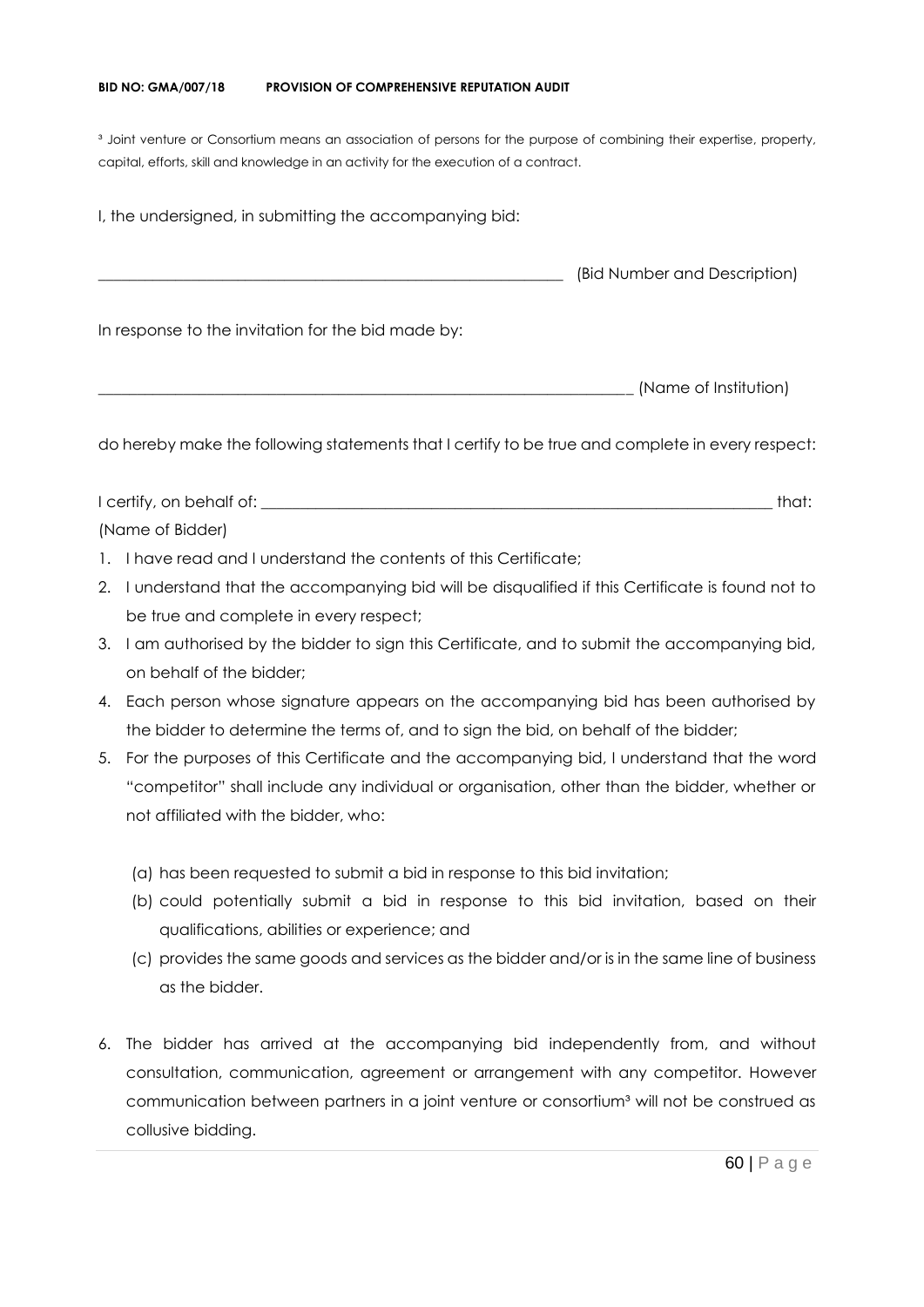- 7. In particular, without limiting the generality of paragraphs 6 above, there has been no consultation, communication, agreement or arrangement with any competitor regarding:
	- (a) prices;
	- (b) geographical area where product or service will be rendered (market allocation);
- (c) methods, factors or formulas used to calculate prices;
- (d) the intention or decision to submit or not to submit, a bid;
- (e) the submission of a bid which does not meet the specifications and conditions of the bid; or
- (f) bidding with the intention not to win the bid.
- 8. In addition, there have been no consultations, communications, agreements or arrangements with any competitor regarding the quality, quantity, specifications and conditions or delivery particulars of the products or services to which this bid invitation relates.
- 9. The terms of the accompanying bid have not been, and will not be, disclosed by the bidder, directly or indirectly, to any competitor, prior to the date and time of the official bid opening or of the awarding of the contract.
- 10. I am aware that, in addition and without prejudice to any other remedy provided to combat any restrictive practices related to bids and contracts, bids that are suspicious will be reported to the Competition Commission for investigation and possible imposition of administrative penalties in terms of section 59 of the Competition Act No 89 of 1998 and or may be reported to the National Prosecuting Authority (NPA) for criminal investigation and or may be restricted from conducting business with the public sector for a period not exceeding ten (10) years in terms of the Prevention and Combating of Corrupt Activities Act No 12 of 2004 or any other applicable legislation.

| <b>NAME OF BIDDER</b>       |  |
|-----------------------------|--|
| <b>POSITION</b>             |  |
| <b>AUTHORISED SIGNATORY</b> |  |
| <b>DATE</b>                 |  |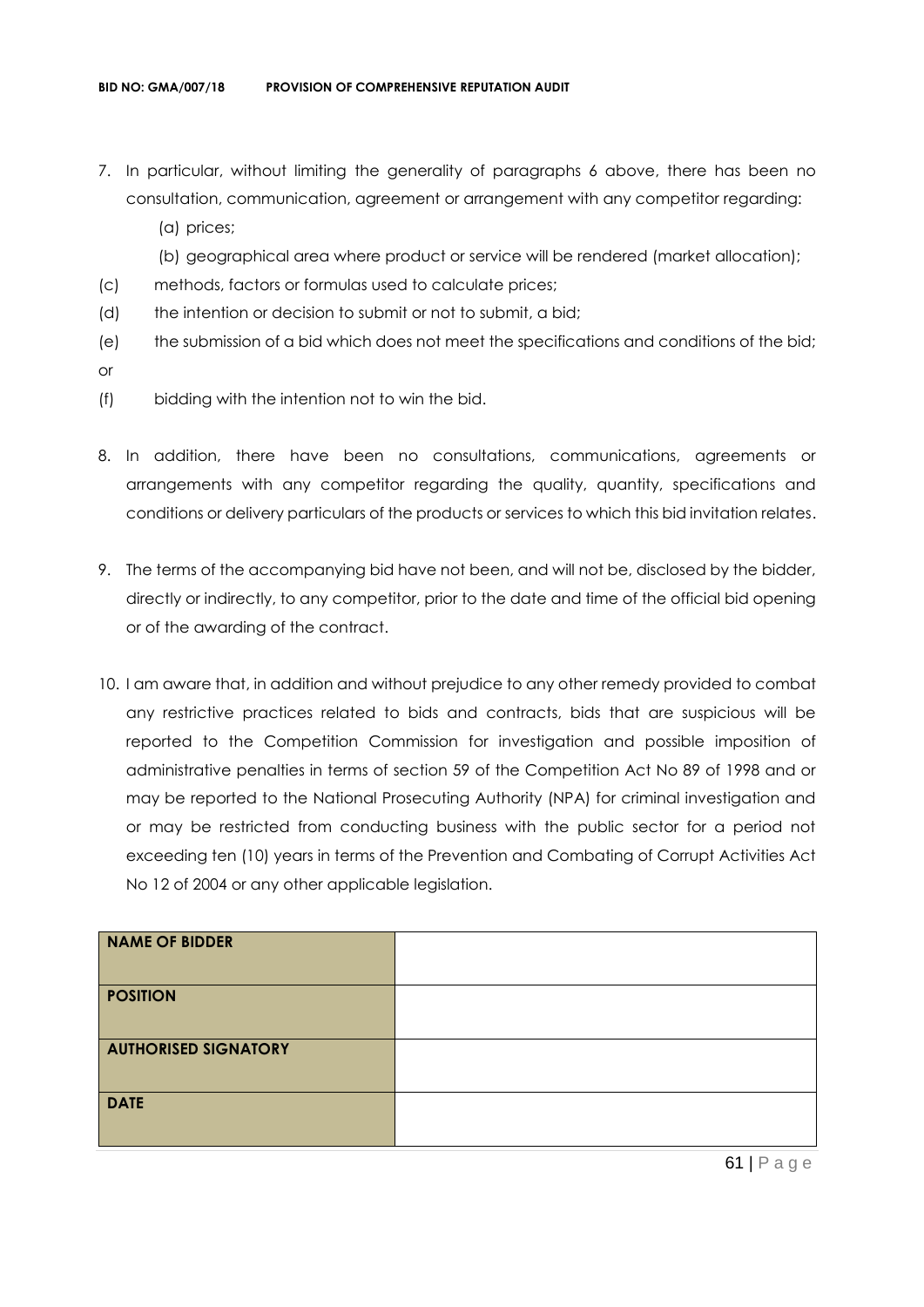## **SAFETY, HEALTH AND ENVIRONMENT**

## **REQUEST FOR INFORMATION**

## **1. SAFETY, HEALTH AND ENVIRONMENT**

| 1.1  | Do you have a Safety, Health and Environment<br>(SHE) policy statement?                                                                 | YES/NO<br>Please provide a copy of the policy<br>statement                                        |
|------|-----------------------------------------------------------------------------------------------------------------------------------------|---------------------------------------------------------------------------------------------------|
| 1.2  | Is your SHE programme aligned or certified to<br>comply with the OHSAS 18001 and ISO 14001<br>standards?                                | YES/NO<br>Please provide details                                                                  |
| 1.3  | Would you be prepared to have your SHE<br>standards audited or modified according to<br>requirements?                                   | YES/NO<br>Please give reasons if applicable                                                       |
| 1.5  | How do you record and classify injuries<br>sustained during operations?                                                                 | Please provide details                                                                            |
| 1.6  | How do you record and classify incidents both<br>safety and environmentally related?                                                    | Please provide details                                                                            |
| 1.9  | Does your company have any Health and<br>Safety agreements with any major unions?                                                       | Please provide details                                                                            |
| 1.10 | Is your company in good standing with a<br>Workman's Compensation Authority                                                             | Please provide a copy of the Letter<br>of Good Standing which includes<br>the registration number |
| 1.12 | Does your company employ a SHE/Q Manager<br>and who does he/she report to?                                                              | YES/NO<br>Please provide details of experience<br>and qualifications of this individual           |
| 1.13 | What ongoing training is conducted with regard<br>to SHE?                                                                               | Please provide details                                                                            |
| 1.14 | Does your company have an active Safety<br>Committee?                                                                                   | Please provide details                                                                            |
| 1.15 | How does your company communicate<br>issues/targets to the employees regarding SHE?                                                     | Please provide details                                                                            |
| 1.16 | medical<br>Does<br>company<br>have<br>your<br>$\hbox{\tt C}$<br>surveillance programme in place?                                        | YES/NO<br>Please provide details,                                                                 |
| 1.17 | Have the management duties in terms of the<br>OHSA been assigned by written appointment to<br>specific individuals within your company? | YES/NO<br>Please<br>details<br>provide<br>Оf<br>appointments in place.                            |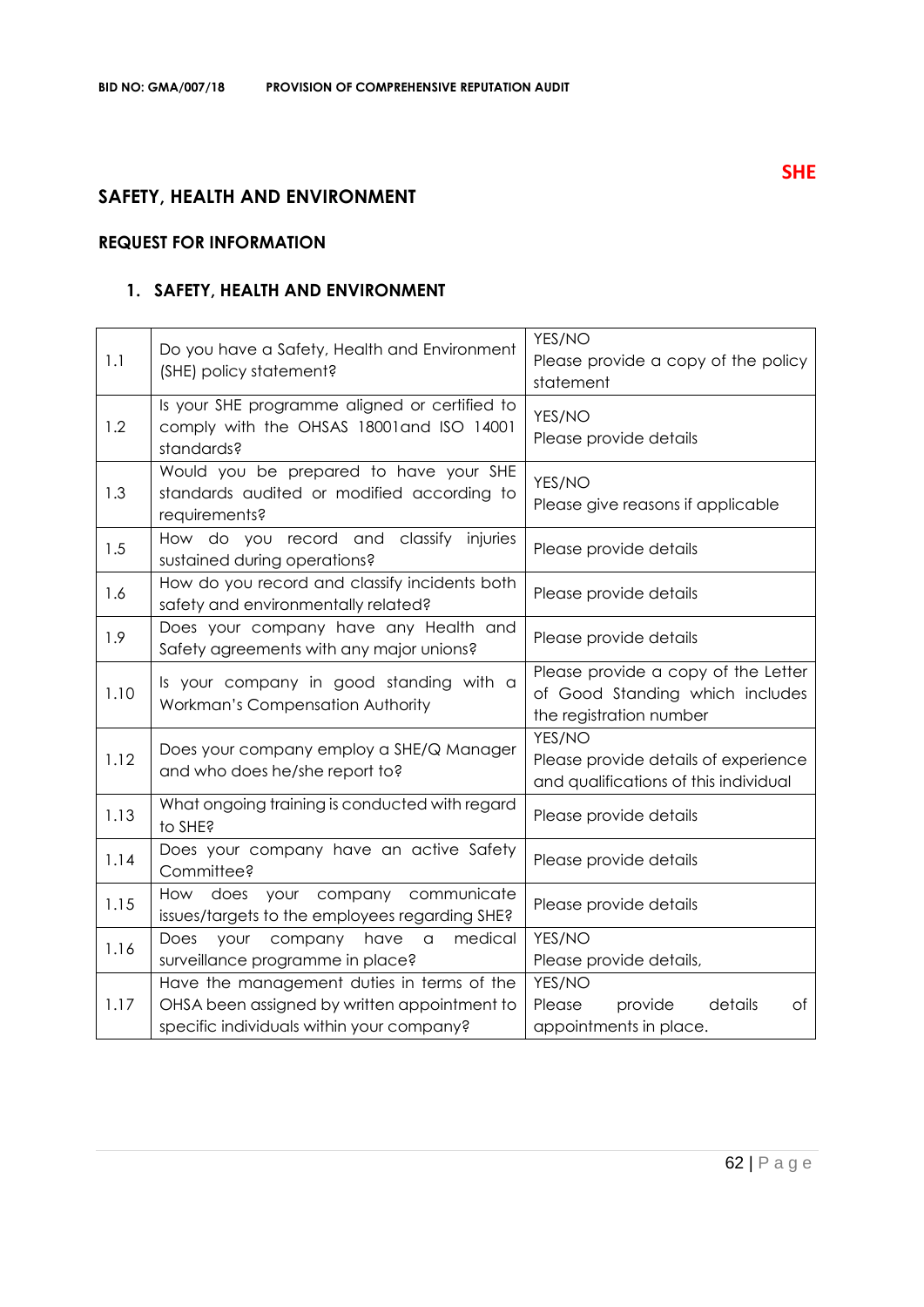## **2. TECHNICAL AND QUALITY ASSURANCE STANDARDS**

| 2.1  | Do you have a quality policy statement and<br>Quality manual?                                                                             | YES/NO<br>Please provide a copy of the policy<br>statement                                                                                                         |
|------|-------------------------------------------------------------------------------------------------------------------------------------------|--------------------------------------------------------------------------------------------------------------------------------------------------------------------|
| 2.2  | Is your Quality Management aligned or certified<br>to comply with the ISO 9001:2008?                                                      | YES/NO<br>Please provide details                                                                                                                                   |
| 2.3  | Would you be prepared to have your Quality<br>Management system audited or modified<br>according to requirements?                         | YES/NO<br>Please give reasons if applicable                                                                                                                        |
| 2.5  | How do you record and classify incidents and<br>non-conformances related to quality?                                                      | Please provide details                                                                                                                                             |
| 2.6  | Does your company employ a Quality Manager<br>and who does he/she report to?                                                              | YES/NO<br>Please provide details of experience<br>and qualifications of this individual                                                                            |
| 2.7  | What ongoing training is conducted with regard<br>to Quality?                                                                             | Please provide details                                                                                                                                             |
| 2.10 | Are you prepared to allow personnel to access<br>premises to perform a<br>technical<br><b>YOUr</b><br>assessment of your capabilities?    | YES/NO                                                                                                                                                             |
| 2.11 | How many different inspection agencies have<br>visited your premises in the last 12 months                                                | Please provide details                                                                                                                                             |
| 2.12 | Do you have dedicated quality management<br>resources and transparent processes to ensure<br>quality in procured materials and equipment? | YES/NO<br>provide<br>list<br>Please<br>Оf<br>the<br>$\alpha$<br>dedicated<br>resources<br>and<br>a<br>description<br>of<br>the<br>quality<br>management processes. |

| NAME OF BIDDER              |  |
|-----------------------------|--|
| <b>POSITION</b>             |  |
| <b>AUTHORISED SIGNATORY</b> |  |
| <b>DATE</b>                 |  |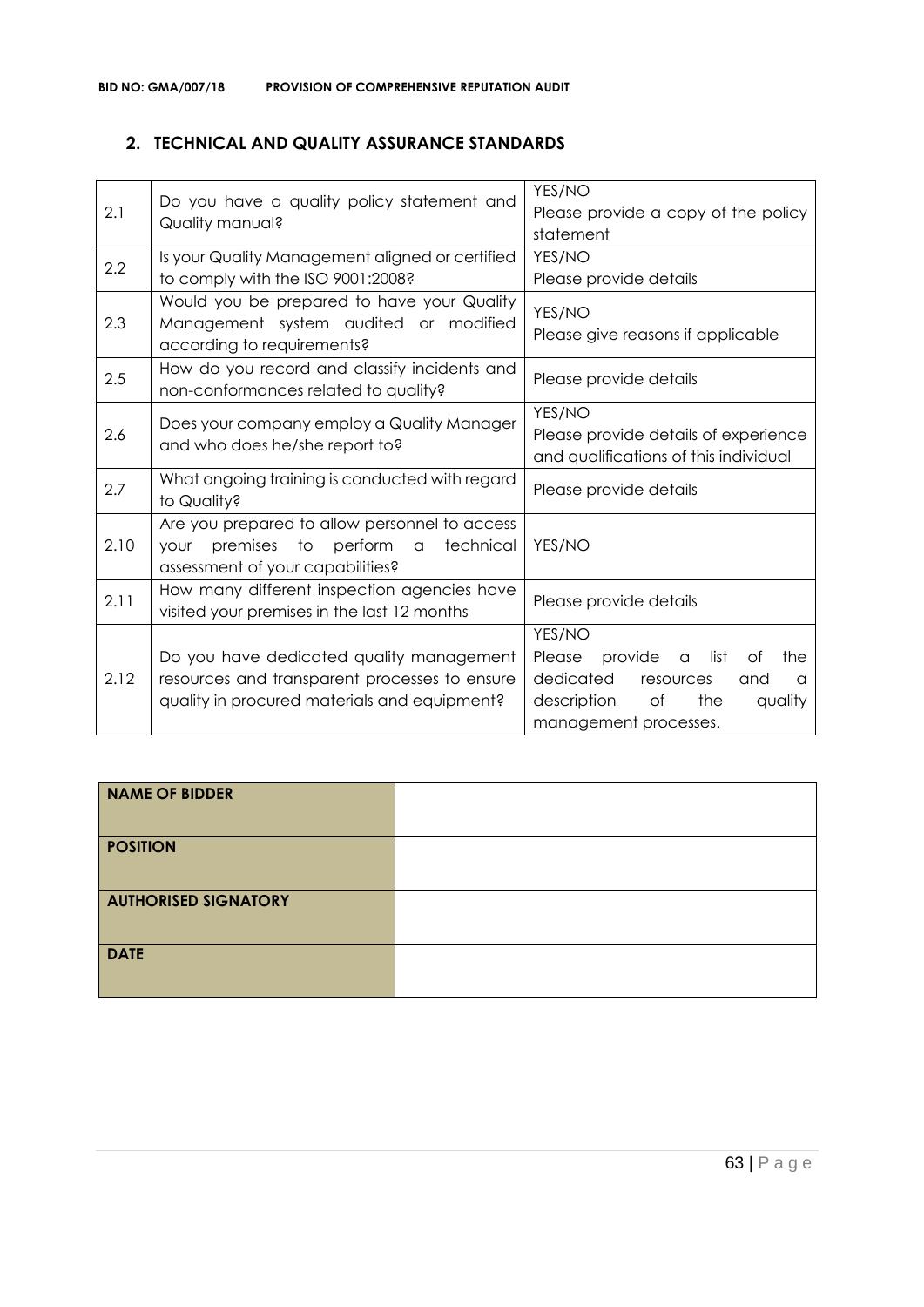# **RFP - PART D**

# **SUPPLIER CODE OF CONDUCT**

## **1. ABBREVIATIONS, TERMINOLOGIES AND DEFINITIONS**

| <b>ABBREVIATIONS</b>        | <b>DEFINITIONS</b>                                                     |
|-----------------------------|------------------------------------------------------------------------|
| <b>B-BBEE</b>               | Broad-Based Black Economic Empowerment Act No 53 of<br>2003 as amended |
| CEO                         | Chief Executive Officer                                                |
| <b>CFO</b>                  | Chief Financial Officer                                                |
| <b>GMA</b>                  | Gautrain Management Agency                                             |
| <b>MANCO</b>                | <b>GMA Management Committee</b>                                        |
| <b>PFMA</b>                 | Public Finance Management Act No. 1 of 1999 as amended                 |
| <b>PPPFA</b>                | Preferential Procurement Policy Framework Act No. 5 of 2000            |
| <b>SCM</b>                  | Supply Chain Management                                                |
| <b>TERMINOLOGIES</b>        | <b>DEFINITIONS</b>                                                     |
| <b>Brand Identity</b>       | Means the outward expression of a brand (which is the                  |
|                             | Gautrain) which includes its name, trademark,                          |
|                             | communication and visual appearance.                                   |
| Five Pillars of Procurement | Means the holding foundation of a procurement system                   |
|                             | which are - fair, equitable, transparent, competitive and cost         |
|                             | effective as mentioned in the Constitution of the Republic of          |
|                             | South Africa, Act 108 of 1996, Section 217.                            |
| <b>Purchase Order</b>       | Means a legally binding document between a GMA and a                   |
|                             | Supplier, detailing the items/services that GMA agrees to              |
|                             | purchase at a certain price point. It also outlines the delivery       |
|                             | date and terms of payment.                                             |
| Suppliers                   | GMA suppliers and service providers, and their employees,              |
|                             | agents, and subcontractors, including prospective suppliers            |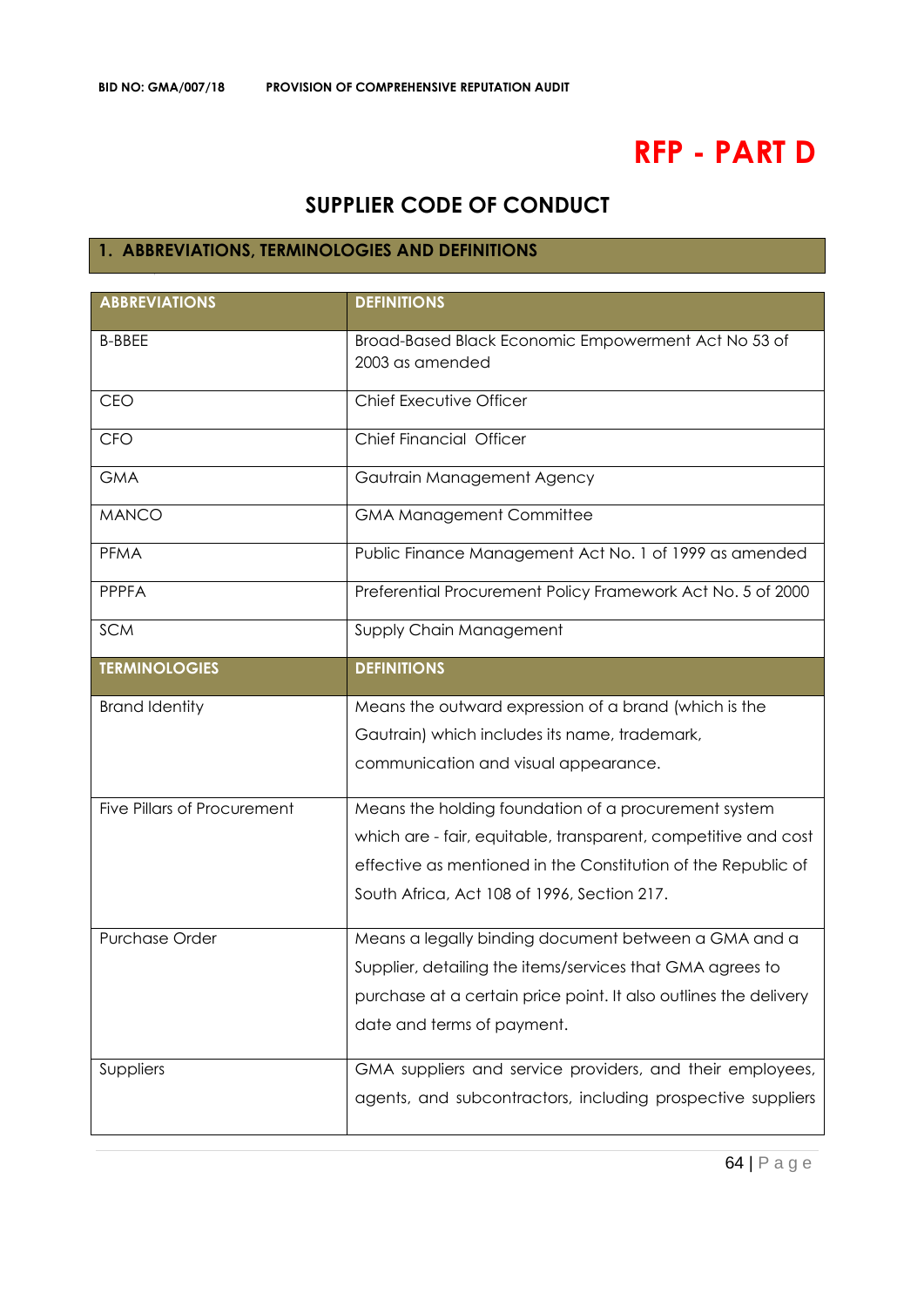|                 | and service providers, as well as their employees, agents, and |  |  |
|-----------------|----------------------------------------------------------------|--|--|
|                 | subcontractors. (Collectively referred to as "Suppliers").     |  |  |
| Visual Elements | Means the logo and framework or architecture which             |  |  |
|                 | specifies how it is used.                                      |  |  |
|                 |                                                                |  |  |

#### **2. PURPOSE OF SUPPLIER CODE OF CONDUCT**

The purpose of this code of conduct is to define behaviors and actions which GMA suppliers must commit to abide by during SCM processes, and, where applicable, the discharge of their contractual obligations towards the GMA.

## **3. APPLICABILITY/SCOPE**

This code of conduct is applicable to all GMA Suppliers.

#### **4. PREAMBLE**

Whereas the GMA is committed to SCM processes that are fair, equitable, transparent, competitive, and cost effective, and to receiving value for money from all its Suppliers; the GMA desires to outline standards to which its Suppliers are required to adhere to. The GMA further expects its Suppliers to replicate these standards further down their supply chains.

#### **5. INTRODUCTION**

The GMA aims to conducts its business in a manner that is fair, equitable, transparent, competitive and cost effective (five pillars) as underpinned by Section 217 of Constitution of the Republic of South Africa, and it core values. The five pillars are not only a prescription of standards of behavior, ethics and accountability but are a statement of GMA's commitment to a procurement system which would enable the emergence of sustainable small, medium and micro business and sustainable environment, consequently adding to the common wealth of GMA and its stakeholders.

This Code of Conduct captures the principles that the GMA expects its Suppliers to uphold. It contains globally aligned standards and guidance in each of the following areas: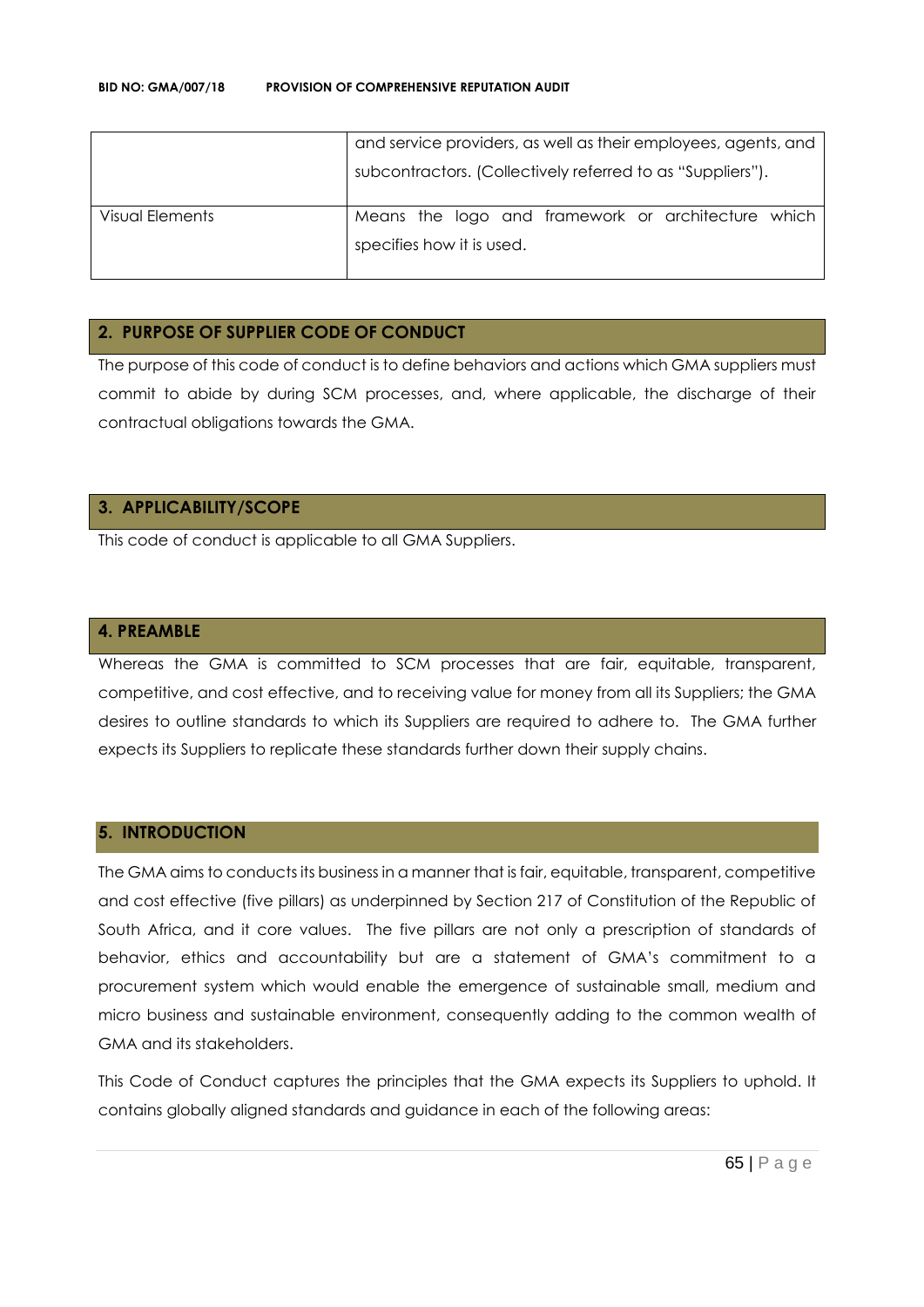- **Ethics**
- Labour
- Safety, Health, Environment and Quality; and
- Management Systems

#### **6. ETHICS**

Suppliers are expected to conduct their business in an ethical manner and act with integrity. Where unethical practice comes to light, a Supplier commits to taking appropriate action to report and remedy it. Ethical requirements include the following aspects without limitation:

#### **6.1. Business Integrity**

Suppliers are expected not to practice or tolerate any form of corruption, extortion, embezzlement, dishonesty, or unethical conduct of any kind. Consequently, Suppliers commit not offer or accept bribes or any other incentives that may nullify the Five Pillars of Procurement. A Supplier is expected not to donate, on behalf of the GMA, the GMA's employees/ agents/ board members, or offer or accept any gratification that may appear to be aimed at influencing a decision of the GMA or the GMA's current and potential business partners in the Supplier's favour. Suppliers are, furthermore, required to comply with all legal requirements applicable to them.

#### **6.2. Conflict of Interest**

Suppliers must avoid potential or actual conflict of interest. Suppliers must not deal directly with any GMA employee whose spouse, domestic partner, or other family member or relative holds a significant financial interest in the Supplier. In the event of a Supplier becoming aware of the potential breach of the foregoing principle, during the course of negotiating the Supplier agreement or performing the Supplier's contractual obligations, the Supplier shall declare the conflict of interest to the GMA's management.,

#### **6.3. Fair Competition**

Suppliers shall not engage in collusive bidding, price fixing, price discrimination, or other unfair trade practices not in line with fair competition and in accordance with all applicable anti-competition laws that govern the jurisdiction in which it conducts business.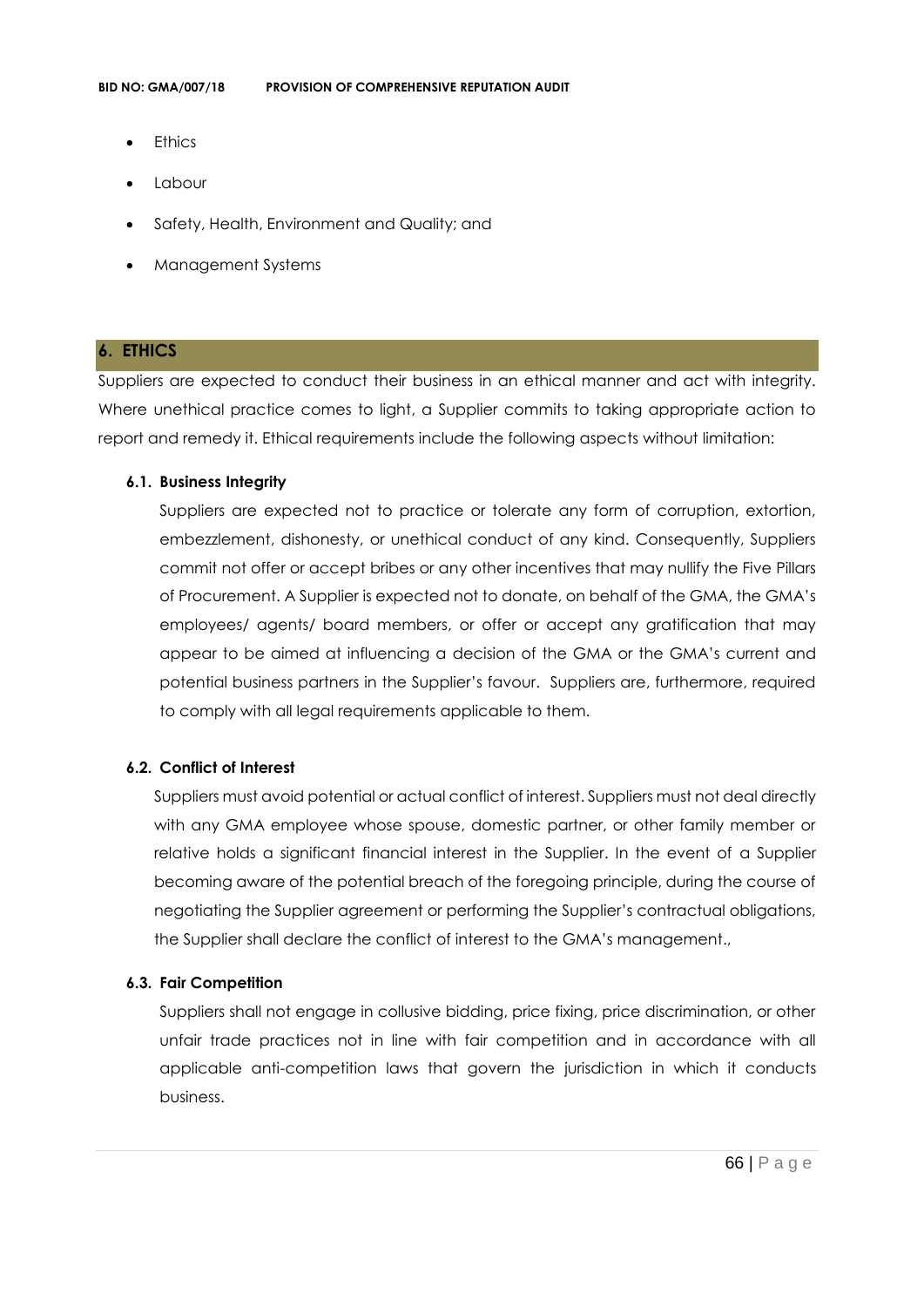#### **6.4. Privacy and Intellectual Property**

Suppliers must safeguard and maintain confidential and proprietary information or trade secrets of the GMA, and use such information only for the authorised purpose. Suppliers shall, to the foregoing end, implement measures aimed at restricting access to the GMA's confidential and proprietary information to persons requiring such access for the purpose of discharging the Supplier's obligations towards the GMA.

#### **6.5. Reputation Management**

Suppliers must acknowledge the importance and relevance of the Gautrain Brand Identity (the Brand) and visual identity. Suppliers shall, to the foregoing end, follow relevant GMA policies, procedures, directions and guidelines to ensure that the Brand and corporate visual elements is reflected positively and appropriately in order to maintain a good reputation of the GMA.

## **7. LABOUR AND HUMAN RIGHTS**

Suppliers are expected to give effect to the human rights of their employees and treat them with dignity and respect. This includes the following aspects without limitation:

#### **7.1. Diversity and Inclusion**

The GMA encourages Suppliers to provide an inclusive and supportive working environment and to exercise diversity when it comes to their employees as well as their decisions to select subcontractors. Suppliers are expected to act lawfully in this regard.

## **7.2. Child Labour Avoidance**

The GMA does not subscribe to child labour. Suppliers must, therefore, comply with all minimum working age laws or regulations and not use child labour. Suppliers cannot employ anyone under the legal minimum working age for employment. The GMA only supports the development of legitimate workplace apprenticeship programs, for the educational benefit of young people, and will not do business with those who abuse such systems. Workers under the legal working age cannot perform hazardous work and may be restricted from night work, with consideration given to educational needs.

#### **7.3. Freedom of Association**

Suppliers must comply with all applicable laws that pertain to freedom of association and collective bargaining and will not discriminate on the basis of affiliation or non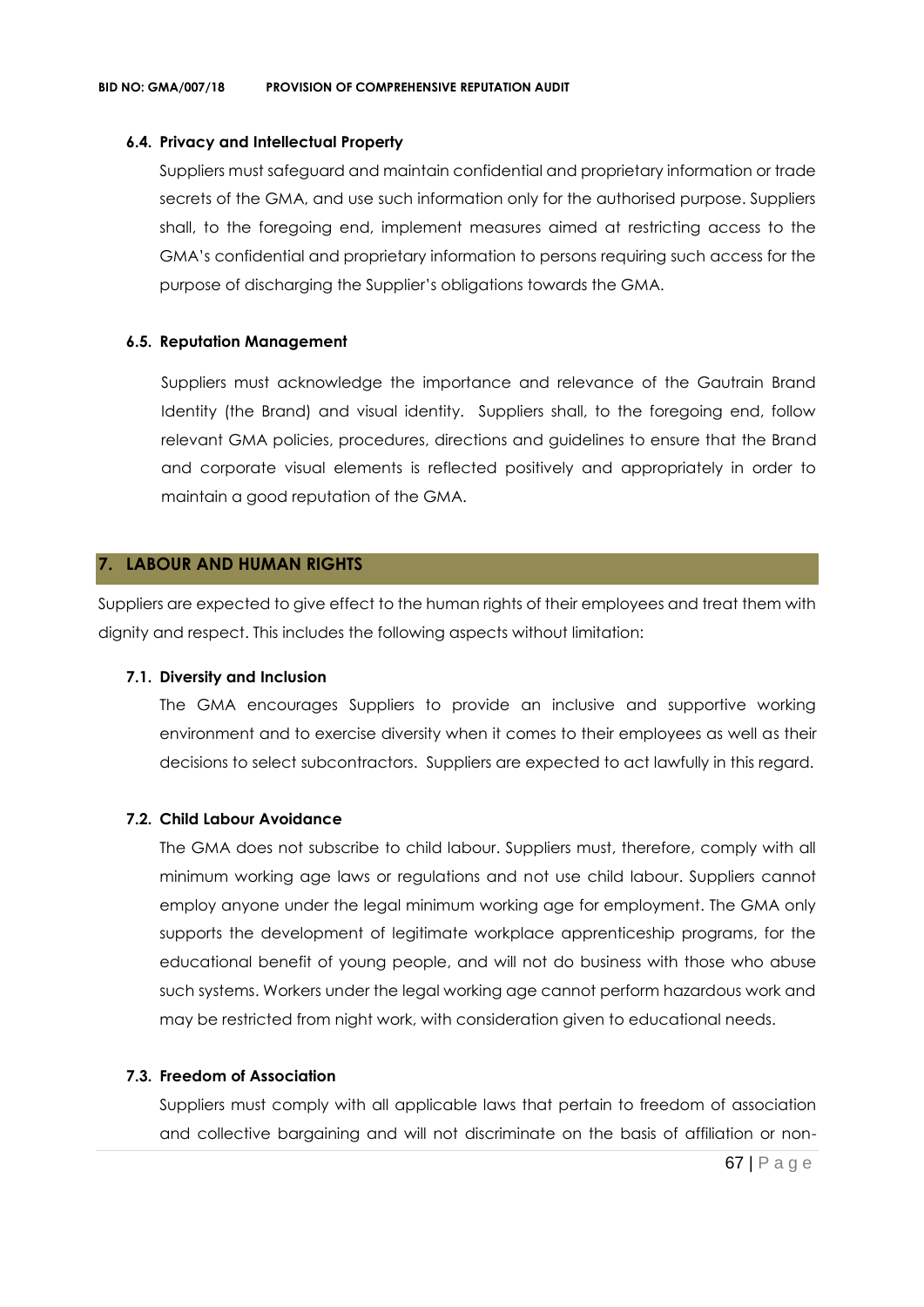affiliation. Suppliers will respect employees' rights to seek representation and will not disadvantage employees who act as workers' representatives.

#### **7.4. Abuse/Harassment/Disciplinary Action**

While the GMA recognizes and respects cultural differences, Suppliers are required to provide their employees a workplace free of harsh and inhumane treatment, without any sexual harassment, sexual abuse, corporal punishment or torture, mental or physical coercion or verbal abuse of employees or threat of any such treatment. Suppliers must treat all employees with respect and dignity and comply with applicable legislation on disciplinary practices.

#### **7.5. Fair and Equal Treatment**

Suppliers' terms and conditions of employment, including hiring, training, working conditions, compensation, benefits, promotions, discipline, termination or retirement are based on the individual's qualifications, performance, skills and experience.

#### **7.6. Forced Labour**

Suppliers will employ all employees on a voluntary basis and do not use any prison, slave, bonded, forced labour or engage in any other forms of slavery or human trafficking.

#### **7.7. Working Hours**

Suppliers commit to complying with all applicable laws regarding regular working hours, rest periods and overtime hours. Suppliers will not force employees to work overtime and employees will not be punished, penalised or dismissed for refusing to work overtime.

#### **7.8. Compensation and Benefits**

Suppliers will fairly compensate all employees by providing wages and benefits in accordance with all applicable laws.

#### **8. SAFETY, HEALTH, ENVIRONMENT AND QUALITY**

68 | P a g e Suppliers are expected to provide a safe and healthy working environment and, if applicable, safe and healthy company living quarters, and to operate in an environmentally responsible and efficient manner. Suppliers will comply with all applicable laws and regulations pertaining to health, safety, environment and quality in the workplace. GMA recognizes its social responsibility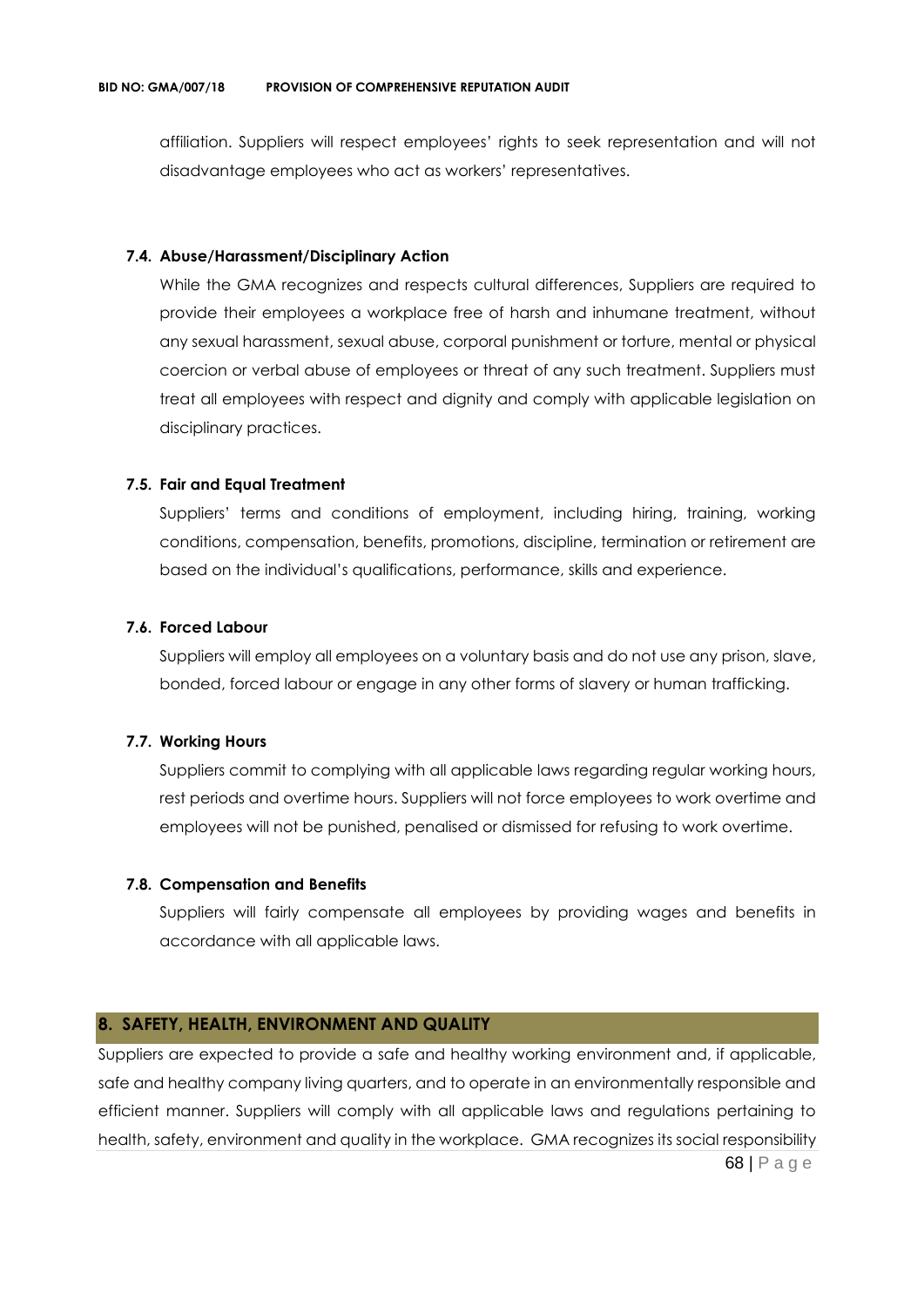to protect the environment and expects its Suppliers to share its commitment by responding to challenges posed by climate changes and working toward protecting the environment. Suppliers commit to continuously strive to improve performance in all these areas by integrating sound safety, health and quality management practices into all aspects of business without limitation:

#### **8.1. Occupational Health and Safety**

Suppliers will protect their employees from any chemical, biological and physical hazards and physically demanding tasks in the workplace as well as from risks associated with any infrastructure used by their employees. Suppliers will provide appropriate controls, safe working procedures and preventative maintenance and necessary technical protective measures to mitigate health and safety risks in the workplace.

## **8.2. Product Safety**

Suppliers will make available material safety data sheets containing all necessary safetyrelevant information for all hazardous substances and will be provided to GMA and other parties in case of legitimate need.

#### **8.3. Resource Conservation and Climate Protection/Waste and Emissions**

Suppliers will minimise or eliminate negative impact on the environment and climate at their source or by practices such as the modification of production, maintenance and facility processes, material substitution, conservation, recycling, material reutilisation, use of climate-friendly products, processes to reduce power consumption and greenhouse gas emissions. Suppliers will have systems in place to ensure safe handling, movement, storage, recycling, reuse and management of waste, air emissions and wastewater discharges. Suppliers will have systems in place to prevent or mitigate accidental spills and releases into the environment.

#### **8.4. Quality Requirements**

Suppliers will meet generally recognised or contractually agreed quality requirements in order to provide goods and services that consistently meet GMA's needs, perform as warranted and are safe for their intended use.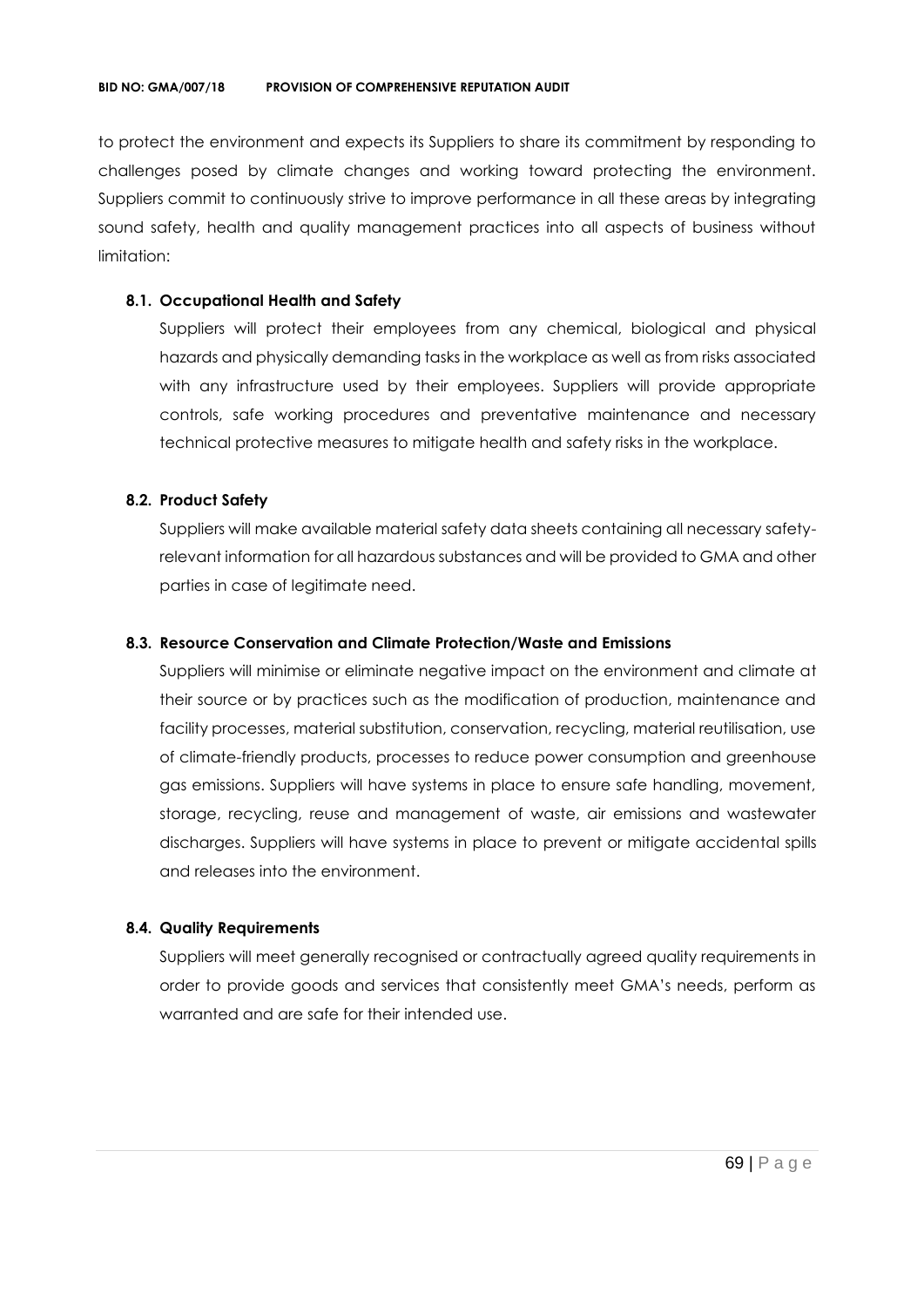## **9. MANAGEMENT SYSTEMS**

Suppliers are encouraged to fulfil the expectations set forth in this Supplier Code of Conduct by implementing management systems to facilitate compliance with all applicable laws and to promote continuous improvement and sustainability performance. Suppliers must communicate the principles set forth in this Supplier Code of Conduct to their employees and supply chains, and are expected to take disciplinary action against any of its employee or business partner, involved in discharging the Supplier's obligations towards the GMA, who acts contrary to the letter or spirit of this Code of Conduct.

Suppliers are expected to self-monitor and demonstrate their compliance with this Code of Conduct. Where non-compliance is detected, the GMA may, at its sole discretion:

- immediately remove from GMA premises, a Supplier who behaves in a manner that is inconsistent with this Code of Conduct or any GMA policy; or
- suspend any Purchase Order from the Supplier until satisfactory corrective action is implemented;
- terminate its relationship with the Supplier;
- facilitate the listing of the Supplier in the National Treasury Register of Restricted Suppliers or its equivalent; and/or
- report the Supplier to appropriate authorities or associations.

Suppliers are responsible for prompt reporting of actual or suspected fraud, corruption, theft, financial misconduct, dishonesty, or unethical conduct, relating to SCM processes in which they are involved, or the discharge of their contractual obligations towards the GMA, to the GMA's management, or the GMA's Fraud Hotline.

## **10. ROLES AND RESPONSIBILITIES**

| <b>Responsibility</b>     | <b>Designation</b>             | Level of Responsibility /<br><b>Accountability</b>           |
|---------------------------|--------------------------------|--------------------------------------------------------------|
| <b>Accounting Officer</b> | <b>Chief Executive Officer</b> | The Chief Executive Officer is<br>$\bullet$                  |
|                           | (CEO)                          | responsible for articulating the<br>core values for the GMA. |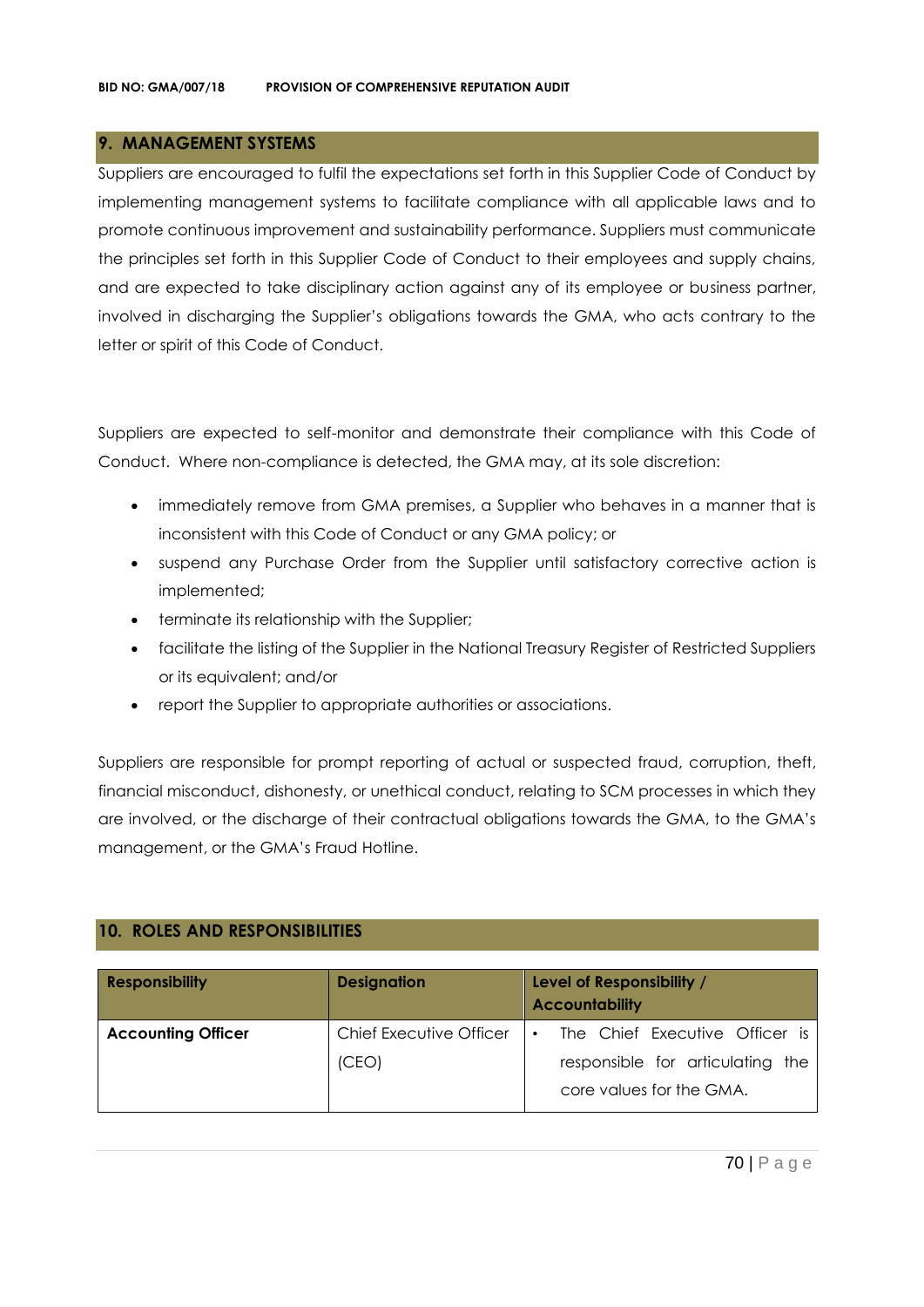| <b>Responsible Authority</b>                           | <b>Chief Financial Officer</b><br>(CFO) | Responsible for communicating<br>$\bullet$<br>this code to the Suppliers and<br>guidance<br>providing<br>the<br><b>on</b><br>management of exceptions to<br>this code.<br>Responsible for implementing<br>suitable systems to support the<br>implementation of this code of<br>conduct. |
|--------------------------------------------------------|-----------------------------------------|-----------------------------------------------------------------------------------------------------------------------------------------------------------------------------------------------------------------------------------------------------------------------------------------|
| <b>Executing Authorities</b>                           | All GMA employees<br>and Suppliers      | Responsible for upholding and<br>$\bullet$<br>putting into action this code of<br>conduct.<br>Responsible for ensuring<br>$\bullet$<br>compliance and reporting non-<br>compliance to this code of<br>conduct.                                                                          |
| Administrative/Revisions/A<br>mendments Responsibility | Executive Manager:<br><b>SCM</b>        | Responsible for the annual review<br>$\bullet$<br>of the code and/or amending of<br>the code as necessary.                                                                                                                                                                              |
| <b>Enquiries</b>                                       | <b>Chief Financial Officer</b><br>(CFO) | $\bullet$<br>Responsible<br>for<br>the<br>overall<br>management<br>and<br>implementation of GMA SCM<br>Proposed Corrections<br>policies.<br>amendments<br>and/or<br>to<br>this<br>document must be forwarded to<br>the Executive Manager: SCM in<br>the Finance Department.             |

#### **11. RELATED DOCUMENTS**

Content of this Code of Conduct is informed by the following legal standards:

- i. The Constitution of the Republic of South Africa, act 108 of 1996, Section 217;
- ii. Occupational Health and Safety Act, 1993;
- iii. Public Finance Management Act (PFMA) of 1999;